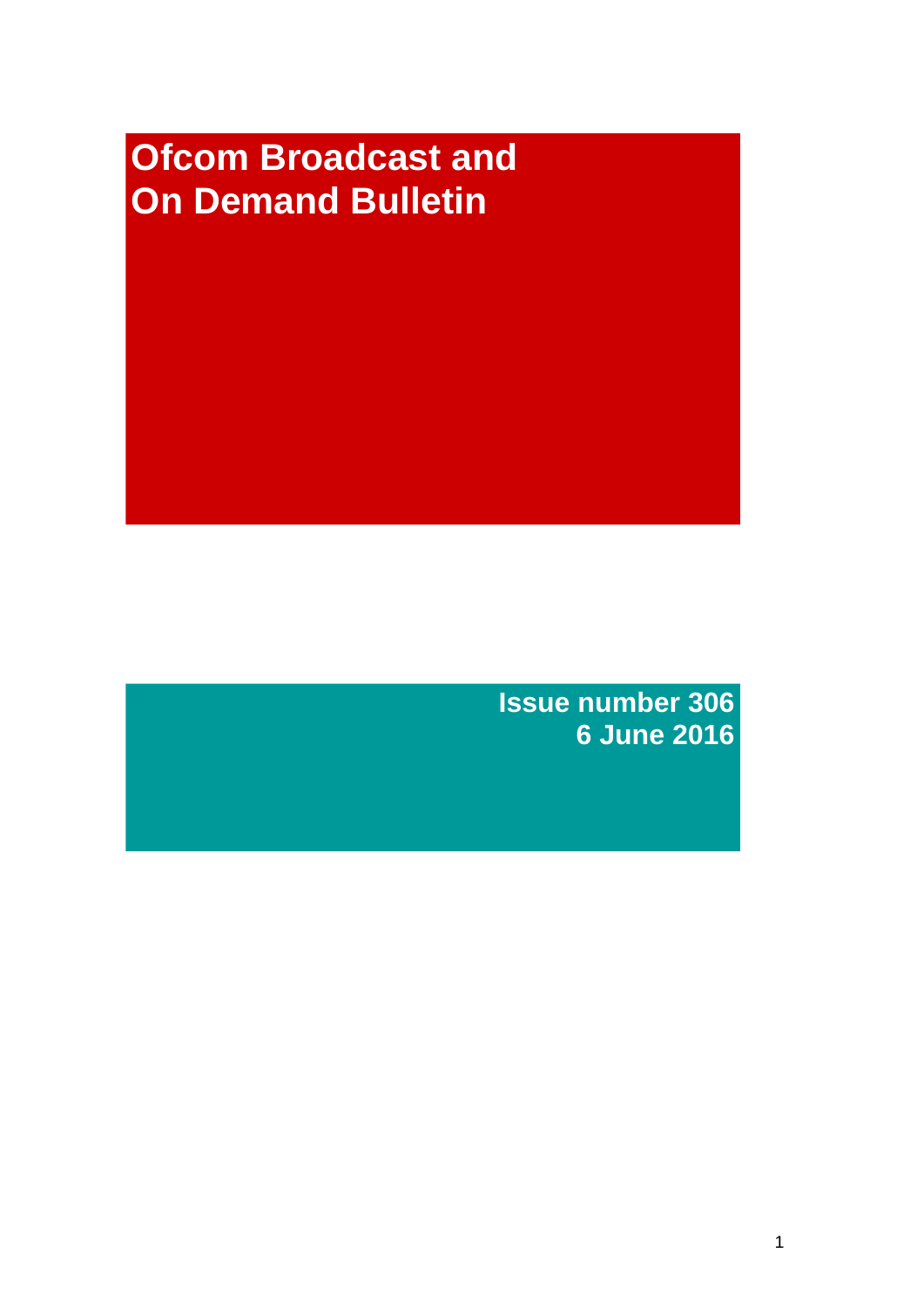# **Contents**

| Introduction                                                                                     | 3  |
|--------------------------------------------------------------------------------------------------|----|
| <b>Broadcast Standards cases</b>                                                                 |    |
| <u>In Breach</u>                                                                                 |    |
| <b>Q Radio Breeze</b><br>Q Radio 96.7 FM, 2 April 2016, 14:00                                    | 5  |
| Countdown<br>Channel 4, 21 March 2016, 15:10                                                     | 7  |
| <b>Broadcast Licence Conditions cases</b>                                                        |    |
| In Breach                                                                                        |    |
| <b>Production of recordings</b><br>BritAsia TV, 5 January 2016, 16:00                            | 10 |
| Broadcasting licensees' non-payment of licence fees<br>Various licensees                         | 12 |
| Resolved                                                                                         |    |
| <b>Retention and production of recordings</b><br>Ipswich Community Radio, 7 February 2016, 13:45 | 13 |
| <b>Broadcast Fairness and Privacy cases</b>                                                      |    |
| <b>Not Upheld</b>                                                                                |    |
| <b>Complaint by Mr Chinyere Inyama</b><br>ITV London News, ITV, 2 November 2015                  | 15 |
| <b>On Demand cases</b>                                                                           |    |
| Appeal by Pandora Blake about the service 'Dreams of Spanking'                                   | 20 |
| Appeal by Laura Jenkins about the services 'Candy Girl Pass'<br>and 'All Teens World'            | 30 |
| <b>Tables of cases</b>                                                                           |    |
| <b>Complaints assessed, not investigated</b>                                                     | 46 |
| <b>Complaints outside of remit</b>                                                               | 53 |
| <b>Investigations List</b>                                                                       | 55 |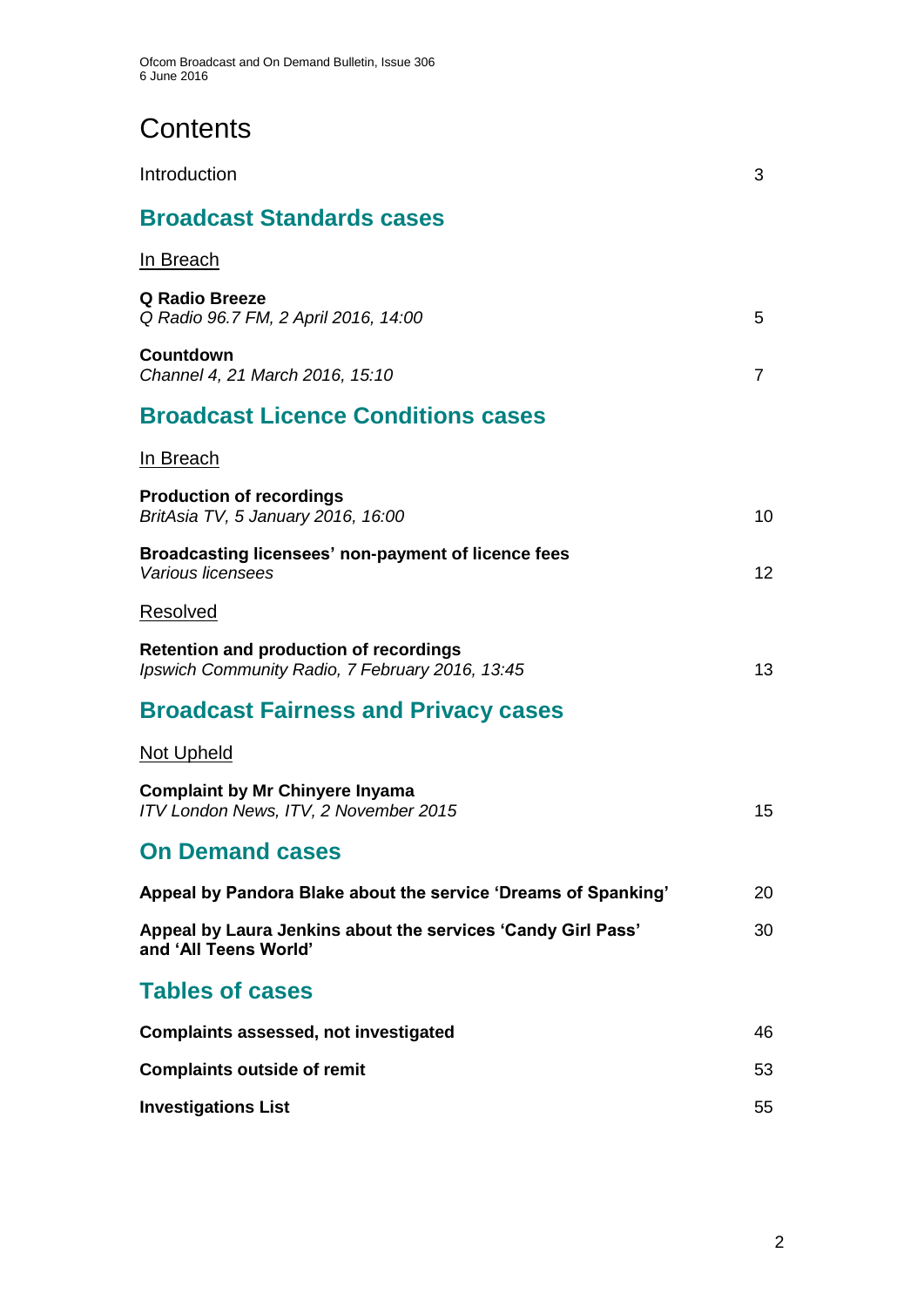# **Introduction**

Under the Communications Act 2003 ("the Act"), Ofcom has a duty to set standards for broadcast content as appear to it best calculated to secure the standards objectives<sup>1</sup>. Ofcom also has a duty to secure that every provider of a notifiable On Demand Programme Services ("ODPS") complies with certain standards requirements as set out in the Act<sup>2</sup>. Ofcom must include these standards in a code, codes or rules. These are listed below.

The Broadcast and On Demand Bulletin reports on the outcome of investigations into alleged breaches of those Ofcom codes and rules below, as well as licence conditions with which broadcasters regulated by Ofcom are required to comply. We also report on the outcome of ODPS sanctions referrals made by the ASA on the basis of their rules and guidance for advertising content on ODPS. These Codes, rules and guidance documents include:

- a) [Ofcom's Broadcasting Code](http://stakeholders.ofcom.org.uk/broadcasting/broadcast-codes/broadcast-code/) ("the Code") for content broadcast on television and radio services.
- b) the [Code on the Scheduling of Television Advertising](http://stakeholders.ofcom.org.uk/binaries/broadcast/other-codes/COSTA_April_2016.pdf) ("COSTA") which contains rules on how much advertising and teleshopping may be scheduled in television programmes, how many breaks are allowed and when they may be taken.
- c) certain sections of the [BCAP Code: the UK Code of Broadcast Advertising,](https://www.cap.org.uk/Advertising-Codes/Broadcast.aspx) which relate to those areas of the BCAP Code for which Ofcom retains regulatory responsibility for on television and radio services. These include:
	- the prohibition on 'political' advertising;
	- sponsorship and product placement on television (see Rules 9.13, 9.16 and 9.17 of the Code) and all commercial communications in radio programming (see Rules 10.6 to 10.8 of the Code);
	- 'participation TV' advertising. This includes long-form advertising predicated on premium rate telephone services – most notably chat (including 'adult' chat), 'psychic' readings and dedicated quiz TV (Call TV quiz services). Ofcom is also responsible for regulating gambling, dating and 'message board' material where these are broadcast as advertising<sup>3</sup>.
- d) other licence conditions which broadcasters must comply with, such as requirements to pay fees and submit information which enables Ofcom to carry out its statutory duties. Further information can be found on Ofcom's website for [television](http://licensing.ofcom.org.uk/tv-broadcast-licences/) and [radio](http://licensing.ofcom.org.uk/radio-broadcast-licensing/) licences.
- e) Ofcom's [Statutory Rules and Non-Binding Guidance for Providers of On-](http://stakeholders.ofcom.org.uk/binaries/broadcast/on-demand/rules-guidance/rules_and_guidance.pdf)[Demand Programme Services](http://stakeholders.ofcom.org.uk/binaries/broadcast/on-demand/rules-guidance/rules_and_guidance.pdf) for editorial content on ODPS. Ofcom considers sanctions in relation to advertising content on ODPS on referral by the Advertising Standards Authority ("ASA"), the co-regulator of ODPS for advertising or may do so as a concurrent regulator.

[Other codes and requirements](http://stakeholders.ofcom.org.uk/broadcasting/broadcast-codes/) may also apply to broadcasters, depending on their circumstances. These include the Code on Television Access Services (which sets out how much subtitling, signing and audio description relevant licensees must

<sup>1</sup>  $1$  The relevant legislation is set out in detail in Annex 1 of the Code.

 $2$  The relevant legislation can be found at Part 4A of the Act.

 $3$  BCAP and ASA continue to regulate conventional teleshopping content and spot advertising for these types of services where it is permitted. Ofcom remains responsible for statutory sanctions in all advertising cases.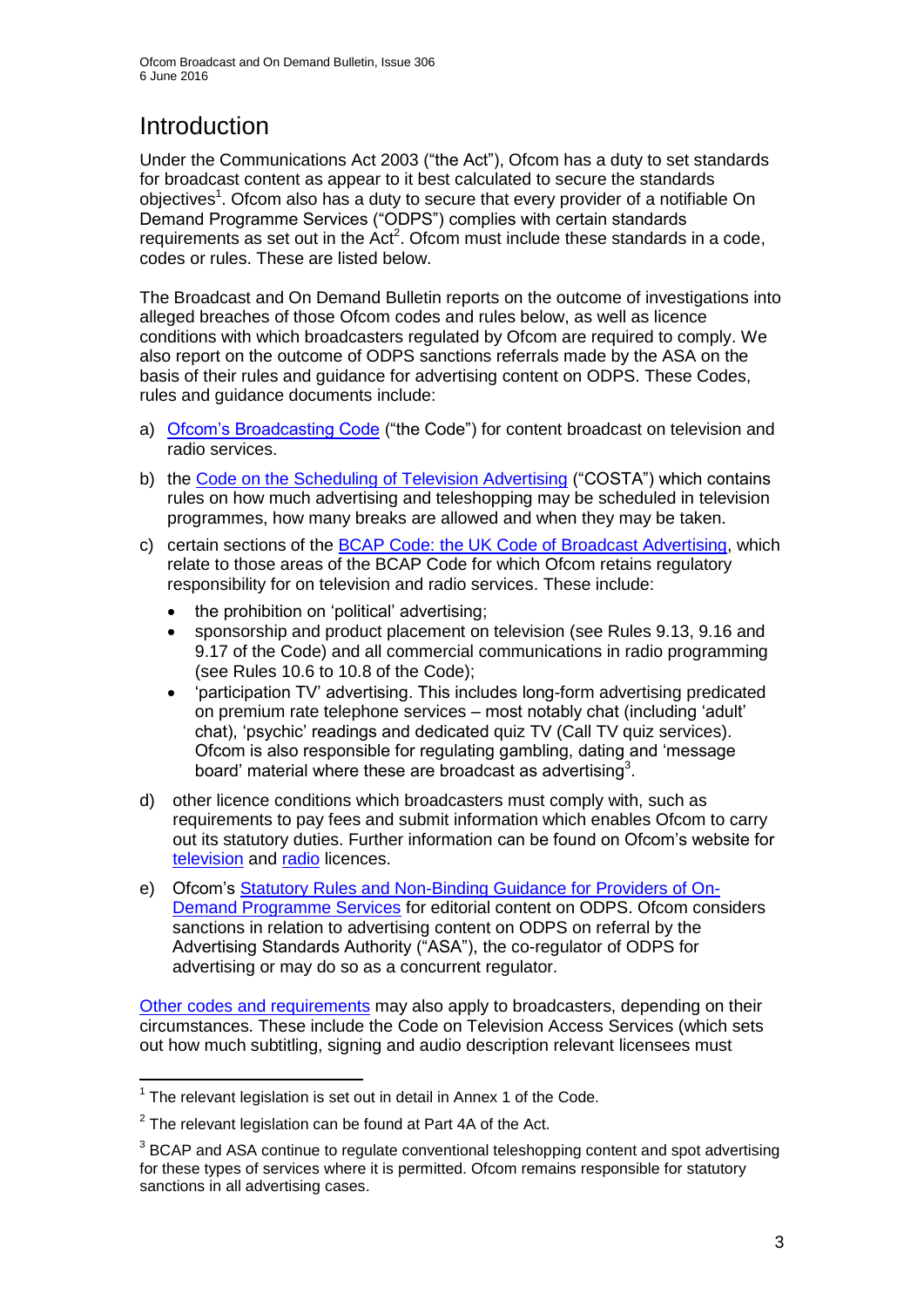provide), the Code on Electronic Programme Guides, the Code on Listed Events, and the Cross Promotion Code.

**It is Ofcom's policy to describe fully the content in television, radio and on demand content. Some of the language and descriptions used in Ofcom's Broadcast and On Demand Bulletin may therefore cause offence.**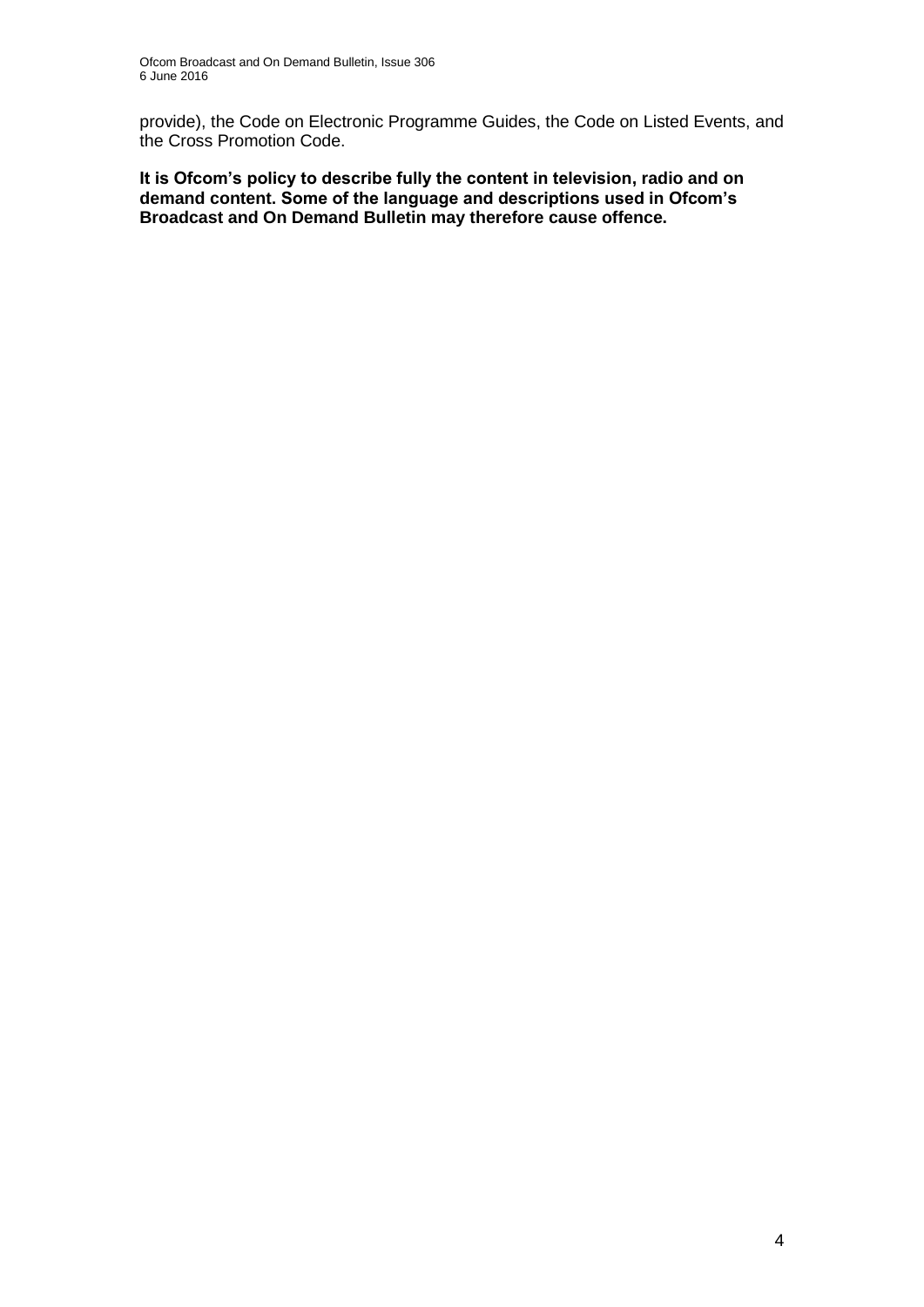# **Broadcast Standards cases**

# **In Breach**

## **Q Radio Breeze**

*Q Radio 96.7 FM, 2 April 2016, 14:00*

#### **Introduction**

*Q Radio Breeze* is a weekly radio show broadcast in Northern Ireland on Q Radio Greater Belfast on 96.7 FM. The licence for Q Radio 96.7 FM is held by Belfast City Beat Limited ("the Licensee").

A complainant alerted Ofcom to the use of offensive language during the *Q Radio Breeze* show broadcast on a Saturday afternoon between 14:25 and 14:35. The song "Pillowtalk" by the pop singer Zayn Malik was played that featured two uses of the word "fucking".

We considered the material raised issues warranting investigation under the following rule:

Rule 1.14: "The most offensive language must not be broadcast…when children are particularly likely to be listening (in the case of radio)".

We therefore asked the Licensee for its comments on how the content complied with this rule.

#### **Response**

In response to Ofcom's Preliminary View, the Licensee apologised for the unintentional broadcast of this song, which featured the most offensive language at a time when children were particularly likely to be listening. The Licensee acknowledged its responsibility for this.

The Licensee explained that offensive language would usually be identified and edited before broadcast. However on this occasion, the song had been downloaded from a service that did not identify that it contained explicit lyrics.

The Licensee advised that after the song had been broadcast, the presenter contacted the programme manager and the song was "immediately edited" to remove the two offensive words. The Licensee added that the presenter had not apologised to listeners following the broadcast of the song. However, it stated that as a result of this incident, it had reinforced its guidance to all presenters that "if offensive language appears on air…that they are to apologise to listeners at the earliest possible opportunity".

#### **Decision**

Under the Communication Act 2003, Ofcom has a statutory duty to set standards for broadcast content as appear to it best calculated to secure the standards objectives, one of which is that "persons under the age of eighteen are protected". This objective is reflected in Section One of the Code.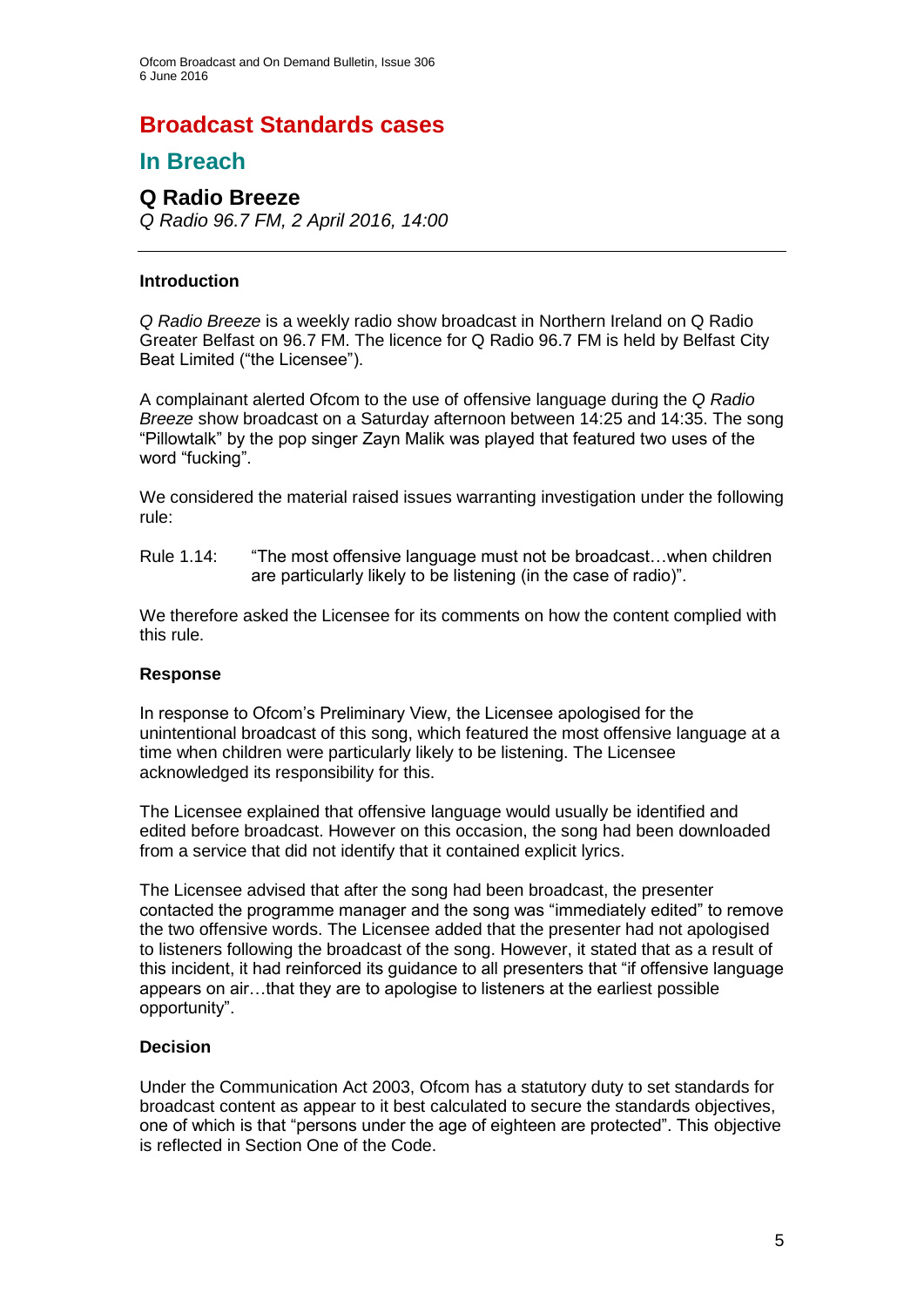Rule 1.14 of the Code states that the most offensive language must not be broadcast on radio when children are particularly likely to be listening. Ofcom's guidance on offensive language on radio<sup>1</sup> states that:

"For the purpose of determining when children are particularly likely to be listening, Ofcom will take account of all relevant information available to it. However, based on Ofcom's analysis of audience listening data, and previous Ofcom decisions, radio broadcasters should have particular regard to broadcasting content at the following times:

● Between 06:00 and 19:00 at weekends all year around...".

Ofcom research on offensive language<sup>2</sup> notes that the word "fuck" and variations of this word are considered by audiences to be amongst the most offensive language.

In this case, the word "fucking" was broadcast twice on 2 April between 14:25 and 14:35 on a weekend. The most offensive language was therefore broadcast at a time when children were likely to be listening and there was a clear breach of Rule 1.14.

### **Breach of Rule 1.14**

<sup>1</sup> 1 [http://stakeholders.ofcom.org.uk/binaries/broadcast/guidance/831193/offensive](http://stakeholders.ofcom.org.uk/binaries/broadcast/guidance/831193/offensive-language.pdf)[language.pdf](http://stakeholders.ofcom.org.uk/binaries/broadcast/guidance/831193/offensive-language.pdf)

<sup>&</sup>lt;sup>2</sup> <http://stakeholders.ofcom.org.uk/binaries/research/tv-research/offensive-lang.pdf>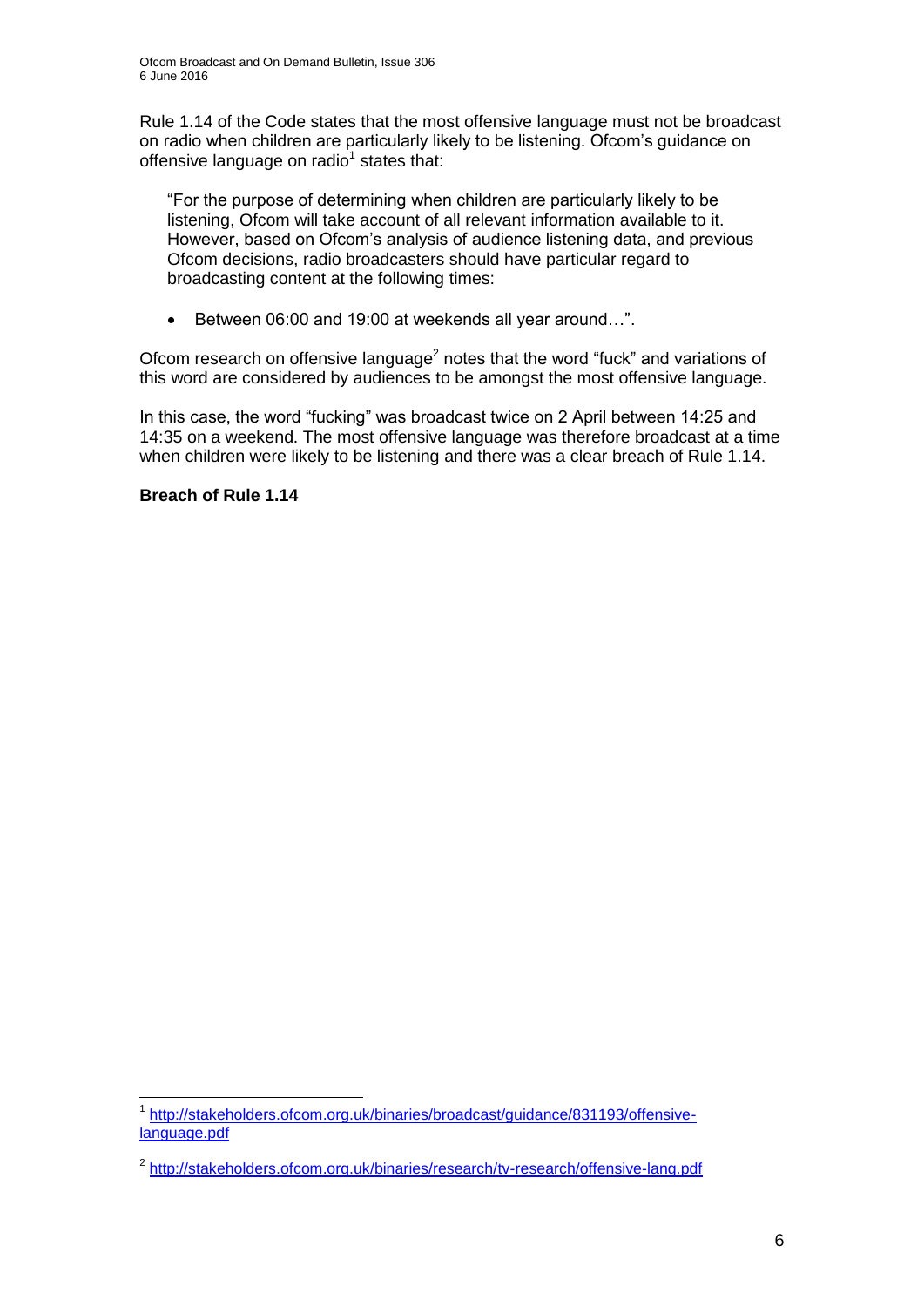Ofcom Broadcast and On Demand Bulletin, Issue 306 6 June 2016

# **In Breach**

**Countdown** *Channel 4, 21 March 2016, 15:10* 

#### **Introduction**

*Countdown* is a long standing game show in which two contestants compete against each other in word and number games. A celebrity guest features in every programme.

Ofcom received a complaint about the above episode of *Countdown.* The programme was opened by the host, Nick Hewer, as follows:

*"Good afternoon and welcome to the Countdown studio. And we all know that there is no place like home and over the weekend this year's Ideal Home Show opened its doors to inspire us on how to improve our homes and make them even more beautiful. It's all happening at Olympia and it's running until April 3rd and there are talks and tips and what-have-you from such experts as Lawrence Llewelyn Bowen and TV architect George Clarke. If you are going, good luck, get some great ideas, and good luck with the home improvements".*

Later in the programme, the guest, Mark Foster, talked about his role as an ambassador for P&O Cruises and made numerous comments about the array of different activities and services that are available on board their cruise ships, including such comments as:

*"Lots of different entertainment on board: dance troupes, coffee shops, restaurants – there's probably about 20 to 30 restaurants on board. A five-a-side football pitch, a basketball court…"*

Channel 4 confirmed that there was no commercial relationship between it, the programme makers, or any person connected with either, and The Ideal Home Show or P&O Cruises.

Ofcom considered that the references to The Ideal Home Show and P&O Cruises raised issues warranting investigation under the following rules:

- Rule 9.4: "Products, services and trade marks must not be promoted in programming."
- Rule 9.5: "No undue prominence may be given in programming to a product, service or trade mark. Undue prominence may result from:
	- the presence of, or reference to, a product, service or trade mark in programming where there is no editorial justification; or
	- the manner in which a product, service or trade mark appears or is referred to in programming."

Ofcom therefore sought Channel 4's comments on how the programme complied with these rules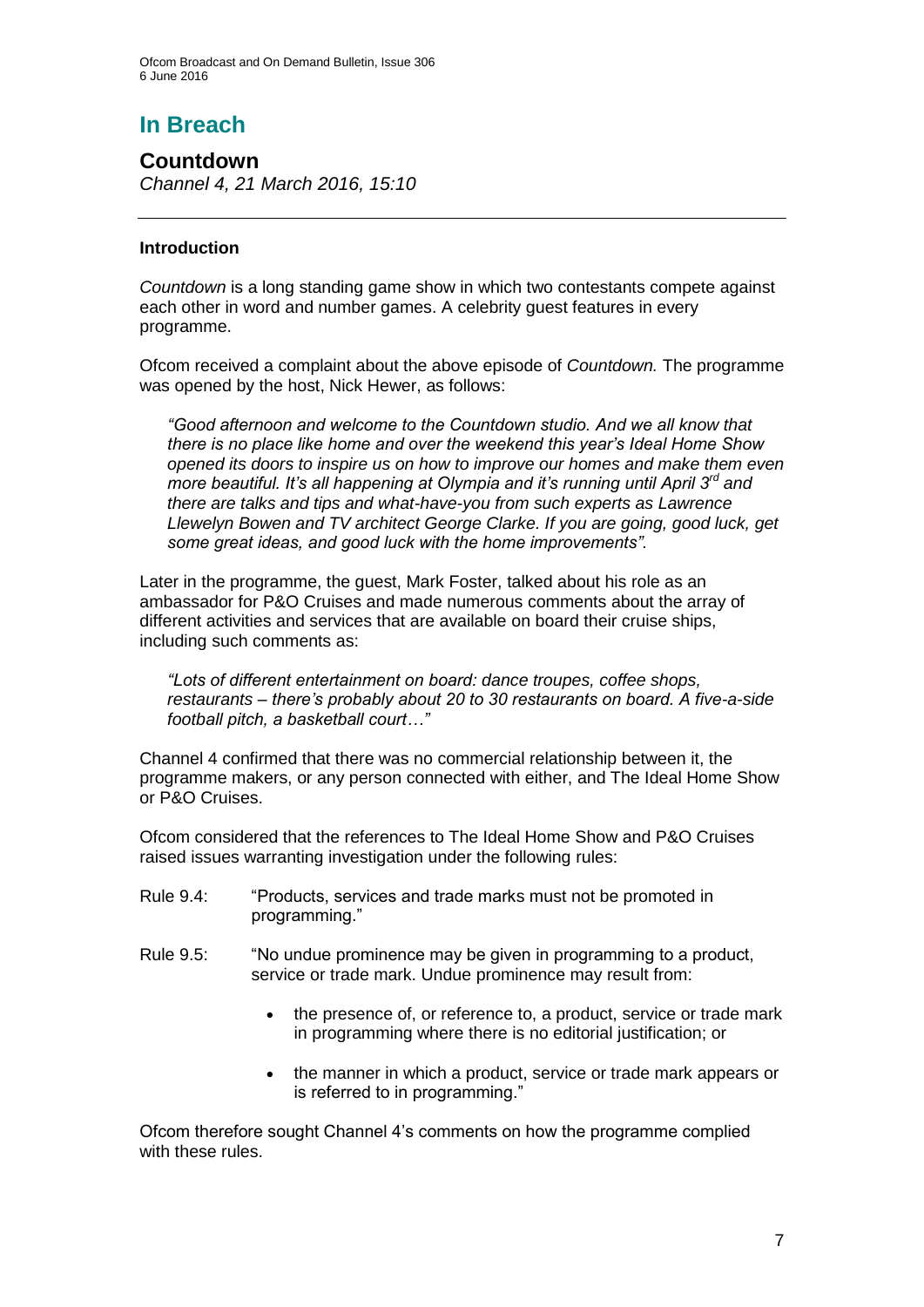Ofcom Broadcast and On Demand Bulletin, Issue 306 6 June 2016

#### **Response**

Channel 4 stated that the programme regularly includes references to current events and stories and that on this occasion "the references to The Ideal Home Show … were intended to be purely topical informing viewers of what was happening around the country". The Licensee continued that while the programme's producers "believed that the references were editorially justified in context", it accepted, with the benefit of hindsight, that the language used and the manner in which the information was scripted meant "that it could be construed as promotional in tone and it strayed into being unduly prominent".

In response to the references to P&O Cruises, Channel 4 stated that Mark Foster spoke about his experience of working as a brand ambassador for the cruise company in his capacity as a health and fitness advisor, encouraging people to make healthy choices. The Licensee said "The production company did not intend for Mark's discussions to be in any way promotional for P&O, but instead it was an opportunity for viewers to get an insight into the life of one of our popular celebrity guests through talking about his recent activities". Channel 4 went on to say that, to ensure transparency and that viewers were fully informed, it was made clear in the programme that Mark Foster had a commercial relationship with P&O Cruises. However, the Licensee accepted "that the references to the pleasures of cruising as a way of travelling and about amenities such ships provide, could be construed as promotional references and could give P&O undue prominence beyond what may be editorially justified". Channel 4 stated that as soon as it was made aware of the complaint it removed this particular episode from All4 and ensured that it was not repeated.

Channel 4 said that both it and the production company take seriously their responsibilities under the Code. It explained that this episode was reviewed before transmission by a junior member of the commissioning team; however neither of the two references were picked up and referred on to the commissioning editor to review as "should be the process".

In light of this complaint Channel 4 stated that all commercial references will be signed off by the commissioning editor at Channel 4. It also confirmed that "a compliance refresher session will be arranged for the relevant Channel 4 commissioning team member and the production team, including the importance of briefing guests on the parameters of discussing any commercial relationship they may have in place". The Licensee said that it accepted and regretted "that there were instances in this programme which may have crossed the line in terms of undue prominence and promotional references. However, [it was] confident that the above measures will prevent such lines being crossed in the future".

#### **Decision**

Under the Communications Act 2003 ("the Act"), Ofcom has a statutory duty to set standards for broadcast content as appear to it best calculated to secure a number of standards objectives, one of which is "that the international obligations of the United Kingdom with respect to advertising included in television and radio services are complied with". These obligations include ensuring compliance with the Audiovisual Media Services ("AVMS") Directive. The AVMS Directive contains a number of provisions designed to help maintain a distinction between advertising and editorial content.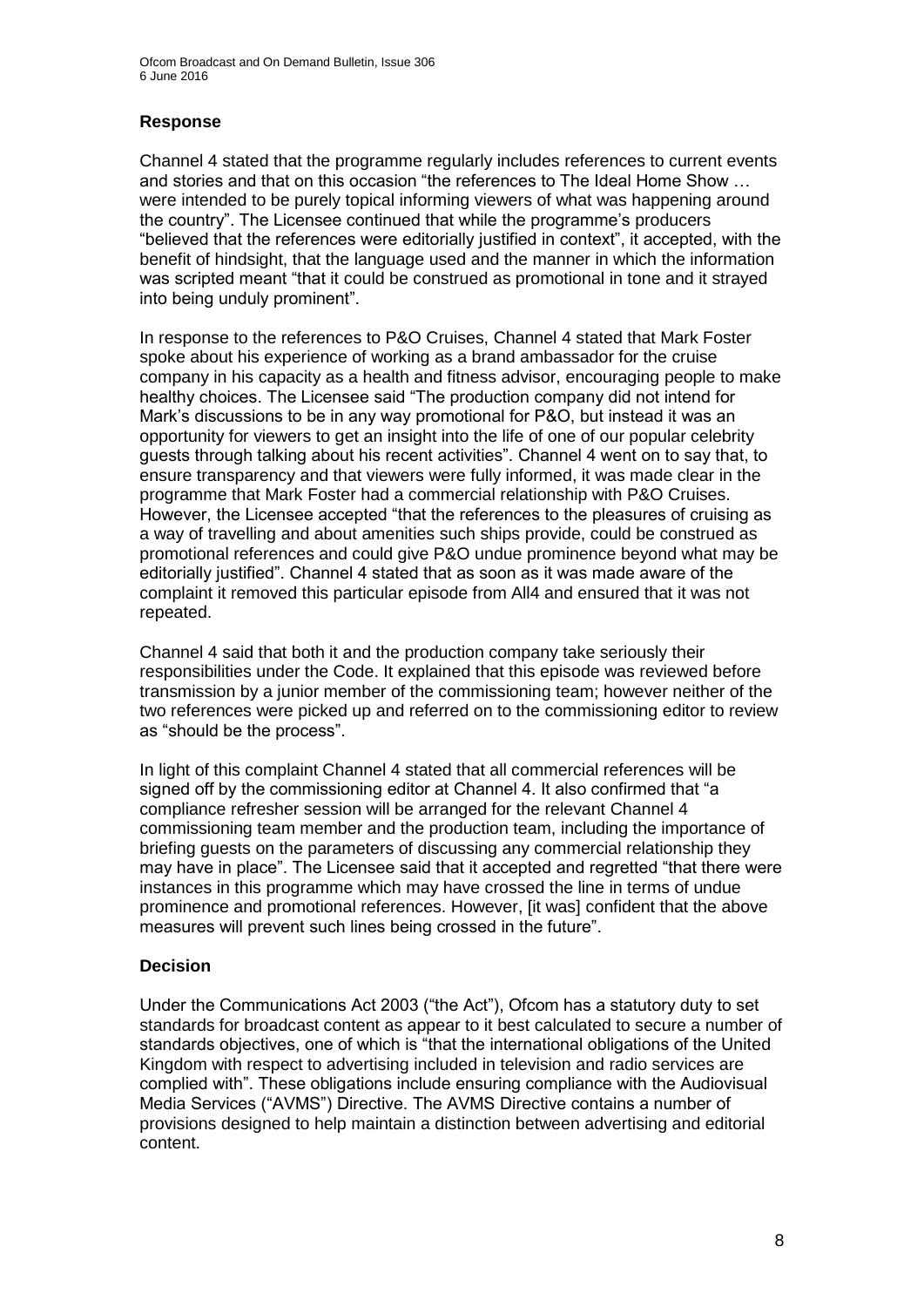The requirements of the Act and the AVMS Directive are reflected in Section Nine of the Code. The rules in this section serve to protect viewers from both excessive commercial references in programming and from surreptitious advertising by limiting the extent to which references to products, services and trade marks can feature in programming. Section Nine does not prohibit such references but, to comply with the rules in this section, a programme's narrative must always serve an editorial end: its purpose must not be, or appear to be, to promote the products or services of a third party.

Ofcom noted the Licensee's position that the editorial intention for including references to the Ideal Home Show and P&O Cruises was to provide viewers with information it considered to be of interest. Ofcom also noted Channel 4's acceptance "that there were instances in this programme which may have crossed the line in terms of undue prominence and promotional references".

Ofcom accepted that the format of *Countdown* provides scope for general discussion about topical events and that viewers would expect guests to discuss aspects of their life and career. However, in this case, Ofcom considered that the commercial references in the programme went beyond what could be justified editorially: the discussion about The Ideal Home Show appeared at the very start of the programme and was not prompted by, or linked to, the programme's editorial narrative; and, the references to P&O Cruises went beyond a discussion about the guest's role as a health and fitness advisor. Therefore, these references were unduly prominent, in breach of Rule 9.5 of the Code.

Further, we concluded that the manner in which both commercial entities were discussed was promotional. The Ideal Home Show was referred to as something that would *"inspire us on how to improve our homes and make them even more beautiful",* and the location and opening date were given, along with information about celebrity experts in attendance. Viewers were also given information about a range of facilities and activities available on board P&O Cruise ships. Therefore, these promotional references were in breach of Rule 9.4 of the Code.

#### **Breaches of Rules 9.4 and 9.5**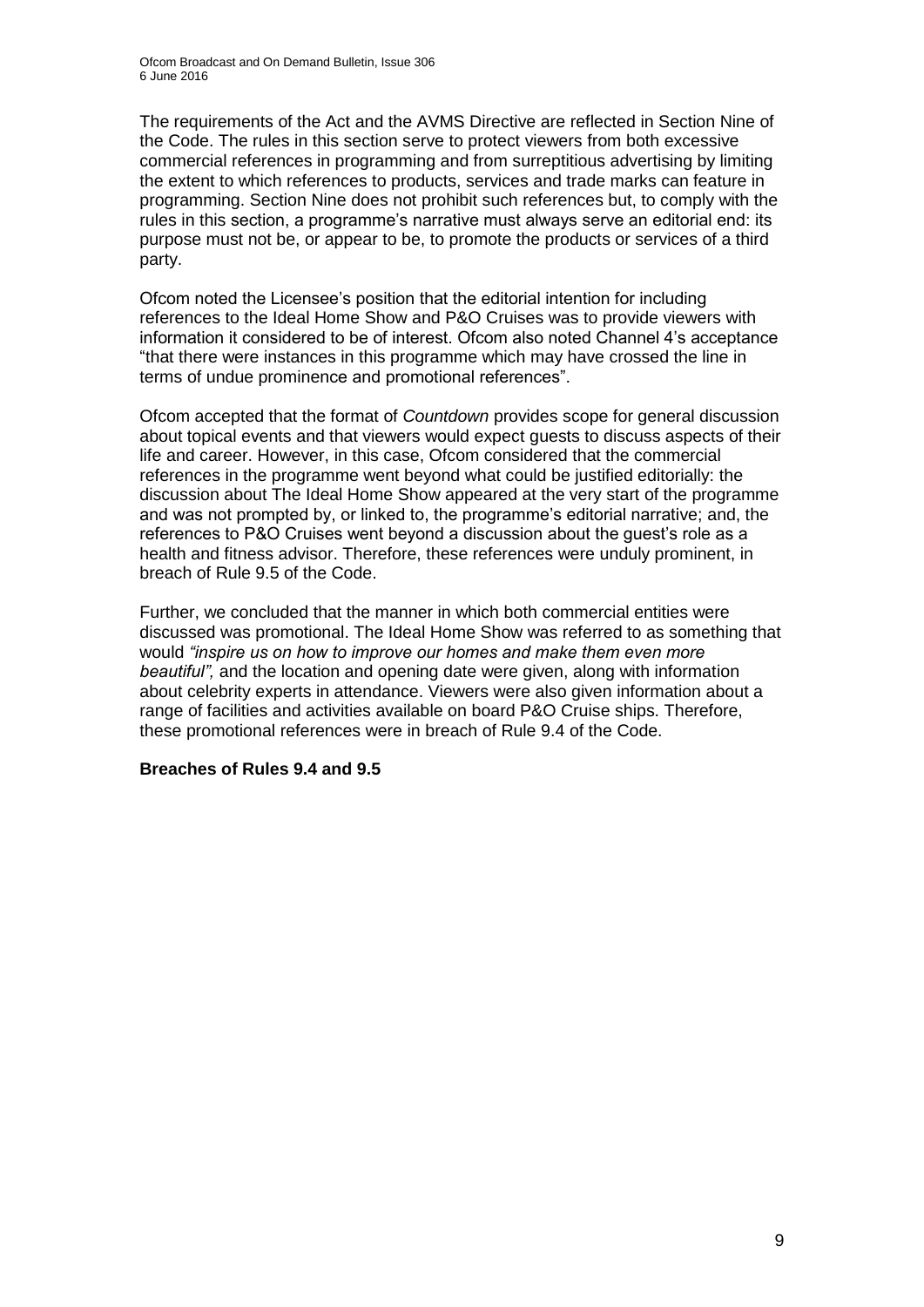# **Broadcast Licence Conditions cases**

# **In Breach**

# **Production of recordings**

*BritAsia TV, 5 January 2016, 16:00*

#### **Introduction**

BritAsia TV is an entertainment channel broadcast on digital satellite. The licence for BritAsia TV is held by BritAsia TV Ltd ("BritAsia" or "the Licensee").

Ofcom received a complaint about violent content in a series of music videos in the programme *Big Tunes* broadcast during the afternoon of 5 January 2016. Ofcom therefore requested a recording of the programme from the Licensee to assess the content.

In response to Ofcom's request for a recording, the Licensee provided Ofcom with its transmission playlist for that particular time and details of links to external websites that contained the corresponding music videos. Ofcom advised the Licensee that it required the entire programme as broadcast to assess it. The Licensee then provided Ofcom with media files containing the individual music videos that were broadcast during the programme.

Ofcom reiterated its request for the entire programme as broadcast and clarified that this meant "all content (including links, programme promotions, spot advertising etc) that was broadcast within the duration of the programme". The Licensee did not respond to this request.

Condition 11 of BritAsia's licence states that the Licensee must make and then retain a recording of all its programmes for a period of 60 days from broadcast, and at Ofcom's request must produce recordings "forthwith".

In addition, Ofcom guidance to licensees states that recordings "must be of a standard and in a format which allows Ofcom to view the material as broadcast"<sup>1</sup>. Ofcom has previously made clear in a note to broadcasters $2$  that on request broadcasters must be able to supply Ofcom with recordings as broadcast, and that the quality of recordings should be equal to that seen by the viewer, in terms of both sound and vision.

Ofcom considered the Licensee's failure to provide a recording as broadcast warranted investigation under Condition 11(2)(b) of its Television Licensable Content Service ("TLCS") Licence. This states that:

"11(1) The Licensee shall adopt procedures acceptable to Ofcom for the retention and production of recordings in sound and vision of any programme which is the subject matter of a Standards Complaint...

<sup>1</sup> <sup>1</sup> See: [http://licensing.ofcom.org.uk/binaries/tv/tlcs\\_guidance.pdf](http://licensing.ofcom.org.uk/binaries/tv/tlcs_guidance.pdf)

<sup>&</sup>lt;sup>2</sup> See:<http://stakeholders.ofcom.org.uk/enforcement/broadcast-bulletins/obb95/>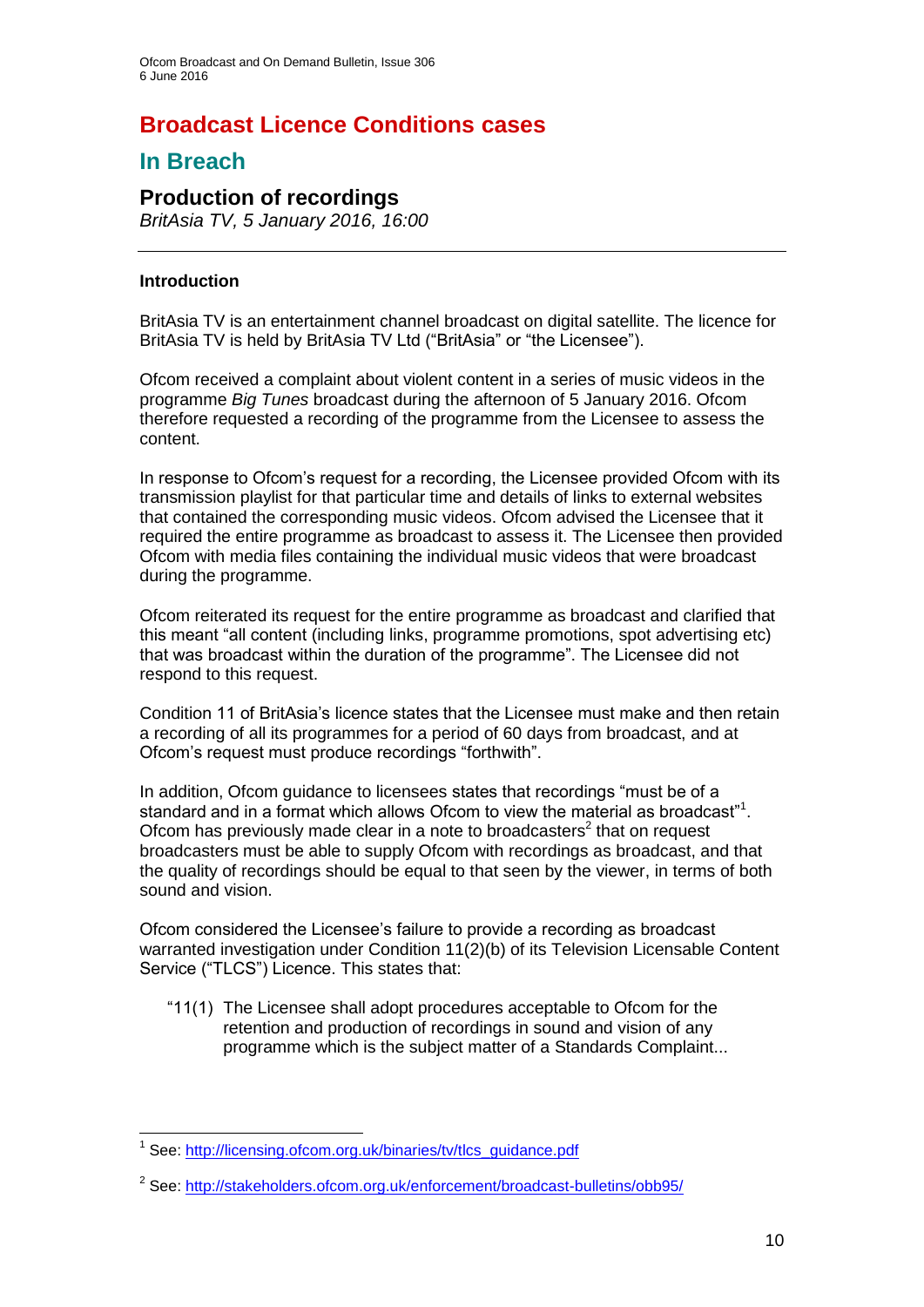Ofcom Broadcast and On Demand Bulletin, Issue 306 6 June 2016

- (2) the Licensee shall:
	- (b) at the request of Ofcom forthwith produce to Ofcom any such recording for examination or reproduction...".

We therefore asked the Licensee how it complied with Condition 11(2)(b) in this case.

#### **Response**

The Licensee said that in the eight years it has been broadcasting, it has always sent requested material to Ofcom in a series of broadcast files. It added that it was confused why Ofcom considered this method to be insufficient on this particular occasion.

#### **Decision**

Under the Communications Act 2003, Ofcom has a duty to ensure that in each broadcaster's licence there are conditions requiring the licensee to retain recordings of each programme broadcast, in a specified form and for a specific period after broadcast, and to comply with any request to produce such recordings issued by Ofcom. TLCS licences enshrine these obligations in Licence Condition 11.

Under TLCS Licence Condition 11(2)(a), Ofcom requires licensees to make a recording of every programme included in the service, and to retain these for 60 days after broadcast. Condition 11(2)(b) requires licensees to produce such recordings to Ofcom forthwith upon request.

In this case, the Licensee did provide recordings to Ofcom but they were in the form of standalone music video files. Even when viewed in succession, they did not represent the continuous television programme as broadcast, as specifically requested by Ofcom. Therefore, the Licensee did not provide the requested recording and accordingly it breached Licence Condition 11(2)(b). Ofcom noted that on previous occasions, when Ofcom had assessed material broadcast on this channel, the Licensee had provided a satisfactory recording of the content as broadcast.

Breaches of Licence Condition 11(2)(b) are significant because they impede Ofcom's ability to assess in a timely way whether a particular broadcast raises potential issues under the relevant codes. This can therefore affect Ofcom's ability to carry out its statutory duties in regulating broadcast content.

#### **Breach of Licence Condition 11(2)(b)**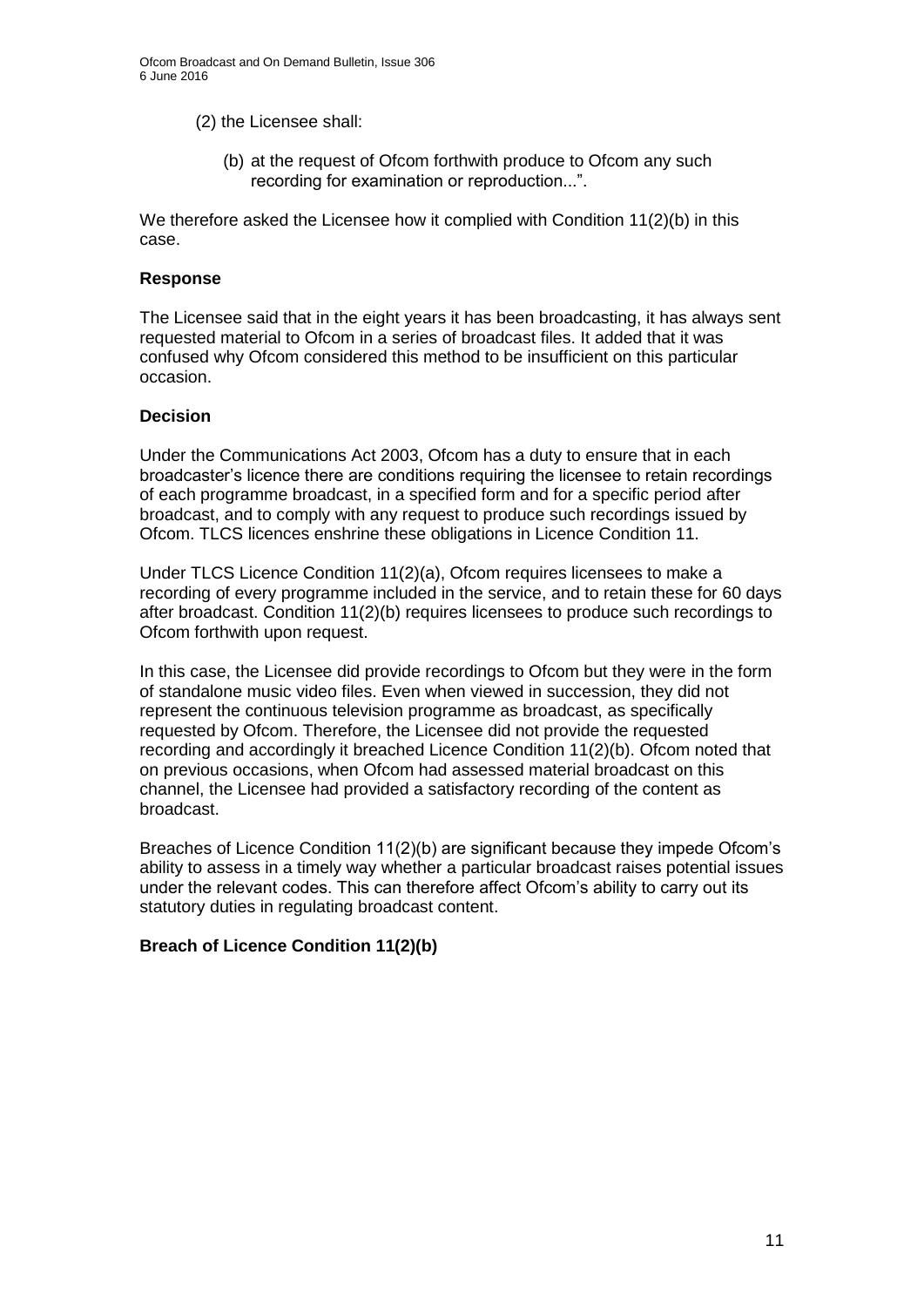# **In Breach**

# **Broadcasting licensees' non-payment of licence fees**

Ofcom is partly funded by the broadcast licence fees it charges television and radio licensees. Ofcom has a statutory duty to ensure that the fees paid by licensees meet the cost of Ofcom's regulation of broadcasting. The approach Ofcom takes to determining licensees' fees is set out in the Statement of Charging Principles<sup>1</sup>. Detail on the fees and charges payable by licensees is set out in Ofcom's Tariff Tables<sup>2</sup>.

The payment of a licence fee is a requirement of a broadcasting licence<sup>3</sup>. Failure by a licensee to pay its licence fee when required represents a significant and fundamental breach of a broadcast licence, as it means that Ofcom may be unable properly to carry out its regulatory duties.

#### **In Breach**

The following licensees failed to pay their annual licence fees by the required payment date. These licensees have therefore breached their broadcast licences.

The outstanding payments have now been received by Ofcom. Ofcom will not be taking any further regulatory action in these cases.

| Licensee                                       | <b>Licence Number</b> | <b>Service Name</b>           |
|------------------------------------------------|-----------------------|-------------------------------|
| Karimia Ltd                                    | CR000015BA            | Radio Dawn                    |
| <b>Teesdale Community Broadcasting Limited</b> | CR000082BA            | Radio Teesdale                |
| <b>Tees Valley Christian Media</b>             | CR000098BA            | <b>Cross Rhythms Teesside</b> |
| The Roundhouse Trust Limited                   | ADSRSL000013BA        | Roundhouse Radio              |
| University of Bedfordshire                     | CR000197BA            | Radio LaB                     |

**Breach of Licence Conditions 3(1) and (2) in Part 2 of the Schedule of the relevant licences.**

<sup>1</sup> <sup>1</sup>[http://stakeholders.ofcom.org.uk/binaries/consultations/socp/statement/charging\\_principles.pdf](http://stakeholders.ofcom.org.uk/binaries/consultations/socp/statement/charging_principles.pdf)

<sup>&</sup>lt;sup>2</sup> [http://www.ofcom.org.uk/content/about/annual-reports-plans/tariff](http://www.ofcom.org.uk/content/about/annual-reports-plans/tariff-tables/Tariff_Tables_2015_16.pdf)[tables/Tariff\\_Tables\\_2015\\_16.pdf](http://www.ofcom.org.uk/content/about/annual-reports-plans/tariff-tables/Tariff_Tables_2015_16.pdf)

 $3$  As set out in Licence Condition 3 for radio licensees and Licence Condition 4 for television **licensees**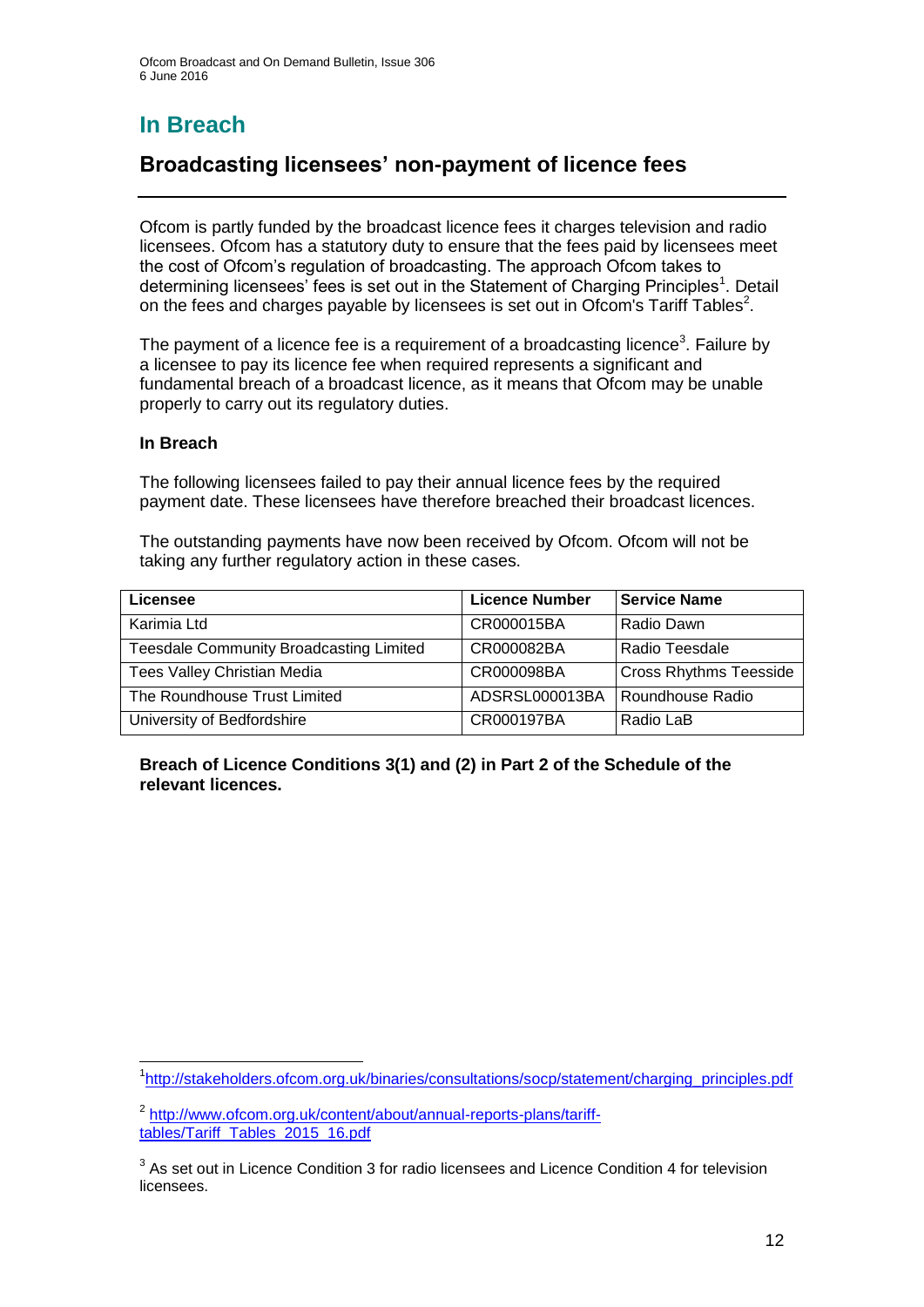# **Resolved**

# **Retention and production of recordings**

*Ipswich Community Radio, 7 February 2016, 13:45*

#### **Introduction**

Ipswich Community Radio is a community radio station licensed to provide a service for the residents of Ipswich. The licence is held by Ipswich Community Radio ("ICR" or "the Licensee").

A listener complained to Ofcom alleging offensive language in a music track broadcast around 13:45 on 7 February 2016.

Ofcom asked the Licensee to provide a recording of the output. The Licensee explained that equipment at the station had been removed, affecting the hard drive storing recordings between 5 and 10 February 2016, and it was therefore unable to provide the recording.

Ofcom considered that this raised issues warranting investigation under Conditions 8(2)(a) and (b) of ICR's licence, which state:

- "8(2) In particular the Licensee shall:
	- (a) make and retain, for a period of 42 days from the date of its inclusion, a recording of every programme included in the Licensed Service...
	- (b) at the request of Ofcom forthwith produce to Ofcom any...recording for examination or reproduction;...".

Ofcom therefore asked the Licensee for its formal comments on its compliance with these licence conditions.

#### **Response**

The Licensee explained that on 5 February 2016, a director at ICR, who had legitimate access to the station at the time, entered the premises during a live broadcast and, without prior notice, removed equipment which belonged to him.

ICR said this affected equipment related to the scheduled playout, transmission and recording of broadcasts, and resulted in 'dead air' and no recording from around 18:45. Station output and recording had been restored from around 22:00, however, the scheduled playout machine had been remotely disabled, and a member of staff therefore took charge of the station for the weekend.

Across the following week, the playout system was restored but, on inspection, the first available recording available was from 16 February 2016, due in part to restricted disc space on the logging machine.

The Licensee said that the director concerned was no longer involved with the station. Following this incident it had introduced new security measures including; restricting remote access to machines; changing locks on the building; and, updating passwords to access equipment. In addition, as of 1 April 2016, the FM transmitter is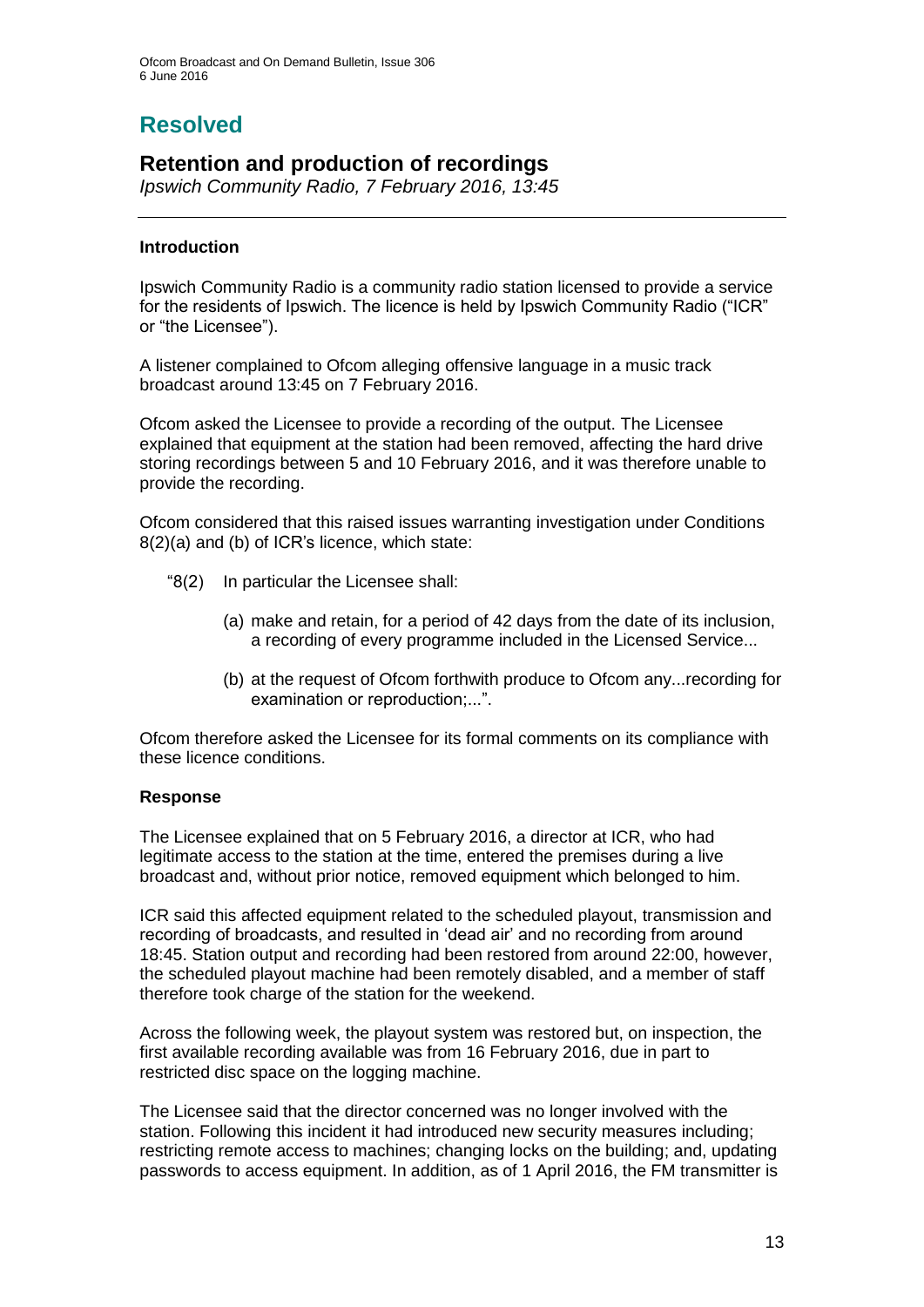remote from the building, and it plans to move the link transmitter and critical computer equipment to a separate locked area, and install a new hard drive to increase recording time.

#### **Decision**

Under the Communications Act 2003, Ofcom has a duty to ensure that in each broadcaster's licence there are conditions requiring the licensee to retain recordings of each programme broadcast, in a specified form and for a specific period after broadcast, and to comply with any request to produce such recordings issued by Ofcom. These obligations are reflected in Conditions 8(2)(a) and (b) of Community Radio licences .

Under Licence Condition 8(2)(a), Ofcom requires licensees to make a recording of every programme included in the service, and to retain these for 42 days after broadcast. Under Licence Condition 8(2)(b) Ofcom requires licensees to produce such recordings forthwith upon request.

Ofcom noted that the Licensee's failure to provide Ofcom with the recording was due to the unexpected removal of equipment from its premises. We also acknowledged the particular challenges of responding quickly to that situation while attempting to keep the station running, and the steps ICR took to improve security measures and prevent a similar occurrence.

The failure to provide Ofcom with the recording requested is a significant breach of ICR's licence, which, in this particular case, significantly affects Ofcom's ability to assess the station's compliance with the Code. However, taking into account the particular circumstances of this incident and the remedial action by ICR, we consider the matter resolved.

We remind the Licensee of its obligations under the terms of its licence to ensure that recordings of its output are retained for 42 days and provided to Ofcom on request, and should similar compliance issues arise Ofcom may take further regulatory action.

### **Resolved**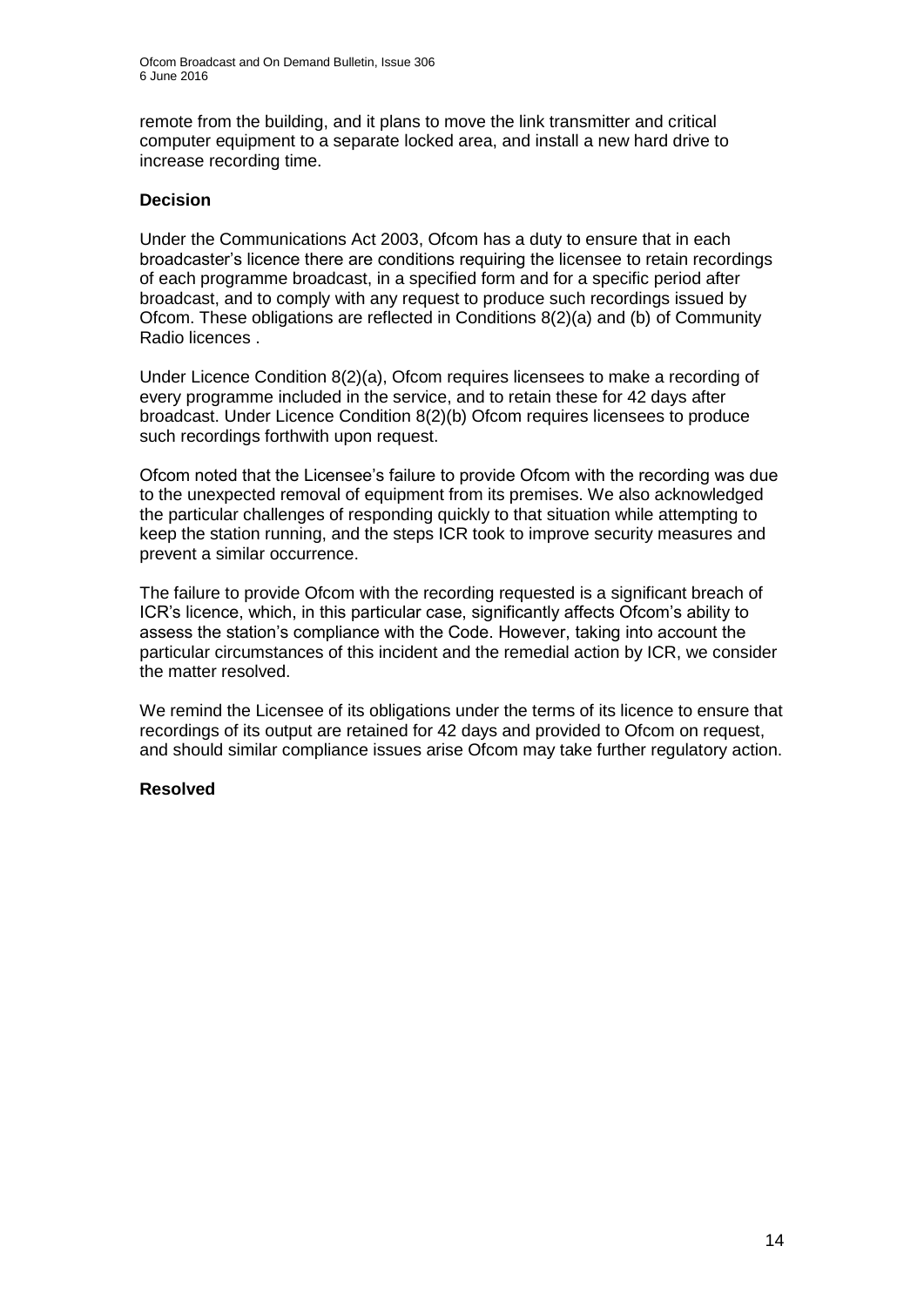# **Broadcast Fairness and Privacy cases**

# **Not Upheld**

# **Complaint by Mr Chinyere Inyama**

*ITV London News, ITV, 2 November 2015*

#### **Summary**

Ofcom has not upheld Mr Chinyere Inyama's complaint of unjust or unfair treatment in the programme as broadcast.

The programme included a report that six London councils had called for the suspension of Mr Inyama from his position as the Senior Coroner for West London. When introducing the report, the presenter of the programme said that Mr Inyama *"was removed from the inquest of murdered school girl Alice Gross last month after complaints from her family".* 

Ofcom found that, on balance, the programme makers took reasonable care to satisfy themselves that material facts in relation to Alice Gross' inquest being transferred to another coroner's area, were not presented, disregarded or omitted in a way that resulted in unfairness to him.

#### **Programme summary**

On 2 November 2015, ITV broadcast an edition of *ITV London News,* a regional news programme, which included a report that six London councils had called for the suspension My Inyama from his position as the Senior Coroner of the West London.

At the beginning of the programme, the presenter in the studio referred to the upcoming report as follows: *"Six councils call for the West London Coroner to be suspended after allegations of bullying".* A photograph of Mr Inyama was shown alongside this headline. After reading the other news headlines, the presenter introduced the report as follows:

*"For weeks we've told the stories of families who say they've been let down by the West London Coroner's Service. Some have waited months and even years to be given death certificates. The Coroner, Chinyere Inyama, was removed from the inquest of murdered school girl Alice Gross last month after complaints from her family. Tonight, we can reveal all six councils in the area he covers have written to his bosses calling for him to be suspended".* 

A pre-recorded report was then shown. The report stated that the six councils served by the West London Coroner's Court had sent a letter to the body which governed the Court asking it to suspend Mr Inyama while a number of allegations against him were investigated. These included complaints about the way in which the service he managed was being run, rudeness towards grieving families, and bullying and harassment of his staff.

Towards the end of report, the reporter said:

*"Last month, Mr Inyama had to transfer the Alice Gross inquest* [to another coroner] *after he admitted leaving sensitive documents on a train. Now, with the*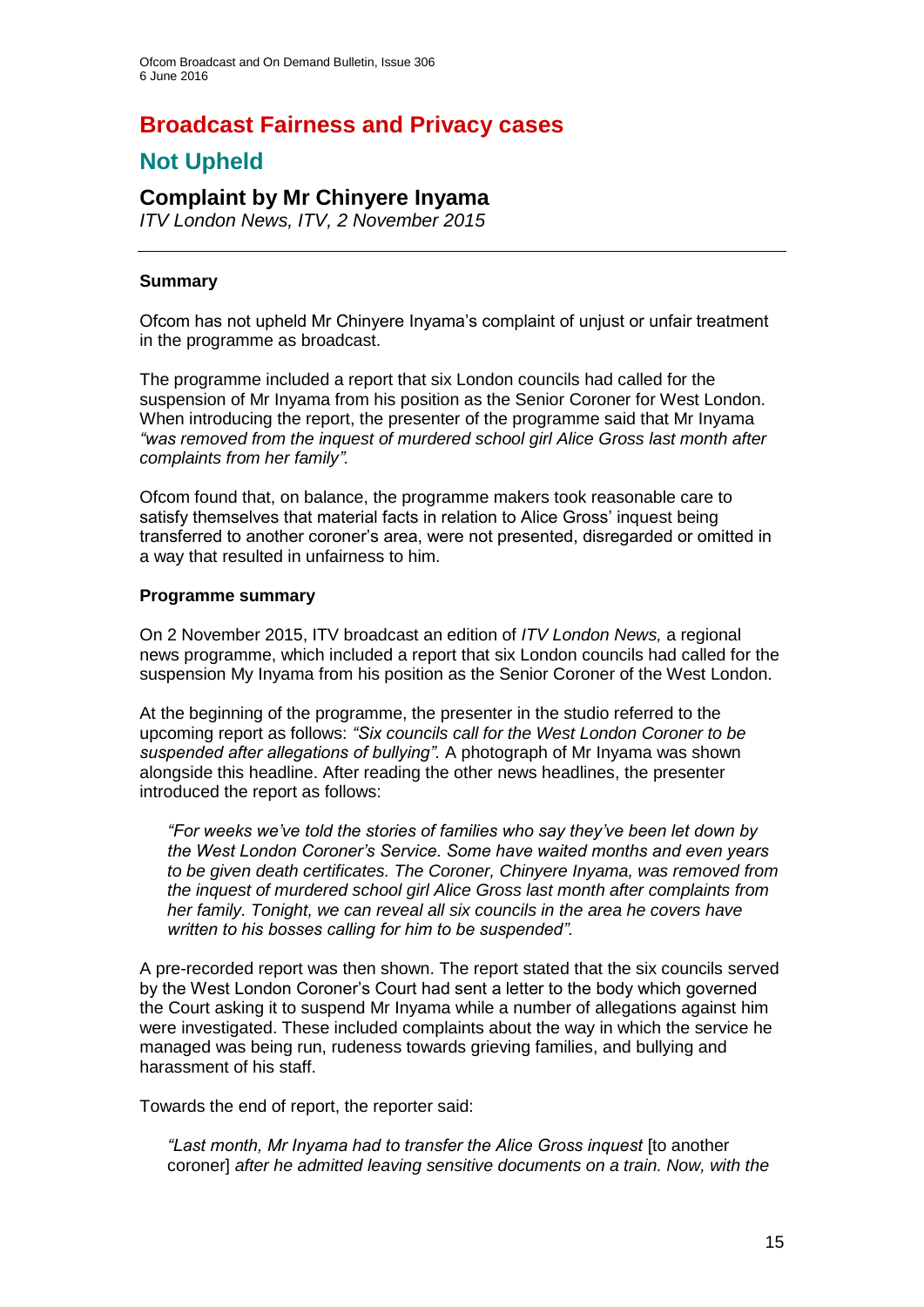*councils who fund him withdrawing their support, critics believe it is time for him to resign"*.

Following the report, the reporter was shown with the presenter in the studio discussing what would happen next with regard to whether or not Mr Inyama would be suspended.

The report opened and closed with footage of the photograph of Mr Inyama. No further reference to Mr Inyama was included in the programme.

#### **Summary of the complaint and the broadcaster's response**

Mr Inyama complained that he was treated unjustly or unfairly in the programme as broadcast because it falsely claimed that he was removed from the inquest into Alice Gross' death ("the inquest") after complaints from her family. Mr Inyama said that he had asked for the inquest to be transferred to another coroner because of "undue press interest".

Before responding to this specific head of complaint, ITV said that the report broadcast on 2 November 2015 was part of a series of similar reports, based on complaints made by at least 20 families, five MPs, two undertakers and the manager of a crematorium, which examined a number of serious concerns which had been raised about Mr Inyama. The concerns raised by these individuals included: delays in the provision of death certificates; delays in holding inquests; delays in carrying out post-mortems; difficulty getting information due to the poor telephone service; unanswered emails; and, the insensitive handling of bereaved families.

Turning to the specific head of complaint, ITV said that the 2 November 2015 report did not present or omit material facts in a way that was unfair to Mr Inyama.

It accepted that the use of the term *"removed"* in the report could have suggested that the case was transferred from Mr Inyama involuntarily when, in fact, (and as it had previously reported by *ITV London News*) Mr Inyama had requested the transfer. It said that the Chief Coroner's Office had confirmed to ITV that Mr Inyama had asked him to make an order transferring the investigation and inquest to another coroner area; and, that the Chief Coroner had agreed to this request and made a direction to transfer the case (ITV provided Ofcom with a copy of an email from the Chief Coroner's Office, sent to the programme makers on 8 October 2015, confirming this<sup>1</sup>). ITV said that the Chief Coroner had ordered the case to be transferred, albeit that it was pursuant to a request from Mr Inyama.

ITV contested Mr Inyama's claim that there had been "undue press interest" in him and his error in leaving sensitive documents concerning the inquest on a train. It said the reporting of this error and the concerns of Alice Gross' family (and others) about it by the media was entirely justified. The broadcaster said that it was not aware that Mr Inyama (or anyone responding on his behalf) had indicated to ITV, or any other media outlet, that "undue press interest" was the reason he had requested the transfer, and it did not believe this was a reasonable explanation for why he requested it. ITV added that, "given the magnitude of his error, the concerns from Alice Gross' family and the concerns raised by others", this seemed to be an unlikely reason for Mr Inyama's request for the transfer, or for the Chief Coroner's decision to

<sup>1</sup>  $1$  ITV said that the edition of the programme broadcast on 8 October 2015 included a report about the fact that Mr Inyama would no longer be handling the inquest after he had left a confidential file relating to the inquest on a train.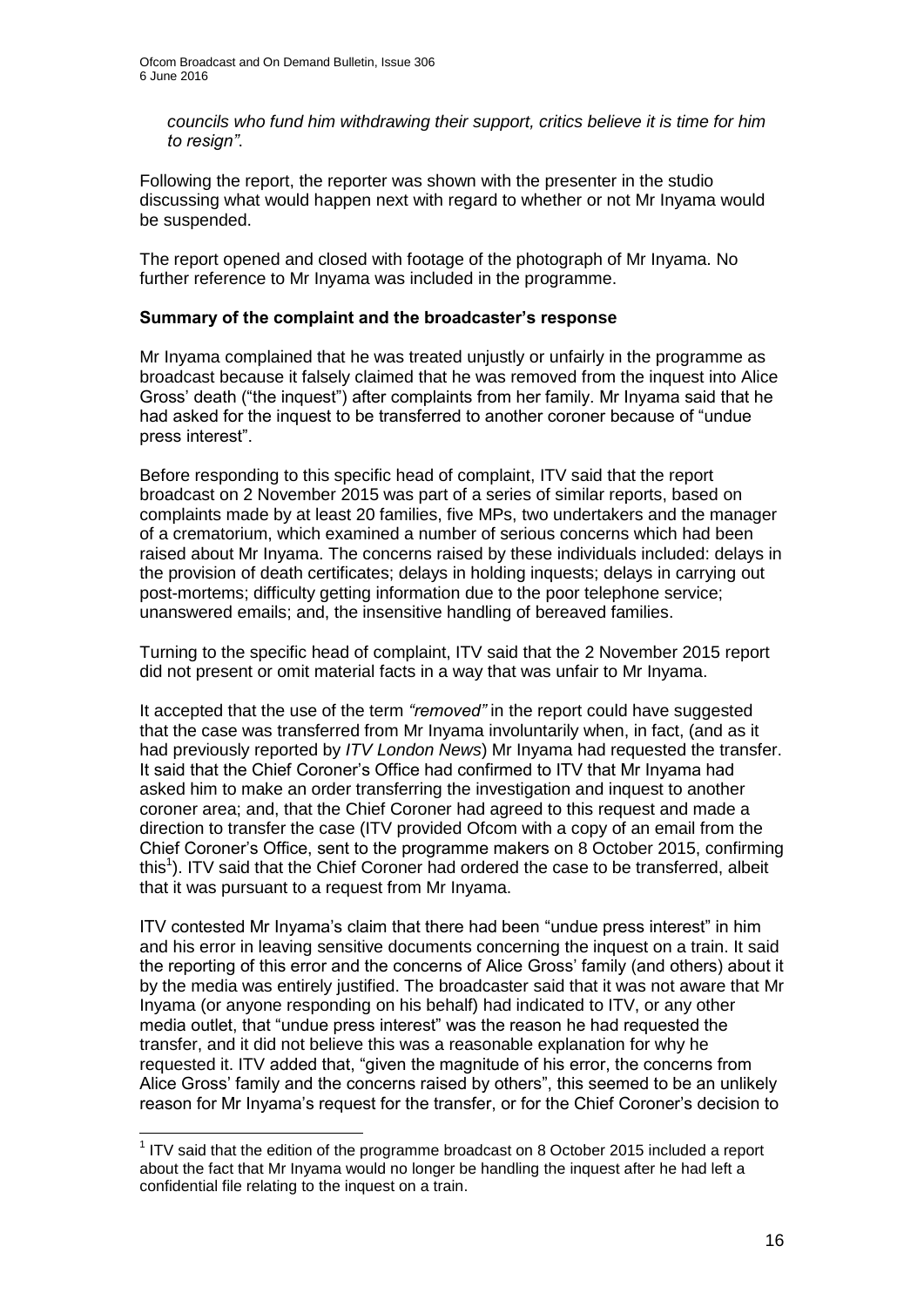grant it. ITV said that, for this reason, the programme's omission of Mr Inyama's account of the reason for the transfer was not unfair to the complainant.

ITV argued that the inclusion of the single statement in the report that Mr Inyama had been *"removed"* from the inquest following complaints from Miss Gross' family would not have adversely affected viewers' perceptions of him and resulted in any unfairness to him because:

- the inclusion in the report of the subsequent comment that Mr Inyama *"had to transfer the Alice Gross inquest* [to another coroner] *after he admitted leaving sensitive documents on a train"* would have made clear to viewers that Mr Inyama himself had a role in the transfer of the case and would have given further context to the earlier statement that he had been *"removed"* from the case;
- the focus of the report was not the transfer of Mr Inyama from the inquest, but the fact that six councils had made a formal complaint to Mr Inyama's superiors, and had called for Mr Inyama to be suspended following the concerns raised about his conduct by numerous individuals;
- the report also stated that the letter sent by the six councils to the Judicial Conduct Investigations Office ("JCIO") was, effectively, a statement of no confidence in Mr Inyama; and,
- the report correctly reported that Mr Inyama had admitted leaving sensitive documents relating to the inquest on a train and that Alice Gross' family had complained about it.

ITV said that, in light of the broader concerns recounted in the 2 November 2015 report about Mr Inyama, his work as a coroner and the service of the West London Coroner's Court, and the magnitude of his admitted error in leaving the sensitive documents on the train, viewers' perceptions of Mr Inyama would not have been materially affected by the report's statement that he had been *"removed"* from the inquest. ITV also said that viewers' perceptions of Mr Inyama were not likely to be affected by the use of the word *"removed"* in the report given the previously reported concerns and complaints about him by ITV and other media outlets.

ITV also said that, on 16 February 2016, the JCIO issued a statement that the Lord Chief Justice and the Lord Chancellor had found Mr Inyama guilty of misconduct for failure to report the loss of the sensitive file (i.e. containing the documents relating to the inquest) to the Chief Coroner at the time it occurred<sup>2</sup>.

In conclusion, the broadcaster said that, given the content of the report on 2 November 2015, the content of previous reporting by *ITV London News* and other outlets and the extent and seriousness of concerns expressed about Mr Inyama and the service he and the West London Coroner's Court provided, the programme did not present or omit material facts in a way that was unfair to Mr Inyama.

### **Ofcom's Preliminary View**

Ofcom prepared a Preliminary View on this case that Mr Inyama's complaint should not be upheld. Both parties were given the opportunity to make representations on the Preliminary View, however neither chose to do so.

 2 [http://judicialconduct.judiciary.gov.uk/wp-content/uploads/2016/02/JCIO-press-statement-](http://judicialconduct.judiciary.gov.uk/wp-content/uploads/2016/02/JCIO-press-statement-Coroner-Inyama-16022016-.pdf)[Coroner-Inyama-16022016-.pdf](http://judicialconduct.judiciary.gov.uk/wp-content/uploads/2016/02/JCIO-press-statement-Coroner-Inyama-16022016-.pdf)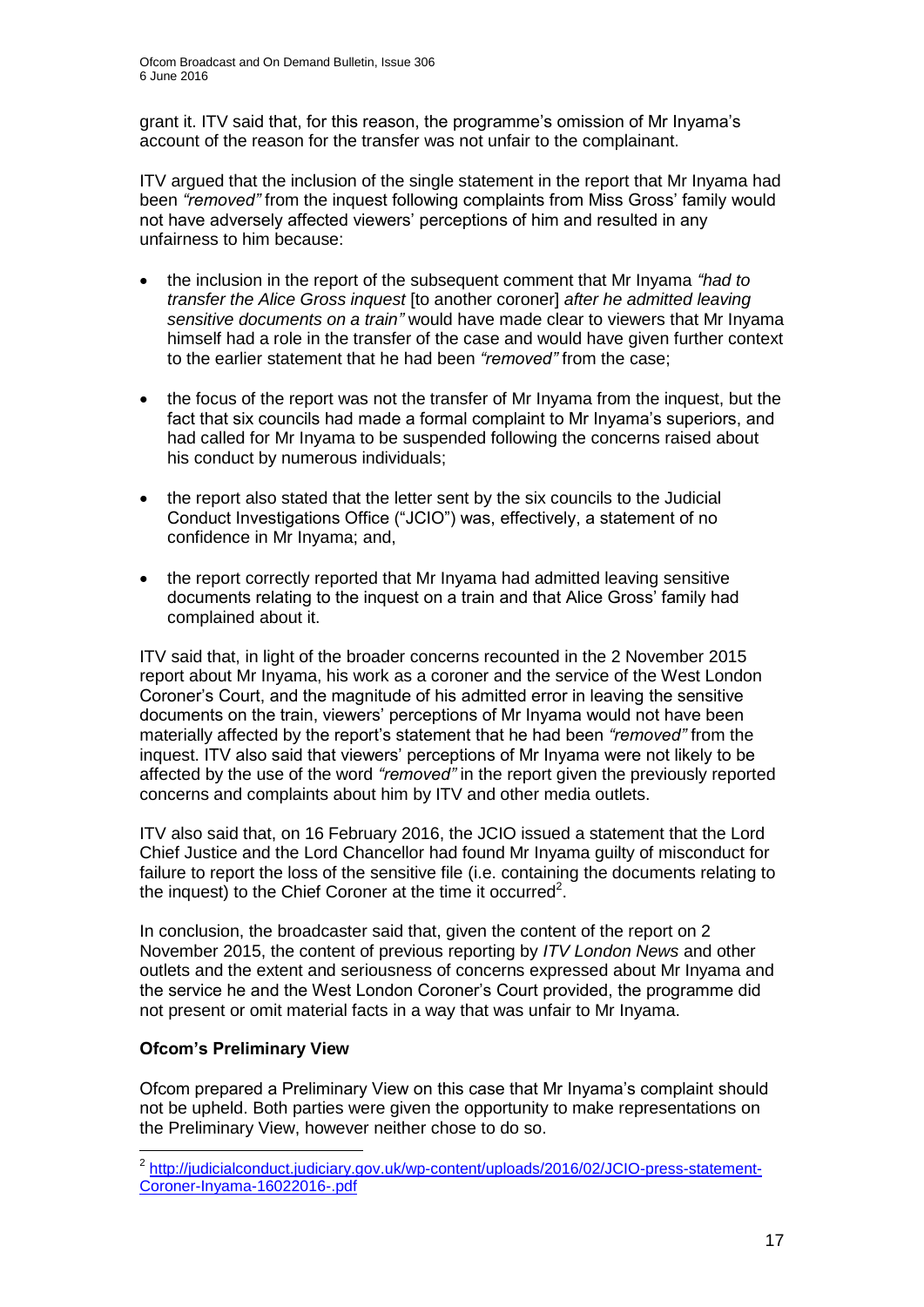### **Decision**

Ofcom's statutory duties include the application, in the case of all television and radio services, of standards which provide adequate protection to members of the public and all other persons from unjust or unfair treatment and unwarranted infringement of privacy in, or in connection with the obtaining of material included in, programmes in such services.

In carrying out its duties, Ofcom has regard to the need to secure that the application of these standards is in the manner that best guarantees an appropriate level of freedom of expression. Ofcom is also obliged to have regard, in all cases, to the principles under which regulatory activities should be transparent, accountable, proportionate and consistent and targeted only at cases in which action is needed.

When considering complaints of unfair treatment, Ofcom has regard to whether the broadcaster's actions ensured that the programme as broadcast avoided unjust or unfair treatment of individuals and organisations, as set out in Rule 7.1 of Ofcom's Broadcasting Code ("the Code").

In reaching its Decision on Mr Inyama's complaint that he was treated unjustly and unfairly in the programme as broadcast, because it falsely claimed that he was removed from the inquest after complaints from Miss Gross' family, Ofcom carefully considered all the relevant material provided by both parties. This included a recording of the programme as broadcast and transcript, and both parties' written submissions. Ofcom carried out its considerations having regard to Rule 7.1 of the Code, and to those of the practices to be followed by broadcasters when dealing with individuals or organisations participating in or otherwise directly affected by programmes as broadcast, as appeared relevant to Ofcom, and which are set out at Practices 7.2 to 7.14 of the Code. In particular, Ofcom had regard to Practice 7.9 which, insofar as is relevant, provides that before broadcasting a factual programme, broadcasters should take reasonable care to satisfy themselves that material facts have not been presented, disregarded or omitted in a way that is unfair to the individual or organisation.

Having assessed the relevant report, we observed that, as set out in the "Programme summary" section above, when introducing the report the presenter said that Mr Inyama *"was removed* (Ofcom's emphasis) *from the inquest of murdered school girl Alice Gross last month after complaints from her family"*.

We noted that prior to the report broadcast on 8 October 2015 (which included a report on the transfer of Mr Inyama from the inquest following his admission that he had left sensitive documents relating to the inquest on a train), the programme makers were aware that: Mr Inyama's conduct of the inquest, and his error in leaving inquest related documents on a train, had been investigated; at some point during or following this investigation, Mr Inyama had asked the Chief Coroner to transfer the inquest to another coroner; and, that the Chief Coroner had agreed to this request and had ordered that the case be transferred. We also noted that, on the information available, it appeared that Mr Inyama did not dispute this version of events.

As set out above, Mr Inyama said that he was not removed from the inquest but had requested that it be transferred and ITV acknowledged that this was the case – notwithstanding its observation that the procedure required that the Chief Corner "order" the case to be transferred. However, we noted ITV's argument that the inclusion of the reporter's subsequent comment indicating that *"Mr Inyama had to transfer the Alice Gross inquest* [to another coroner] *after he admitted leaving*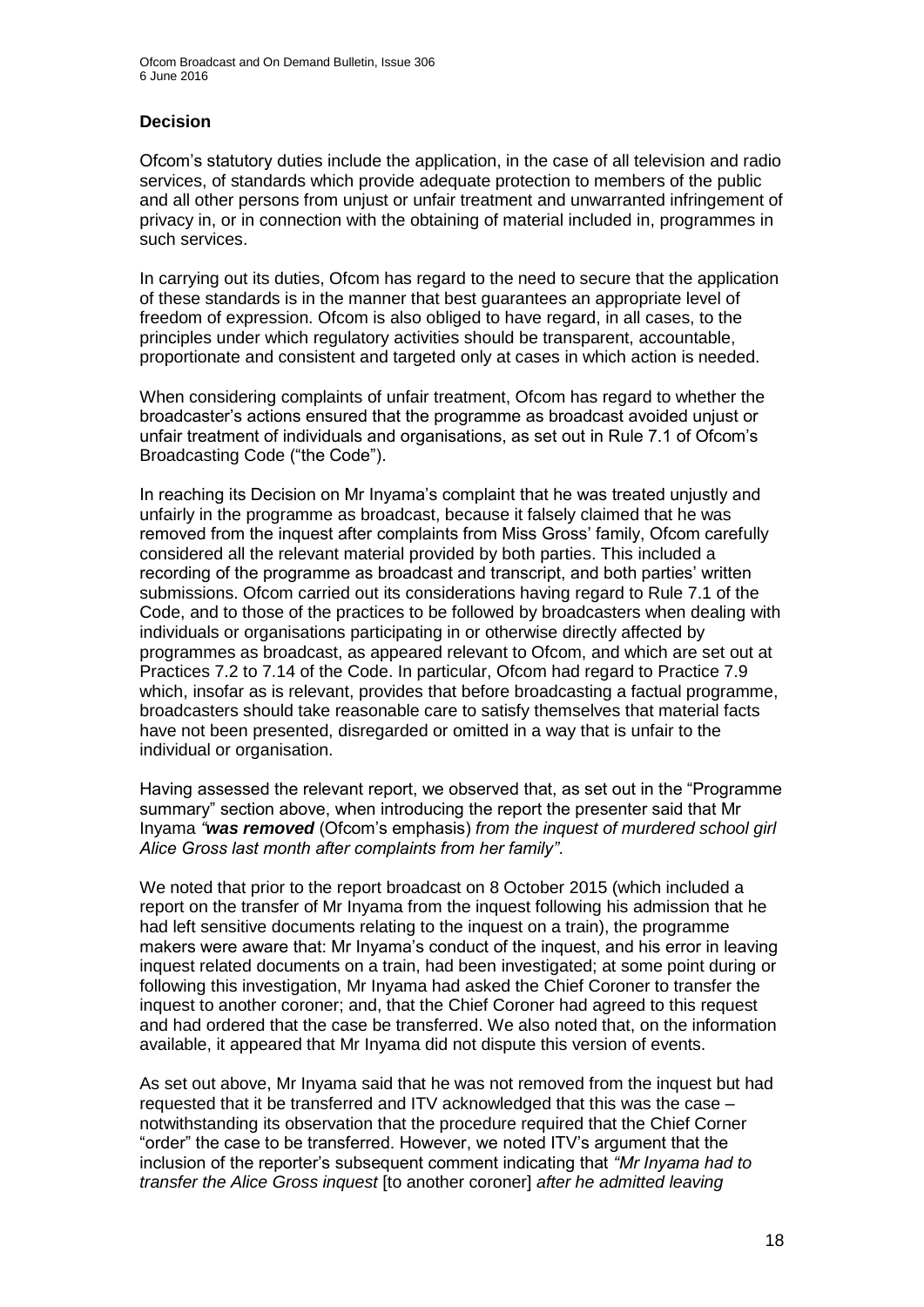*sensitive documents on a train"* served to make clear to viewers that Mr Inyama had a role in the transfer of the case and that it placed the earlier comment that he had been *"removed"* from the inquest into context. Ofcom also noted ITV's position that this matter was not the focus of the report and that viewers' perceptions of Mr Inyama would not have been materially affected by the reporter's statement that he had been *"removed"* from the inquest, given the broader context of the report (notably, that six councils had asked for him to be suspended following a long series of complaints and concerns about his conduct and that of the coroner's office for which he had responsibility) and the fact that, as Mr Inyama had previously admitted, he had left sensitive documents relating to the inquest on a train and that Miss Gross' family had complained about him.

In his complaint, Mr Inyama said that he had asked for the inquest to be transferred to another coroner because of "undue press interest". We noted that the programme did not indicate that this was the reason Mr Inyama was no longer handling the inquest. Rather, it was stated in the report that the inquest was transferred after Alice Gross' family had complained and following Mr Inyama's admission that he had left sensitive documents relating to the inquest on a train. It is important to note that the content of a programme is an editorial matter for the broadcaster. However, broadcasters must ensure that the programme as broadcast does not result in unfairness to the individual or organisation concerned. In this context, we observed that ITV argued that "undue press interest" was an unlikely reason for Mr Inyama's request and said that it was not aware of any occasion on which Mr Inyama (or someone representing him) had claimed, either to ITV or another media outlet, that this was the case. We also observed that Mr Inyama had not provided any evidence to support this claim, for example copies of any relevant correspondence or details of occasions on which he had made such a claim) within his complaint to Ofcom. In this instance, we took the view that, irrespective of whether or not Mr Inyama had at some point stated that "undue press interest" was a reason or one of several reasons he had asked for the inquest to be transferred, viewers of the 2 November 2015 report would have understood that: Mr Inyama had left sensitive documents relating to the inquest on a train, Alice Gross' family had complained about Mr Inyama's conduct in this regard; and, following this Mr Inyama was no longer handling the inquest.

Given the factors set out above, and the wider focus of the report (in particular, that, six councils in the area covered by the coroner's office for which Mr Inyama had responsibility had lost confidence in him and wanted him suspended from his post), we considered that the programme's referral to Mr Inyama being *"removed"* from the inquest, rather than being transferred at his own request, would not have, in the particular circumstances of this case, materially and adversely affected viewers understanding of Mr Inyama in a way that resulted in unfairness to him.

For this reason, and taking into account all the factors set out above, we concluded that, on balance, the programme makers took reasonable care to satisfy themselves that material facts in relation to Alice Gross' inquest being transferred to another coroner's area, were not presented, disregarded or omitted in a way that resulted in unfairness to Mr Inyama.

Therefore, Ofcom found that Mr Inyama was not treated unfairly in this respect.

**Ofcom has not upheld Mr Inyama's complaint of unjust or unfair treatment in the programme as broadcast.**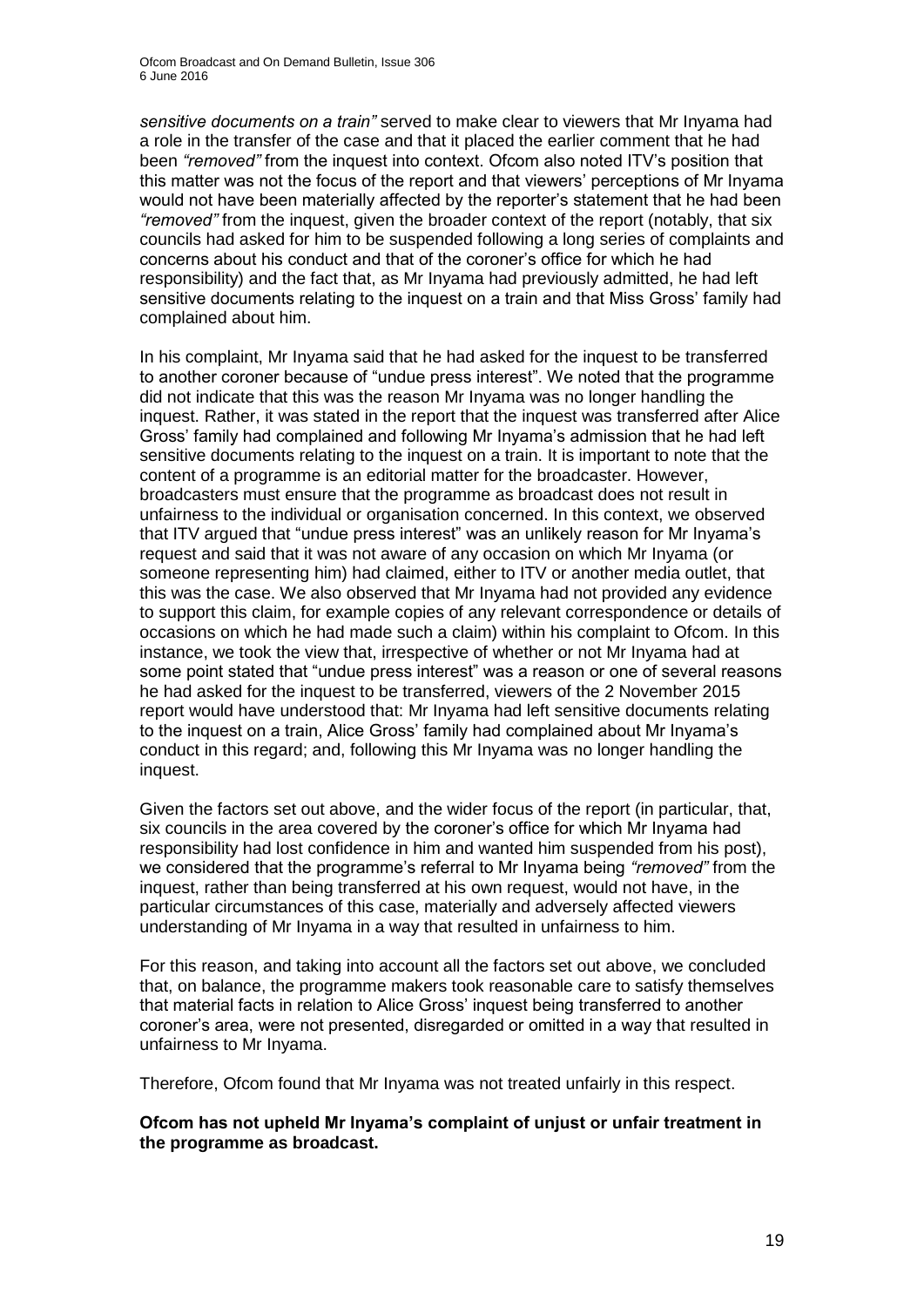# **On Demand cases**

**APPEAL BY PANDORA BLAKE AGAINST A NOTICE OF DETERMINATION THAT THE PROVIDER OF THE SERVICE "DREAMS OF SPANKING" (AS AT THE SITE WWW.DREAMSOFSPANKING.COM) HAS CONTRAVENED SECTIONS 368BA (REQUIREMENT TO NOTIFY AN ON-DEMAND PROGRAMME SERVICE), AND 368D(3)(ZA) (REQUIREMENT TO PAY A FEE) OF THE COMMUNICATIONS ACT 2003.**

### **Section 1 – Summary of Ofcom's Decision**

- 1. This document sets out Ofcom's Decision in respect of the Appeal by Pandora Blake (the "Appellant") against a determination by the Authority for Television On Demand ("ATVOD") (the "Determination"). On 30 July 2015 ATVOD determined that the service Dreams of Spanking (the "Service") at the site www.dreamsofspanking.com was at the relevant time an "on-demand programme service" ("ODPS") as defined by Part 4A of the Communications Act 2003 (the "Act").
- 2. Ofcom has reached this Decision, in accordance with the relevant procedures<sup>1</sup> which were in place when ATVOD's Determination was made<sup>2</sup>. Ofcom has made its own assessment of the Service and considered: ATVOD's Determination; audiovisual material provided by ATVOD; the submissions provided to us by the Appellant in its appeal; relevant legislation including the Act and the Audiovisual Media Services Directive (the AVMS Directive); relevant research by Ofcom; and previous Ofcom decisions on appeals regarding ATVOD scope determinations.
- 3. Ofcom's Decision is that, at the time of ATVOD's Determination, the Service (as described further below) did not fulfil the criteria set out in section 368A(1)(a) of the Act. Ofcom therefore proposes to quash ATVOD's determination of 30 July 2015 that the Service was at the relevant date an ODPS and replace it with our Decision.

### **Section 2 – Summary of the Legal Framework**

- 4. The AVMS Directive is a European Directive amongst the purposes of which is to provide a level of protection in accordance with that which consumers of ODPSs might expect; and to provide a measure of fair competition across Member States between those providing:
	- a) traditional (linear) television broadcasting services; and
	- b) on-demand services that are essentially the same, or sufficiently similar, and which compete for viewers and advertisers.
- 5. The Audiovisual Media Services Regulations 2009 gave effect to the AVMS Directive in the UK by inserting Part 4A into the Act. Part 4A was amended by

<sup>1</sup> 1 <http://stakeholders.ofcom.org.uk/binaries/broadcast/tv-ops/vod/appeals-procedures.pdf>

 $2$  As discussed in paragraphs 11 and 12 below, the co-regulatory regime for non-advertising content on OPDS ceased to have effect from 31 December 2015.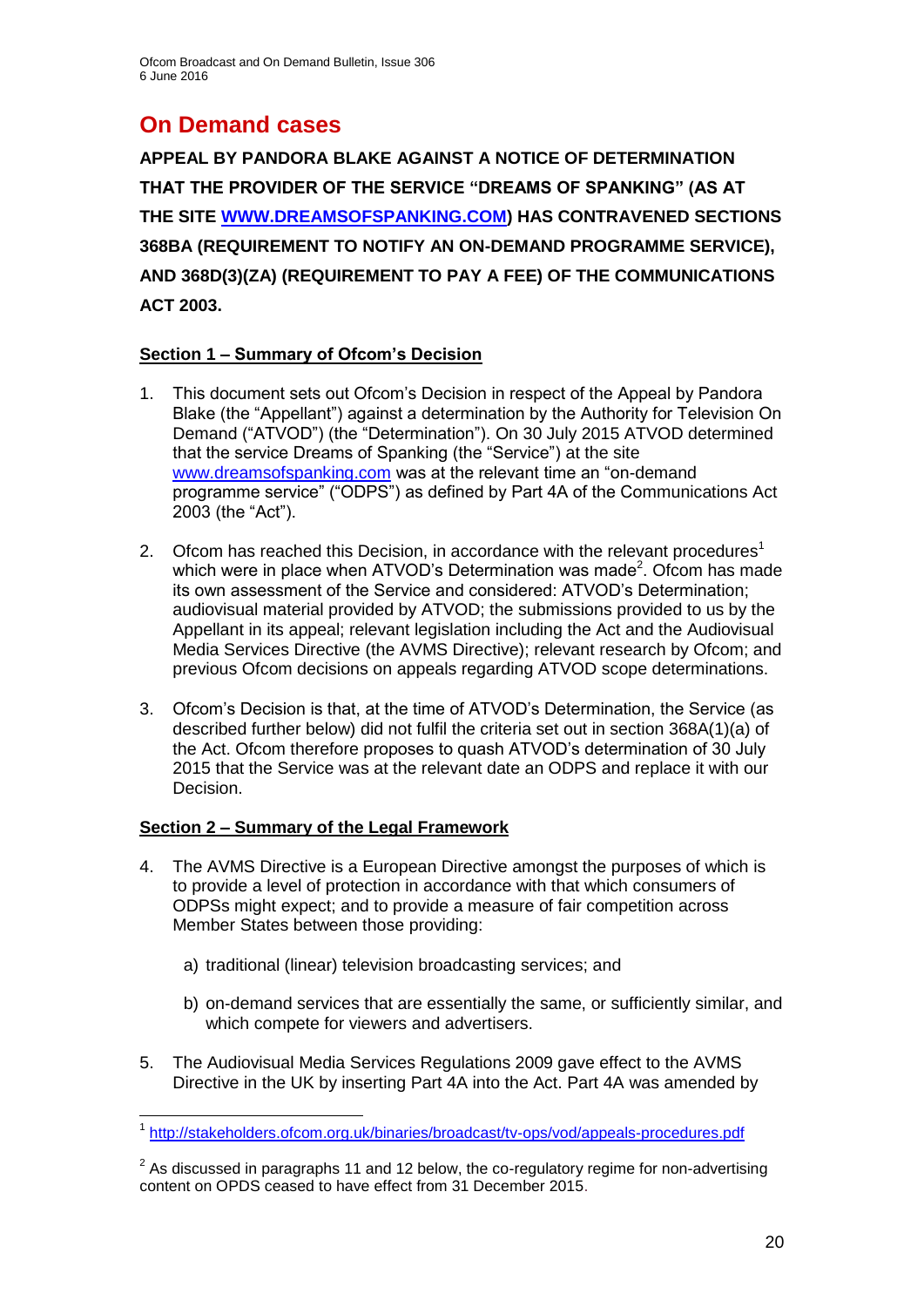The Audiovisual Media Services Regulations 2010 and by the Audiovisual Media Services Regulations 2014, and creates the statutory regime for the regulation of ODPSs.

6. A service is only an ODPS if it satisfies the defining criteria in section 368A(1) of the Act which states:

*"*… *a service is an "on-demand programme service" if –*

- *(a) its principal purpose is the provision of programmes the form and content of which are comparable to the form and content of programmes normally included in television programme services;*
- *(b) access to it is on-demand;*
- *(c) there is a person who has editorial responsibility for it;*
- *(d) it is made available by that person for use by members of the public; and*
- *(e) that person is under the jurisdiction of the United Kingdom for the purposes of the Audiovisual Media Services Directive".*
- 7. Section 368A(1)(a) of the Act provides for a composite definition, to be applied in light of the AVMS Directive, to determine whether services are within the scope of regulation. It can be characterised as comprising a *"principal purpose part"* whether there is a service the "principal purpose" of which is the provision of audiovisual material; and a *"comparability part"*- whether the form and content of programmes comprising that service is comparable with the form and content of programmes normally included in linear broadcast television services.
- 8. All parts of the composite definition referred to above must be considered and met for a service to be an ODPS. There must be a service whose principal purpose is the provision of programmes, the form and content of which are comparable to the form and content of programmes normally included in television programme services.
- 9. Broadly, the composite definition referred to above requires those assessing a service to:
	- a. look at what is provided as a whole and consider whether there is anything which is a service whose principal purpose is the provision of audiovisual material; and
	- b. if so, it is necessary to consider whether, taken as a whole, the service is one whose principal purpose is providing comparable programmes<sup>3</sup> (which is a question that focuses on the audiovisual material that comprises the principal purpose of the service).
- 10. Section 368BA(1) of the Act provides for an advance notification requirement on the part of persons providing an ODPS.

 3 That is, comparable in form and content to the form and content of programmes normally included in television programme services.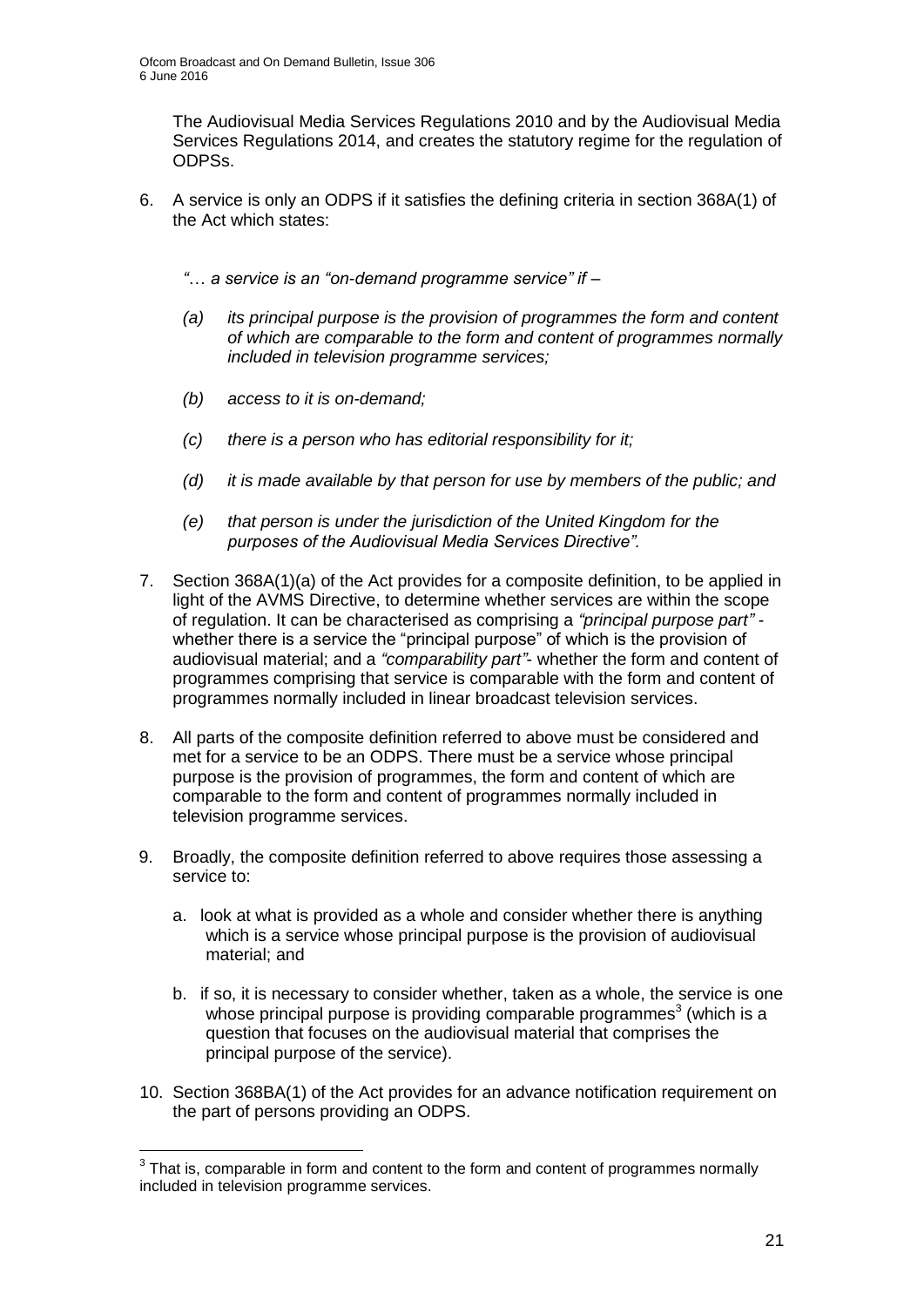- 11. As part of a co-regulatory regime that applied until 31 December 2015, ATVOD was designated by Ofcom as the "appropriate regulatory authority" to carry out certain functions under section 368B of the Act<sup>4</sup> (the "Designation"). As part of that Designation, ATVOD had power to decide whether a service was an ODPS $5$ . Where ATVOD determined that a service was an ODPS, its provider was subject to a requirement to notify ATVOD and pay a fee. The provider had to also ensure the ODPS met a limited number of regulatory requirements. ATVOD's decisions on such matters were *"subject to appeal to Ofcom in accordance with Ofcom's relevant procedures".*
- 12. Whilst Ofcom decided to end the co-regulatory regime for non-advertising content on ODPS with effect from 31 December 2015, ATVOD's Determination in this case was made on 30 July 2015, whilst the Designation was still in force. That Determination remains valid notwithstanding the end of the co-regulatory regime, and Ofcom now exercises the power to decide whether a service is an ODPS on a sole basis. Consequently, it is appropriate to continue to consider this matter as an appeal under the procedures in place when the decision was made.
- 13. As set out in those procedures<sup>6</sup>, Ofcom's decision in any appeal, "... may:
	- *(a) uphold ATVOD's decision; or*
	- *(b) quash ATVOD's decision in whole or in part and remit the decision back to ATVOD with reasons for it to reconsider in light of those reasons;*
	- *(c) substitute Ofcom's decision for that of ATVOD...*"
- 14. In interpreting section 368A, Ofcom necessarily has regard to relevant provisions of the Directive. This is because that section of the Act implements the Directive insofar as that Directive defines the scope of on demand services which should be subject to regulation. The Directive contains both operative provisions (Articles) and explanatory provisions (Recitals) which define and explain both the purpose of regulation and the scope of on demand services that are subject to it.
- 15. Recital 24 of the AVMS Directive states that:

*"It is characteristic of on-demand audiovisual media services that they are 'television-like', i.e. that they compete for the same audience as television broadcasts, and the nature and the means of access to the service would lead the user reasonably to expect regulatory protection within the scope of this Directive. In the light of this and in order to prevent disparities as regards free movement and competition, the concept of a programme should be interpreted in a dynamic way taking into account developments in television broadcasting"*.

<sup>1</sup> 4 [http://stakeholders.ofcom.org.uk/binaries/enforcement/vod](http://stakeholders.ofcom.org.uk/binaries/enforcement/vod-services/ATVOD_revised_Designation.pdf)[services/ATVOD\\_revised\\_Designation.pdf](http://stakeholders.ofcom.org.uk/binaries/enforcement/vod-services/ATVOD_revised_Designation.pdf)

 $5$  Paragraph 6(ii) of the Designation. This also makes clear that any such decision is "subject to appeal to Ofcom in accordance with Ofcom's relevant procedures."

<sup>6</sup> <http://stakeholders.ofcom.org.uk/binaries/broadcast/tv-ops/vod/appeals-procedures.pdf>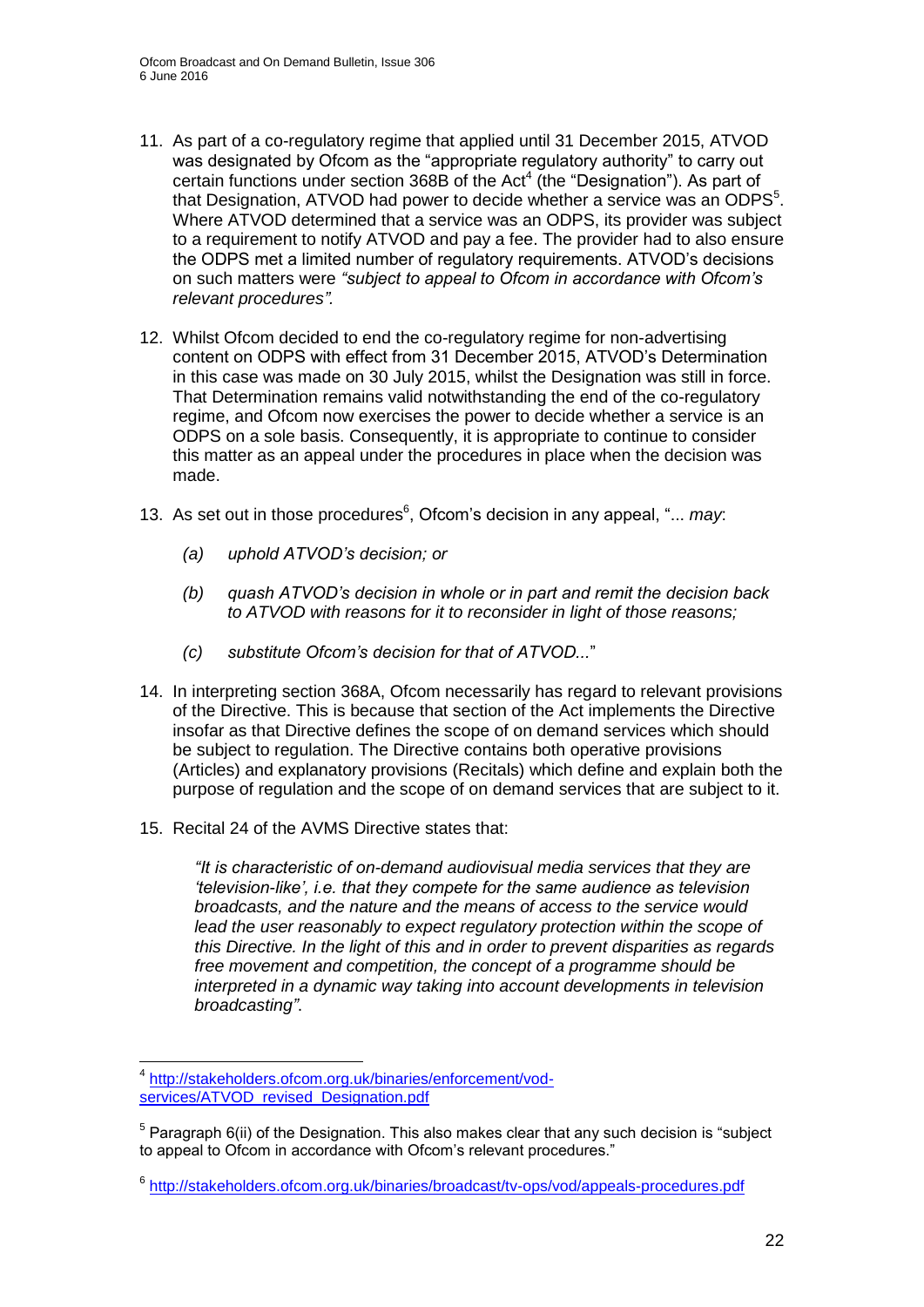16. Recital 21 of the AVMS Directive states:

*"For the purposes of this Directive, the definition of an audiovisual media service should cover only audiovisual media services, whether television broadcasting or on-demand, which are mass media, that is, which are intended for reception by, and which could have a clear impact on, a significant proportion of the general public. Its scope should be limited to services as defined by the Treaty on the Functioning of the European Union and therefore should cover any form of economic activity, including that of public service enterprises, but should not cover activities which are primarily non-economic and which are not in competition with television broadcasting, such as private websites and services consisting of the provision or distribution of audiovisual content generated by private users for the purposes of sharing and exchange within communities of interest".*

- 17. This Decision also takes into account relevant precedents to inform Ofcom's assessment of this case. These precedents include our Sun Video decision (the "Sun Decision")<sup>7</sup> and other relevant cases referred to within this document.
- 18. In light of the provisions set out above and following the approach adopted by Ofcom in previous appeals, we also consider it necessary, when considering whether a service is an ODPS, to take a step back and consider in light of all the circumstances:
	- a) whether the relevant audiovisual material is likely to compete for the same audience as linear television broadcasts; and
	- b) whether the nature of that material and the means of accessing it would lead users to reasonably expect regulatory protection within the scope of the AVMS Directive.

#### **Section 3 – Determination under Appeal**

#### ATVOD's Determination

1

19. On 27 February 2015 ATVOD wrote to the Appellant informing her of her statutory obligation to notify provision of an ODPS and setting out the statutory criteria which define an ODPS. After an initial investigation of the Service the ATVOD Executive considered that the Services raised issues under Rules 1 and 4 of ATVOD's Rules<sup>8</sup> and subsequently conducted a full investigation between 25 March and 23 April 2015. Following this investigation, on 8 June 2015 ATVOD informed the Appellant of its Preliminary View that the Service was an ODPS in respect of which a notification had not been given and a fee not paid. Following receipt of the Appellant's submissions on the Preliminary View, ATVOD issued its Determination on 30 July 2015 that the Service was an ODPS for the purposes of Part 4A section 368A(1) of the Act, that the advance notification as required by section 368BA of the Act had not been given, and the fee as required by section 368D(3)(a) had not been paid.

<sup>&</sup>lt;sup>7</sup> <http://stakeholders.ofcom.org.uk/binaries/enforcement/vod-services/sunvideo.pdf>

<sup>&</sup>lt;sup>8</sup> http://www.atvod.co.uk/uploads/files/ATVOD\_Rules Guidance\_Ed\_3.0\_May\_2015.pdf -Rules 1 and 9 relate to notification of intention to provide an ODPS and the connected requirement to pay a fee.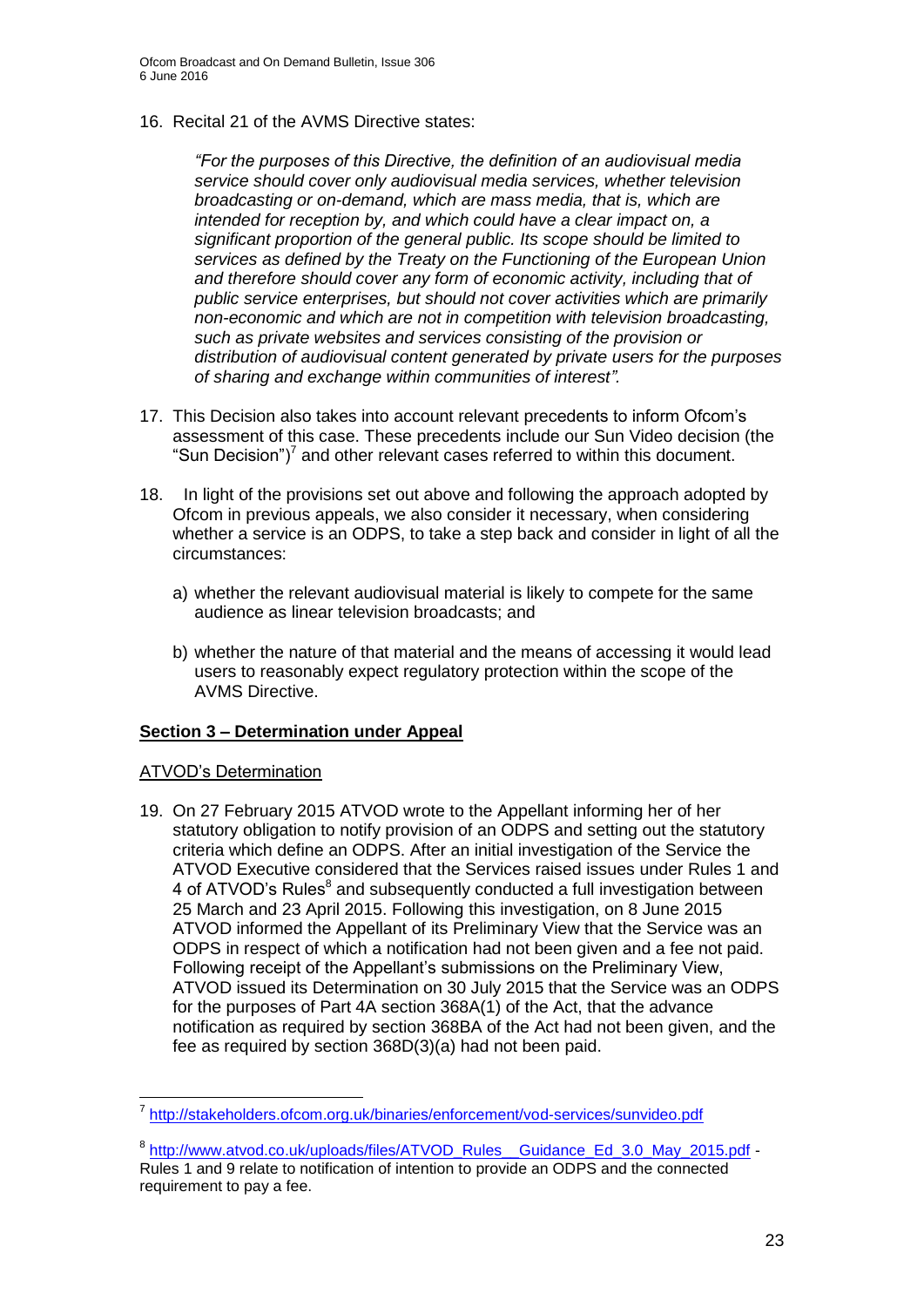- 20. In relation to criterion (a) in section 368A(1) of the Act (which is the key issue in this Appeal) ATVOD's Determination $9$  was that:
	- a) the Service contained programmes the form and content of which was comparable to that of programmes included in television programme services, specifically on broadcast adult channels;
	- b) the videos did not appear to be ancillary to the still photos or any other part of the sites, and that the principal purpose of the Service was the provision of videos.
- 21. ATVOD also considered the remaining criteria of section 368A(1)(b) to (e) of the Act and set out how it considered the Service fulfilled each of these. ATVOD concluded the Service was, at the time of assessment, an ODPS.
- 22. The Determination set out the Appellant's right to request an appeal to Ofcom as set out in paragraphs 6(ii) and 7(xvii) of the Designation. ATVOD also directed the Appellant to Ofcom's appeals procedures.

#### The Appeal

- 23. The Appellant wrote to Ofcom on 27 August 2015 to appeal against the Determination, requesting Ofcom to set aside ATVOD's Determination that the Service is an ODPS falling within the scope of Part 4A of the Act. The Appellant stated that she did not consider that the Service constituted an ODPS as defined in section 368A of the Act and that she was therefore not required to notify the service to ATVOD or pay a fee.
- 24. The Appellant maintained that the Service did not satisfy the requirements for an ODPS, particularly when considered in the light of Recitals 21 and 24 of the AVMS Directive.
- 25. In summary, the Appellant argued that:
	- a) The definition in section 368A(1)(a) of the Act was not satisfied as the principal purpose of the Service was not the provision of video the form and content of which was TV-like or in competition with linear television, and that the Service was primarily non-economic. Consideration of the characteristics identified in *On demand video services: understanding consumer choices*, prepared by Essential Research for Ofcom in October 2012 (the Essential research)<sup>10</sup> suggests that the form and content of the videos available on the Service were not comparable to the form and content of programmes normally included in adult linear television.
	- b) The Service is primarily non-economic in nature. It is a niche outlet aimed at the distribution of audiovisual content generated by private users for the purposes of sharing and exchanging with a community of interest, and is not mass media within the meaning of Recital 21.

<sup>–&</sup>lt;br>9

[http://www.atvod.co.uk/uploads/files/Rules\\_1\\_and\\_4\\_FD\\_Dreams\\_of\\_Spanking\\_300715\\_FO](http://www.atvod.co.uk/uploads/files/Rules_1_and_4_FD_Dreams_of_Spanking_300715_FOR_PUBLICATION.pdf) [R\\_PUBLICATION.pdf](http://www.atvod.co.uk/uploads/files/Rules_1_and_4_FD_Dreams_of_Spanking_300715_FOR_PUBLICATION.pdf)

<sup>&</sup>lt;sup>10</sup> [http://stakeholders.ofcom.org.uk/binaries/broadcast/tv-ops/vod/Research\\_Report.pdf](http://stakeholders.ofcom.org.uk/binaries/broadcast/tv-ops/vod/Research_Report.pdf)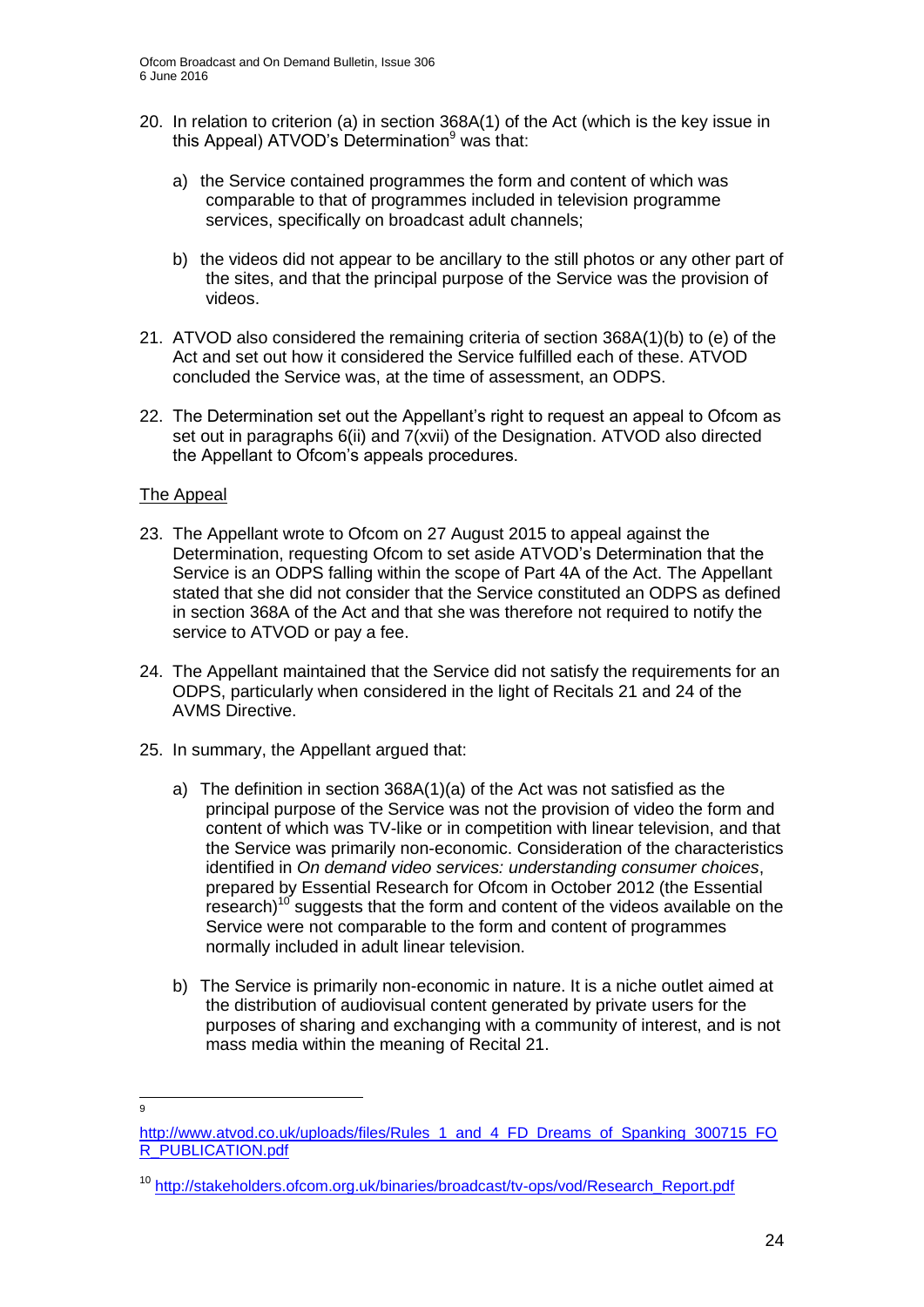c) The Service is not in competition with linear television within the meaning of Recital 24 of the Directive. In 2014 it had a limited subscriber base and generated limited revenue which meant that it cannot be considered to compete for the same audience as television broadcasts.

#### Ofcom's Preliminary View

26. On 3 May 2016, Ofcom set out its Preliminary View on the appeal, which was that ATVOD's final determination should not be upheld and that the Appellant was not, in respect of the Service, the provider of an ODPS on 25 March 2015 and 23 April 2015. Ofcom provided the Preliminary View to the Appellant and gave them the opportunity to make representations. The Appellant did not make any representations.

### **Section 4 – Ofcom's Decision**

#### Ofcom's Assessment

- 27. As set out above, the substantive grounds of Appeal were in relation to section 368A(1)(a) of the Act. The Appellant did not specifically dispute ATVOD's finding that the Service met the other criteria of section 368A(1).
- 28. Ofcom reviewed the whole and constituent parts of the Appellant's website at the time ATVOD made its Determination. Ofcom viewed screen grabs taken by ATVOD at the time of its Preliminary View, video evidence captured by ATVOD at the time of its Determination and documentation provided by the Appellant at the point of its Appeal.
- 29. Ofcom also undertook a review of the website at www.dreamsofspanking.com following receipt of the Appellant's appeal submission. At this time, the design and content of the website did not appear to be significantly different compared to the video capture evidence gathered by ATVOD.

#### Principal Purpose Assessment

30. Ofcom's approach to applying the principal purpose test in section 368A(1)(a) of the Act is set out in greater detail in the Sun Decision, taking as reference the characteristics identified in the Sun Decision as relevant, before drawing conclusions on the service as a whole.

#### Homepage

- 31. The www.dreamsofspanking.com homepage did not change in appearance or layout from pre paywall to post paywall. Once a user had signed in, they were given access to all of the video content and photographic content that had been restricted in the pre-paywall experience. Audiovisual and photographic content was catalogued both pre- and post-paywall in a manner allowing it to be accessed via various tabs on the homepage.
- 32. The homepage described the service as "Dreams of Spanking: fairtrade spanking, corporal punishment and discipline fantasies by Pandora Blake. Join us". Further down the page, there was text stating "Welcome to the new production studio by UK spanking performer [Pandora Blake.](http://ofcom.dreamsofspanking.com/user/pandora) Dreams of Spanking offers high-quality, aesthetically beautiful spanking films, photo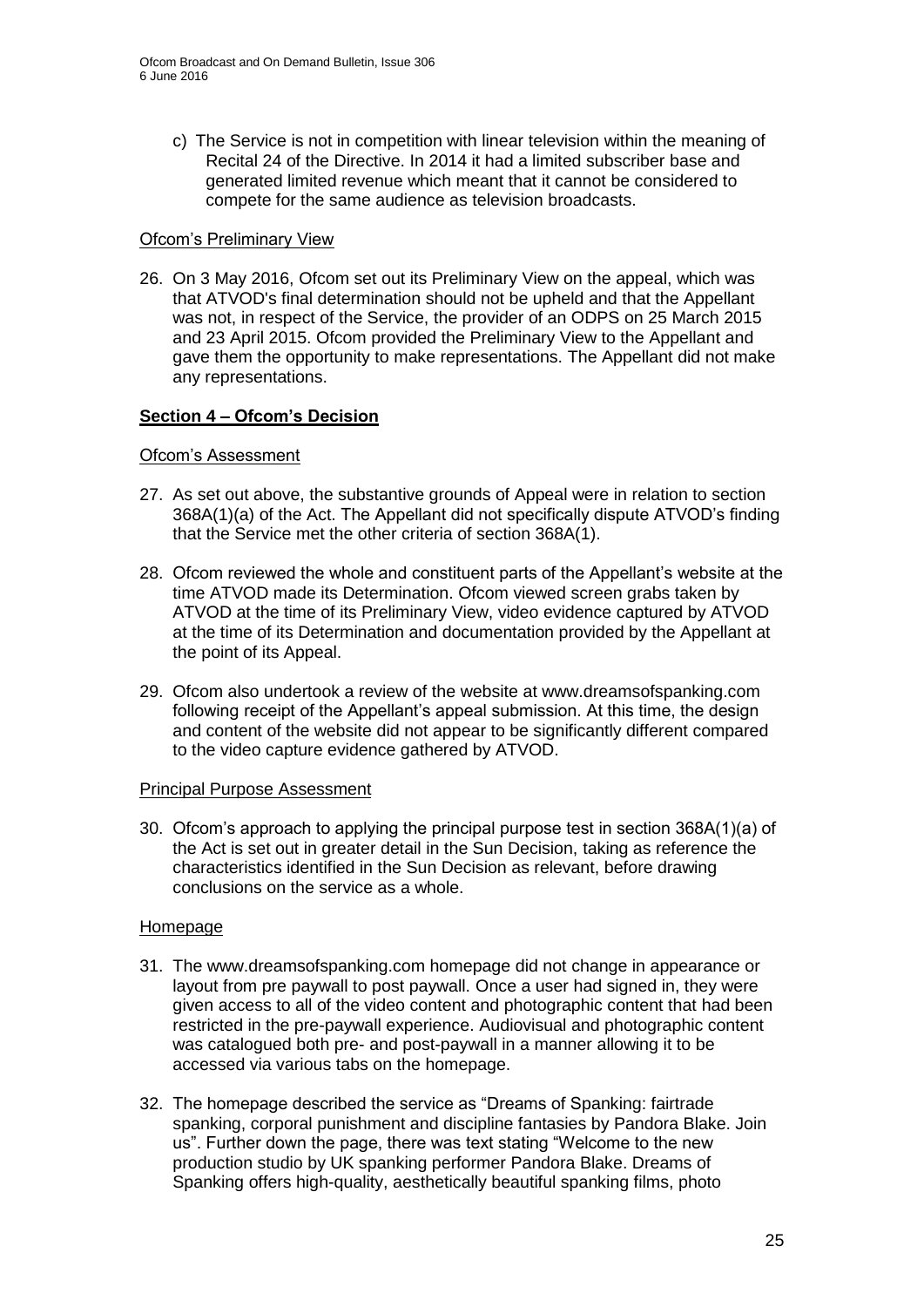galleries and audio stories". This text would suggest that the Service intended to offer a multimedia experience aimed at those with a fetish interest in spanking. The homepage did not appear to present the Service as solely providing users with audiovisual material; there was reference to videos but also to still images and stories.

- 33. Further down the homepage, under the heading "Latest Updates", were links to four separate scenes, featuring a screenshot of the video footage, accompanied by four photographic images taken from that footage, a brief description of the narrative of the story depicted in the footage, and a breakdown of the length of the footage and amount of photographic imagery. Ofcom noted that the audiovisual content was presented alongside the sample photographic content, as complements to each other, with no particular prominence to one piece of content over another, in terms of organisation and layout.
- 34. Once a user clicked on the screenshot of the video footage or photographic images taken from the footage, it led to a separate scene-specific page that contained text, video footage and photographic material. The organisation and layout of the video and photographs was similar to that on the homepage. The video was presented alongside the sample photographs, in a way that suggested them to complement each other.

#### Cataloguing and accessing

- 35. Ofcom noted that there were several methods for users to find and access content. The audiovisual material was not catalogued on a separate tab on the website, except for under the "Browse by Keyword" facility on the homepage, which allowed the user to search for content using audiovisual specific terms such as "film". The results of these searches returned both video and photographic content, with no particular prominence given to either type of media.
- 36. Ofcom also noted that when users searched for material using the various other methods on the homepage, the search results featured both video and photographic content integrated together, and in some cases results returned only photographic content.
- 37. Accordingly, Ofcom considered the cataloguing did not suggest that the photographic material was ancillary to the provision of video material. Rather, they were catalogued together in such a way that they appeared complementary to one another.

### Presentation and Styling

- 38. As noted above, wording on the homepage suggested an integrated offering of photographic content, audiovisual material and stories, and this was reflected elsewhere on the service.
- 39. Ofcom noted that audiovisual material featured prominently across the website, such as on the homepage under the "latest updates" headline, discussed in the blog section, and accessible via various methods of searching for content across the website. However, Ofcom did not consider that the Service presented itself as principally a destination for video content (with some ancillary non-audiovisual material). The audiovisual material was integrated together with other types of content, such that it was indissociably complementary to the overall offering of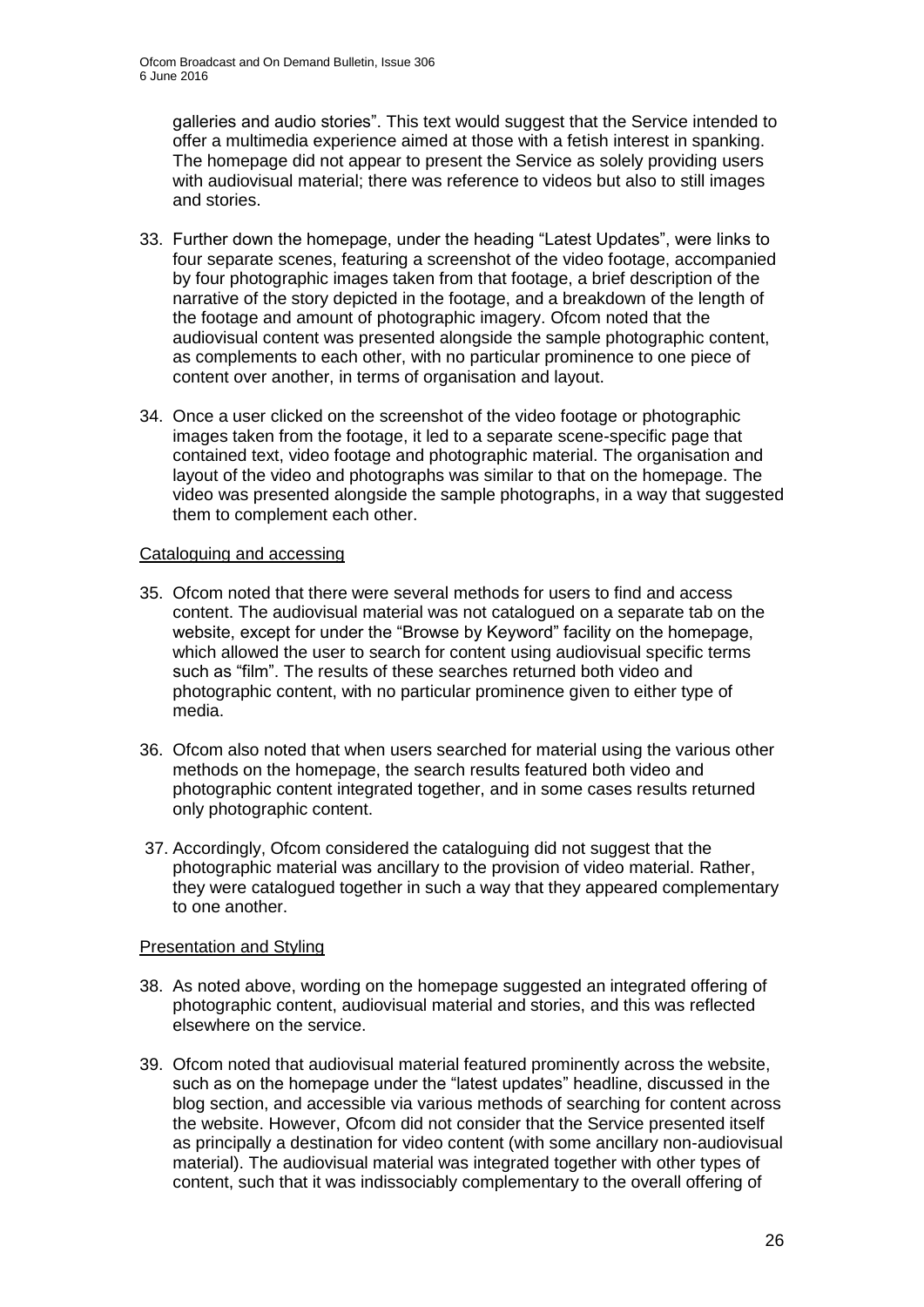the Service that is a fetish interest website. For instance, searches for specific content would return results containing video and photographic material, with no greater prominence given to either type of media.

#### Completeness, Independence of Material

- 40. Ofcom noted that the videos on the Service, of an average length of 10-20 minutes, comprised complete programmes that could be understood and watched fully on their own, rather than "bite sized" extracts of longer programmes or material needing access to supporting material to understand sufficiently, such as text.
- 41. However, Ofcom did not consider the audiovisual content to be a standalone service. The video content was always accompanied by photographs of the scene depicted in the video, such that the audiovisual material was complemented by photographic content, forming part of an integrated offering of audiovisual and photographic content, together with the blog available on the Service, which discussed the scenes depicted in the videos and photographs, as well as other topics related to the theme of the Service.

#### Content and Access Links

- 42. Ofcom noted that there were various navigational links to audiovisual material via the different search methods and that audiovisual material was accompanied by photographic material. Additionally, the pages featuring video and photographic content in turn contained links to other pages tagged with keywords, denoting similarly themed audiovisual and photographic content.
- 43. More importantly, the content of the photographs replicated the content of the video footage, unless the photographic images represented a scene of their own and then did not feature accompanying video footage. This reinforced the view that the audiovisual material was not significantly different or distinct from the photographic material and is part of an integrated service offering a portal for users to access both photographic and video content.

### Balance of material

- 44. From the Appellant's submission, Ofcom noted that the Service included 190 videos of an average length of 10-20 minutes. Ofcom also noted from ATVOD's submission that there 4971 photographic images. Ofcom considered that the amount of video content was substantial but we noted that it was made available alongside a substantial offering of photographic content, all of which was regularly refreshed. However, when considering the balance of material we do not only consider issues of volume.
- 45. We did not consider that the videos featured on the Service were the primary means by which it offered a service to its users such that other aspects had a merely ancillary role. For instance, some parts of the website only featured photographic imagery without any accompanying video content. Moreover, the significant blog content led us to conclude that the Service aimed to provide an offering which integrated different types of content rather than having the sole purpose of the provision of audiovisual material.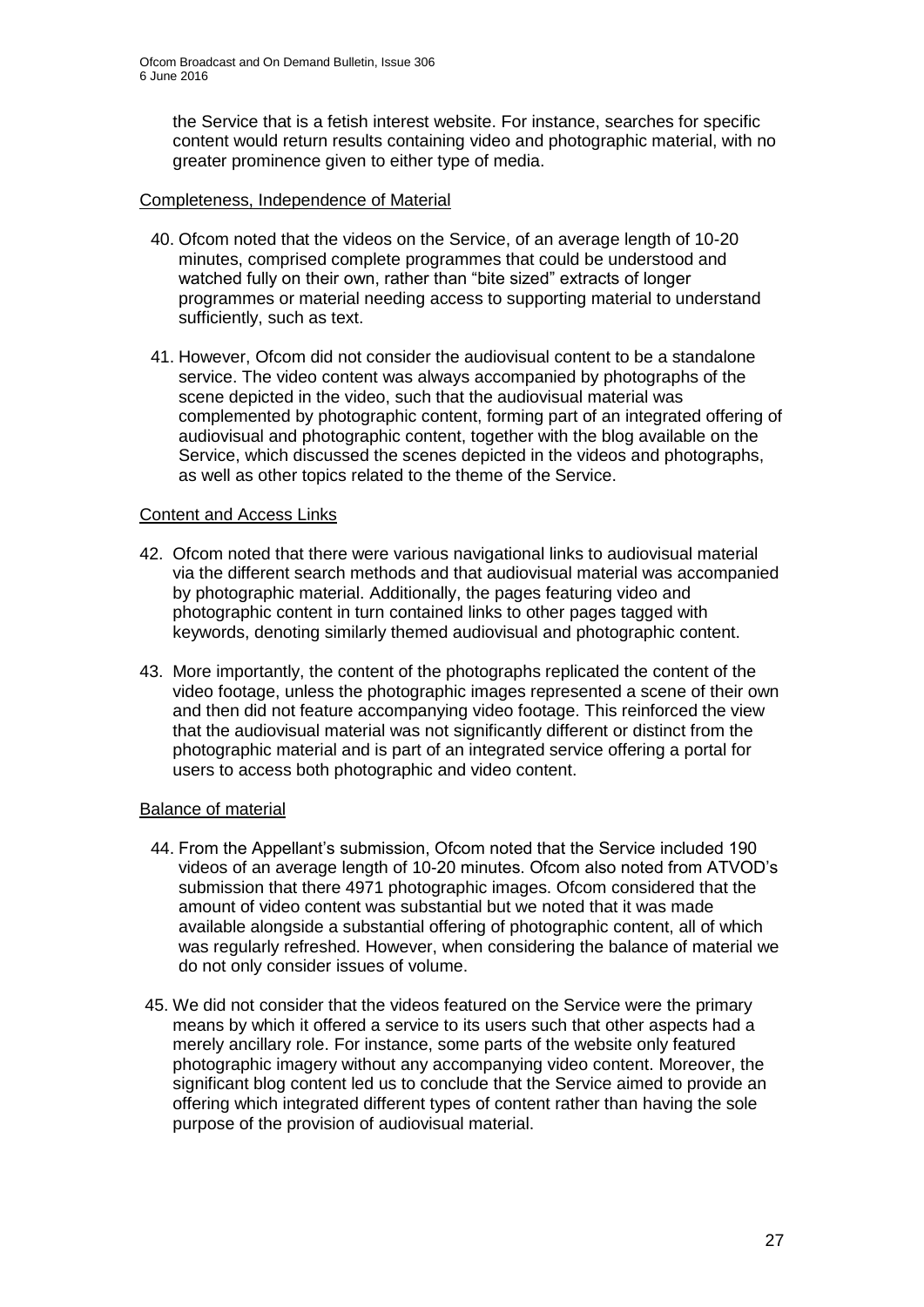#### Overall preliminary assessment on principal purpose

- 46. Ofcom's overall view was that characteristics of the material available on the Appellant's website and the manner in which it was provided do not support ATVOD's finding that the site constituted a service a principal purpose of which was providing audiovisual material.
- 47. Whilst the Service offered a significant number of videos of a substantial duration that could be understood and watched fully on their own, Ofcom did not consider this audiovisual content to be a distinct service from other, similarly prominent aspects of the site. The audiovisual material was integrated together with other types of content, such as photographic material, such that it was indissociably complementary to the overall offering of the Service, that is, a fetish interest website.
- 48. In light of that assessment, Ofcom did not need to consider in further detail whether the nature of the video content on the Service was comparable to adult linear TV programmes in accordance with the comparability part of the definition in section 368A(1)(a).

#### Purposive Assessment: Regard to the AVMS Directive

- 49. As set out above, Ofcom has had specific regard in this Decision to the provisions of the AVMS Directive. We have also taken a step back, and having more general regard to the relevant provisions of the Directive, considered whether the Service provided a service that the Directive seeks to bring within its regulatory scope.
- 50. As described in paragraph 14 to 16, the AVMS Directive includes Recitals intended to aids its interpretation. These Recitals make clear that, amongst other things, the scope of audiovisual media services intended to be regulated under the Directive is limited to those services that are "mass media" (Recital 21) and "compete for the same audience as television broadcasts" (Recital 24).
- 51. We note that the Appellant raised arguments regarding the need to interpret the provisions of section 368A(1)(a) purposively in accordance with the AVMS Directive and in particular in light of Recital 21 and 24. We consider below the arguments the Appellant raised in relation to these recitals.

#### Recital 21

- 52. Ofcom had regard to the Appellant's argument that the Service falls outside the scope of an ODPS because it is not a "mass media" service and is "primarily non-economic" within the meaning of Recital 21 of the Directive.
- 53. Ofcom noted that the Appellant argued that the "video content is primarily noneconomic, generated by a private user for the purposes of sharing and exchange within communities of interest". The Appellant also stated that in 2014, the Service had limited membership and a low monthly turnover.
- 54. Ofcom considered that the fact that a service is viewed only by a limited number of people does not necessarily mean that it cannot be in competition with linear TV. We also note the wording of Recital 21 states the Directive covers services which "... could have a clear impact on, a significant proportion of the general public" (emphasis added). In our view the Service was capable of being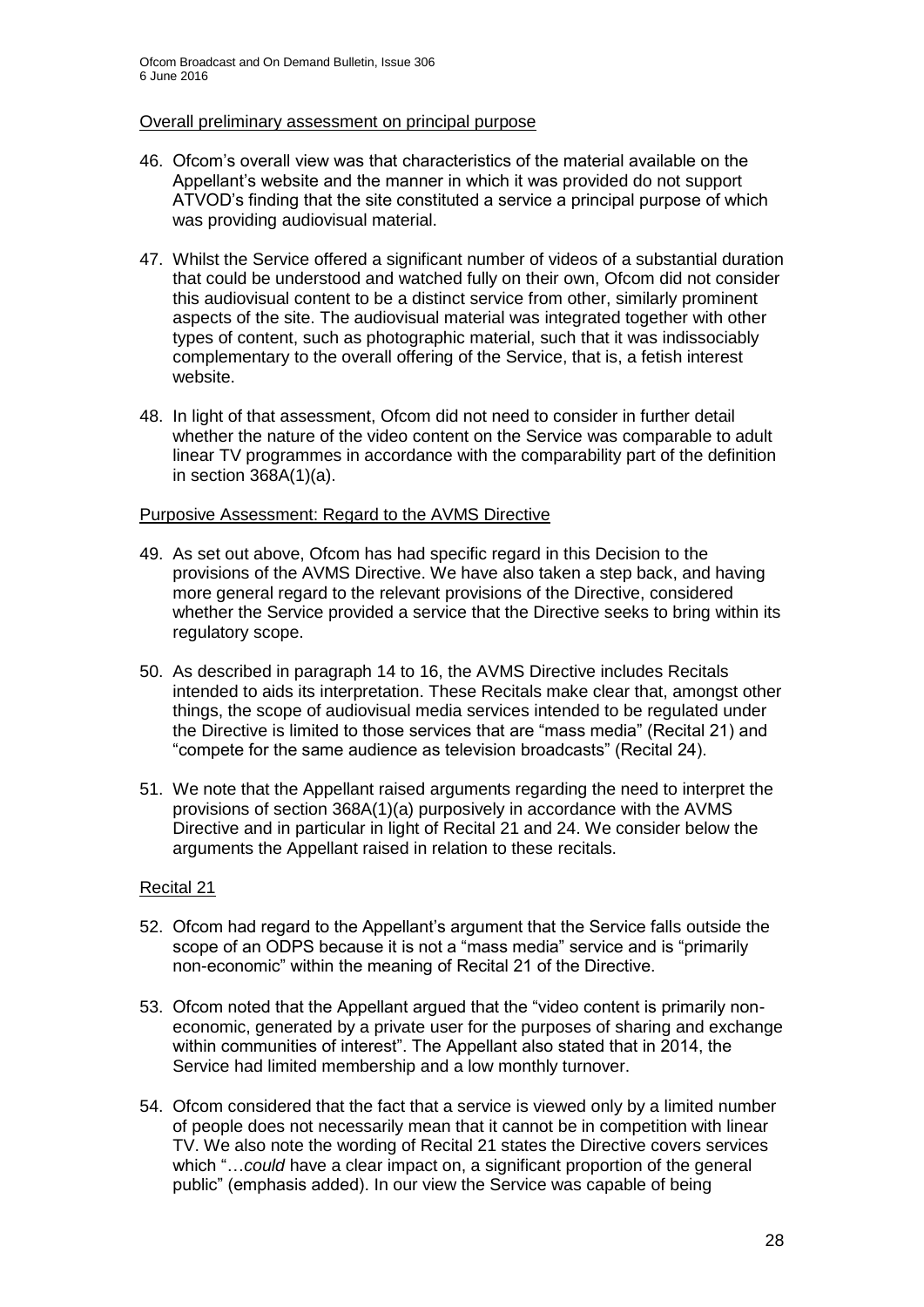accessed by a larger audience, and as such, the limited audience of the Service should not of itself mean that that the Service was "*primarily non-economic*" in nature within the meaning of Recital 21.

55. However, as we were able to conclude that the Service was out of scope on the basis that the provision of the video content was not in itself a principal purpose of the Service, we did not consider it necessary to come to a conclusion on this point.

#### Recital 24 assessment

- 56. The Appellant also argued that given the membership and turnover figures of the service, it was unlikely that the website would compete for the same audience as television broadcast or even with any small, niche interest channel. As such, the appellant considered the service fell outside of the scope of Recital 24.
- 57. Ofcom noted that Recital 24 states that one of the key purposes of the AVMS Directive is to maintain undistorted competition between linear TV broadcasting and 'TV-like' non-linear audiovisual services which compete for the same audience.
- 58. Ofcom took the view that the video content made available on the Service is not a standalone service but is an integrated element of the overall offering which also included the photographic stills and accompanying text. Ofcom therefore considered that, assessing the Service as a whole, it was not likely to directly compete with adult television broadcasting services for the same audience.
- 59. Ofcom also considered Recital 24's reference to [whether], "…the nature and the means of access to the service would lead the user reasonably to expect regulatory protection within the scope of this Directive." Ofcom noted Recital 24 makes clear that it is not just the "means of access" which are relevant but also the "nature" of the Service as well. Given that the nature of the Service can be characterised as a web-based portal for accessing both photographic and/or video content of an adult nature depending on the user's preferences, Ofcom considered that a user would not reasonably expect regulatory protection under the AVMS Directive.

### **Section 5 – Conclusion**

- 60. For the reasons set out above, Ofcom considered that the Service was not a service the principal purpose of which was to provide audiovisual material which was comparable to the form and content of linear television programme services, and which was in competition with linear television programme services. Ofcom's Decision is that the Service was, therefore, not an ODPS within the meaning of section 368A(1) of the Act as at the time of ATVOD's Determination.
- 61. Consequently, Ofcom's Decision is that the Appellant was not in breach of the advance notification requirement under section 368BA of the Act, and the requirement to pay a fee under section 368D(3)(za).
- 62. Ofcom's Decision is therefore that the Appellant was not, for the reasons set out above, in respect of the Service, the provider of an ODPS at 25 March 2015 and 23 April 2015 and that the Appellant's appeal against ATVOD's Determination should be upheld and ATVOD's decision should be quashed.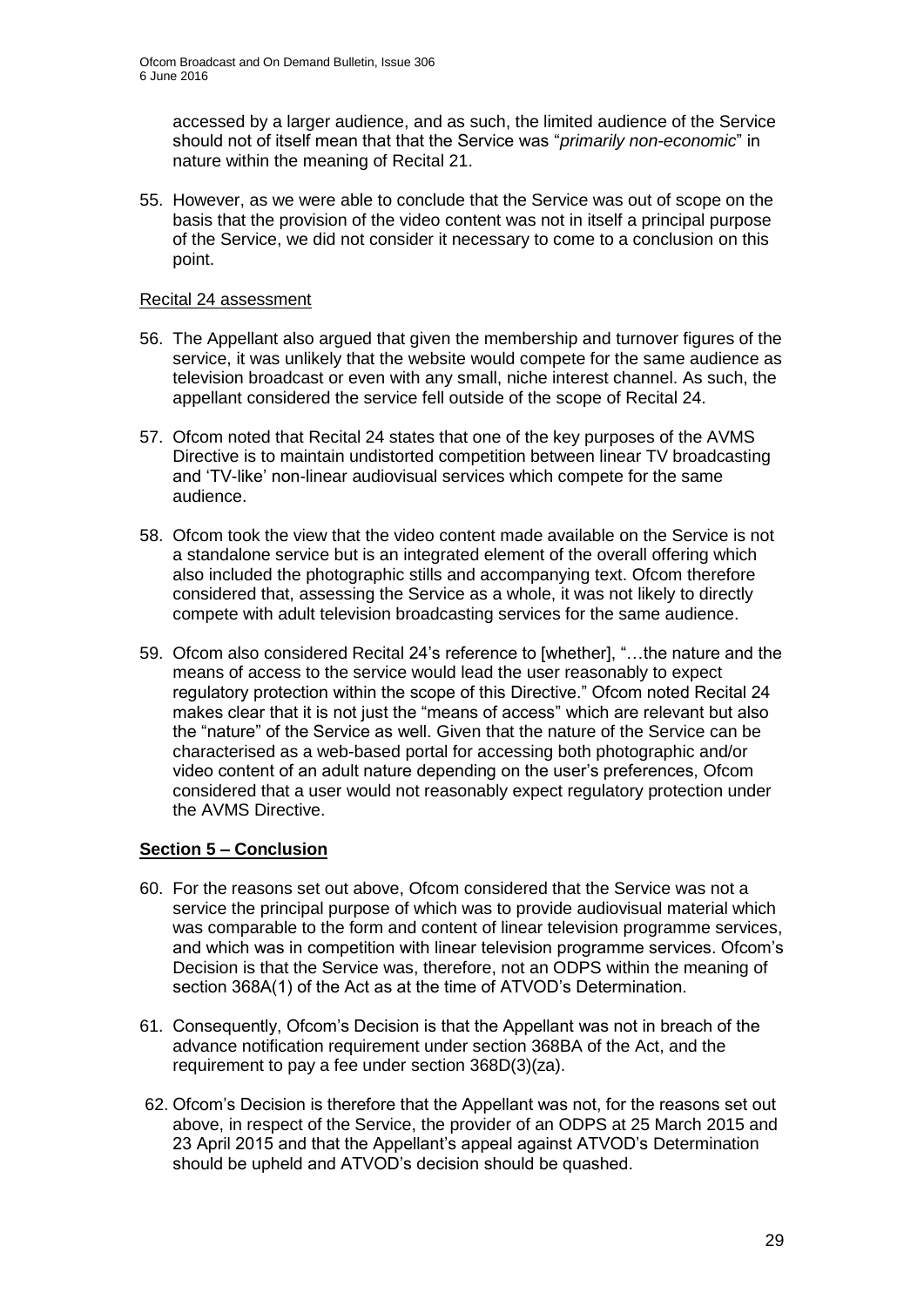**APPEAL BY LAURA JENKINS AGAINST A NOTICE OF DETERMINATION THAT THE PROVIDER OF THE SERVICES "CANDY GIRL PASS" AND "ALL TEENS WORLD" (AS AT THE SITES SHOWN IN ANNEXES 1) AND 2) HAS CONTRAVENED SECTIONS 368BA (REQUIREMENT TO NOTIFY AN ON-DEMAND PROGRAMME SERVICE) AND 368D(3)(ZA) (REQUIREMENT TO PAY A FEE) OF THE COMMUNICATIONS ACT 2003.**

### **Section 1 – Summary of Ofcom's Decision**

- 1. This document sets out Ofcom's Decision in respect of the Appeal by Laura Jenkins (the Appellant) against a determination by the Authority for Television On Demand (ATVOD) (the Determination). ATVOD determined in its Determination of 23 October 2014, that the service Candy Girl Productions (the Service Provider) consisting of two main outlets www.allteensworld.com $1$  (as at sites shown in Annex 2) and www.candygirlpass.com (as at sites shown in Annex 1) is (or was at the relevant time) an on-demand programme service (ODPS) as defined by Part 4A of the Communications Act 2003 (the Act).
- 2. Ofcom has reached this Decision, in accordance with the relevant procedures<sup>2</sup> which were in place when ATVOD's Determination was made<sup>3</sup>. Ofcom has made its own assessment of the Service and considered: ATVOD's Determination; audiovisual material provided by ATVOD; the submissions provided to us by the Appellant in its appeal; relevant legislation including the Act and the Audiovisual Media Services Directive (the AVMS Directive); relevant research by Ofcom; and previous Ofcom decisions on appeals regarding ATVOD scope determinations.
- 3. Ofcom's Decision is that, at the time of ATVOD's Determination, www.candygirlpass.com and its linked sites as shown in Annex 1 (the Service) did not fulfil the criteria set out in section 368A(1) of the Act. Ofcom did not consider that the site www.allteensworld.com and its linked sites as shown in Annex 2 to be part of the Service Provider; further, we did not consider www.allteensworld.com fulfilled the criteria set out in 368A(1) of the Act. Ofcom therefore proposes to quash ATVOD's determination of 23 October 2014 that the services were at the relevant date ODPS and replace it with our Determination.

## **Section 2 – Summary of the Legal Framework**

- 4. The AVMS Directive is a European Directive amongst the purposes of which is to provide a level of protection in accordance with that which consumers of ODPSs might expect; and to provide a measure of fair competition across Member States between those providing:
	- a) traditional (linear) television broadcasting services; and

<sup>1</sup> <sup>1</sup> The Service Provider identified to Ofcom that [www.allteensworld.com](http://www.allteensworld.com/) was the correct URL, and not [www.allteensworld.co.uk](http://www.allteensworld.co.uk/) as noted by ATVOD.

<sup>&</sup>lt;sup>2</sup> <http://stakeholders.ofcom.org.uk/binaries/broadcast/tv-ops/vod/appeals-procedures.pdf>

 $3$  As discussed in paragraphs 11 and 12 below, the co-regulatory regime for non-advertising content on OPDS ceased to have effect from 31 December 2015.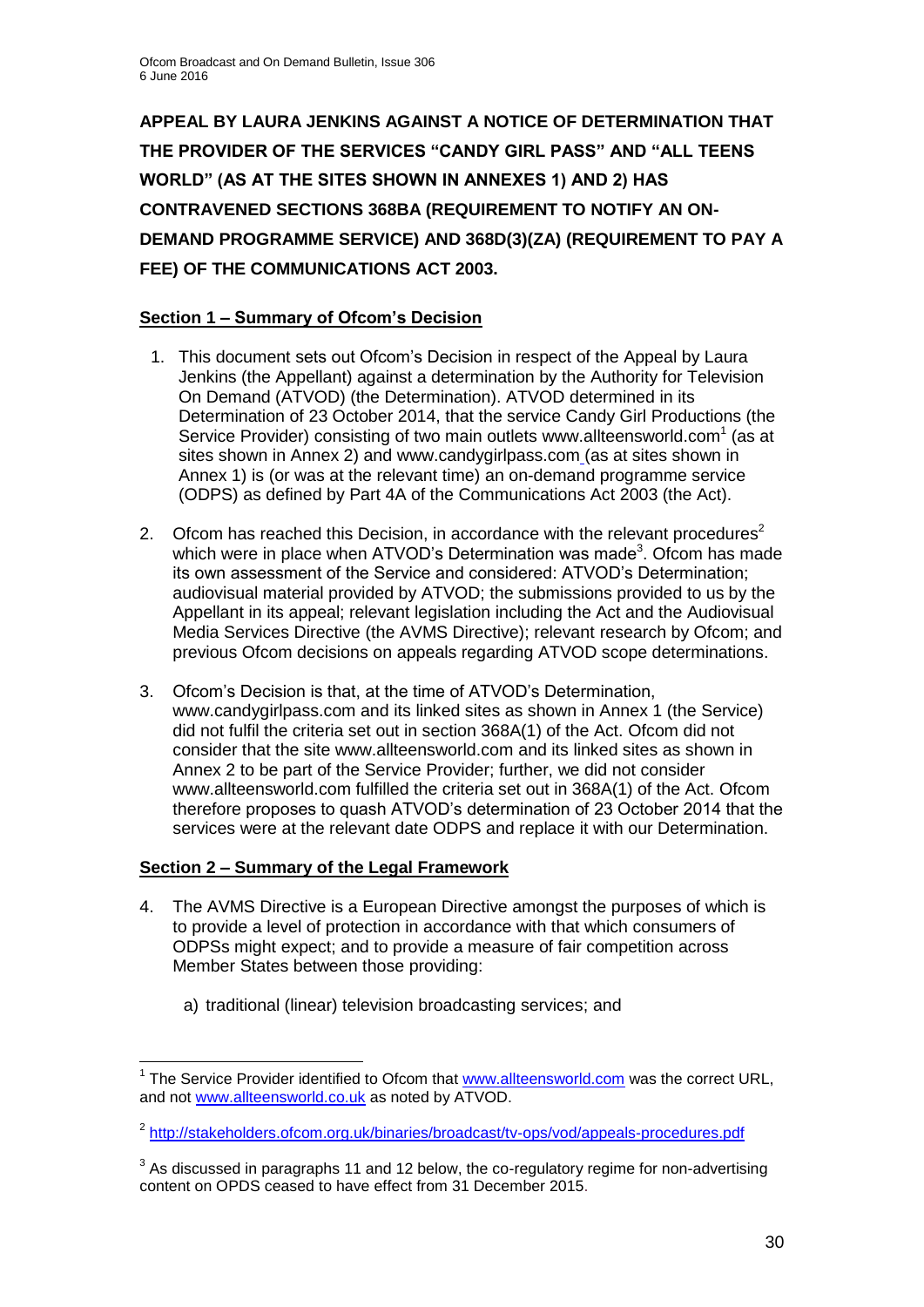- b) on-demand services that are essentially the same, or sufficiently similar, and which compete for viewers and advertisers.
- 5. The Audiovisual Media Services Regulations 2009 gave effect to the AVMS Directive in the UK by inserting Part 4A into the Act. Part 4A was amended by The Audiovisual Media Services Regulations 2010 and creates the statutory regime for the regulation of ODPSs.
- 6. A service is only an ODPS if it satisfies the defining criteria in section 368A(1) of the Act which states:
	- *"*… *a service is an ODPS if –*
	- *(c) its principal purpose is the provision of programmes the form and content of which are comparable to the form and content of programmes normally included in television programme services;*
	- *(d) access to it is on-demand;*

1

- *(e) there is a person who has editorial responsibility for it;*
- *(f) it is made available by that person for use by members of the public; and*
- *(g) that person is under the jurisdiction of the United Kingdom for the purposes of the Audiovisual Media Services Directive".*
- 7. Section 368A(1)(a) of the Act provides for a composite definition, to be applied in light of the AVMS Directive, to determine whether services are within the scope of regulation. It can be characterised as comprising a "*principal purpose part*" whether there is a service the "principal purpose" of which is the provision of audiovisual material; and a "*comparability part*" - whether the form and content of programmes comprising that service is comparable with the form and content of programmes normally included in linear broadcast television services.
- 8. All parts of the composite definition referred to above must be considered and met for a service to be an ODPS. There must be a service whose principal purpose is the provision of programmes, the form and content of which are comparable to the form and content of programmes normally included in television programme services.
- 9. Broadly, this composite definition requires those assessing a service to:
	- c. look at what is provided as a whole and consider whether there is anything which is a service whose principal purpose is the provision of audio visual material; and
	- d. if so, it is necessary to consider whether, taken as a whole, the service is one whose principal purpose is providing programmes, the form and content of which are comparable to the form and content of programmes normally included in television programme services.<sup>4</sup> (This is a question that focuses on the audio visual material that comprises the principal purpose of the service).

 $4$  That is, comparable in form and content to the form and content of programmes normally included in television programme services.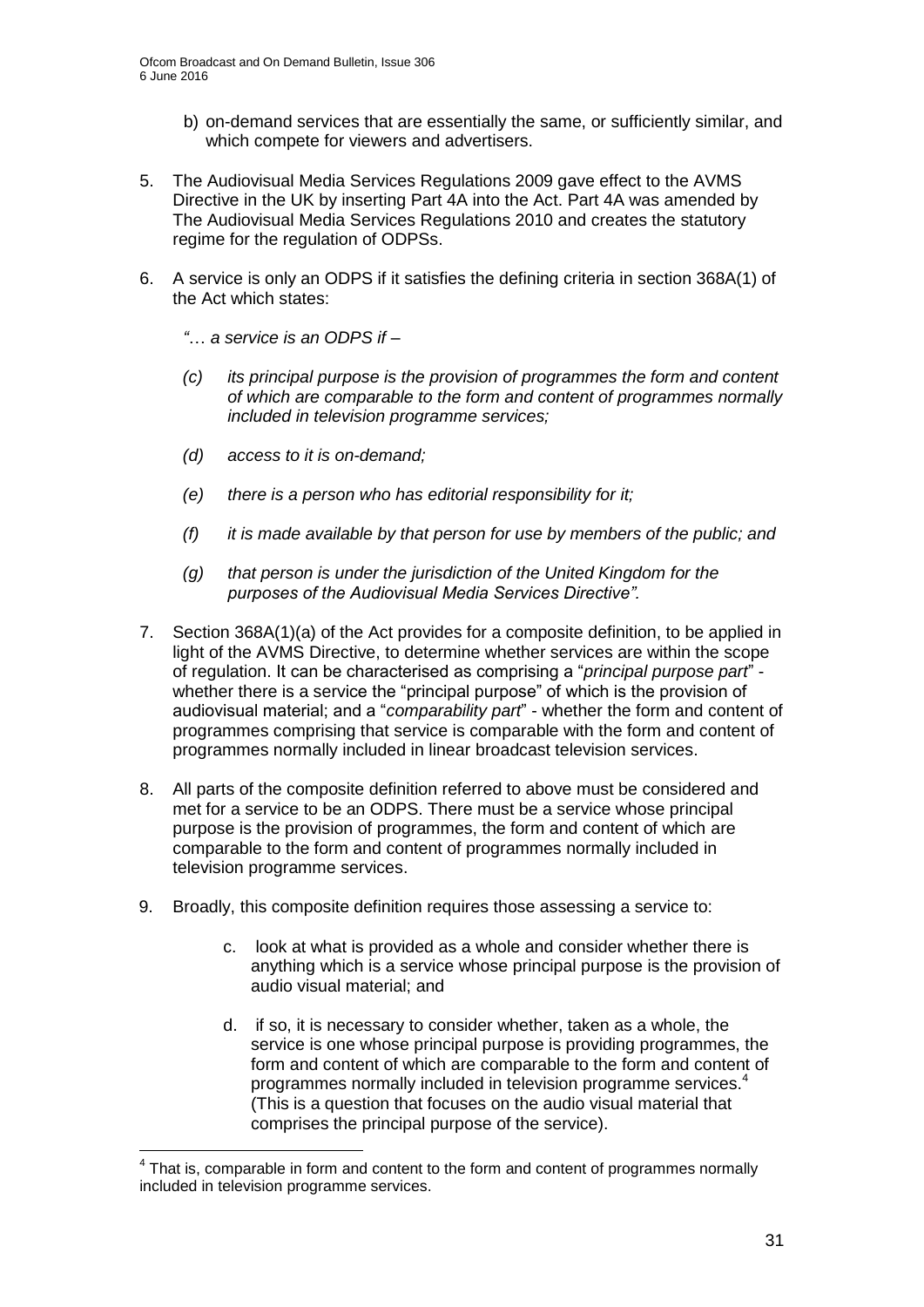- 10. Section 368BA(1) of the Act provides for an advance notification requirement on the part of persons providing an ODPS.
- 11. As part of a co-regulatory regime that applied until 31 December 2015, ATVOD was designated by Ofcom as the "appropriate regulatory authority" to carry out certain functions under section 368B of the Act<sup>5</sup> (the "Designation"). As part of that Designation, ATVOD had power to decide whether a service was an ODPS $<sup>6</sup>$ .</sup> Where ATVOD determined that a service was an ODPS, its provider was subject to a requirement to notify ATVOD and pay a fee. The provider had to also ensure the ODPS met a limited number of regulatory requirements. ATVOD's decisions on such matters were *"subject to appeal to Ofcom in accordance with Ofcom's relevant procedures"*.
- 12. Whilst Ofcom decided to end the co-regulatory regime for non-advertising content on ODPS with effect from 31 December 2015, ATVOD's Determination in this case was made on 14 October 2014, whilst the Designation was still in force. That Determination remains valid notwithstanding the end of the coregulatory regime, and Ofcom now exercises the power to decide whether a service is an ODPS on a sole basis. Consequently, it is appropriate to continue to consider this matter as an appeal under the procedures in place when the decision was made.
- 13. As set out in those procedures<sup>7</sup>, Ofcom's decision in any appeal, "... may:
	- *(d) uphold ATVOD's decision; or*
	- *(e) quash ATVOD's decision in whole or in part and remit the decision back to ATVOD with reasons for it to reconsider in light of those reasons;*
	- *(f) substitute Ofcom's decision for that of ATVOD..."*
- 14. In interpreting section 368A, Ofcom necessarily has regard to relevant provisions of the Directive. This is because that section of the Act implements the Directive insofar as that Directive defines the scope of on demand services which should be subject to regulation. The Directive contains both operative provisions (Articles) and explanatory provisions (Recitals) which define and explain both the purpose of regulation and the scope of on demand services that are subject to it.
- 15. Recital 24 of the AVMS Directive states that:

*"It is characteristic of on-demand audiovisual media services that they are 'television-like', i.e. that they compete for the same audience as television broadcasts, and the nature and the means of access to the service would lead the user reasonably to expect regulatory protection within the scope of this Directive".* "*In the light of this and in order to prevent disparities as regards free movement and competition, the concept of a programme should* 

<sup>1</sup> 5 [http://stakeholders.ofcom.org.uk/binaries/enforcement/vod](http://stakeholders.ofcom.org.uk/binaries/enforcement/vod-services/ATVOD_revised_Designation.pdf)[services/ATVOD\\_revised\\_Designation.pdf](http://stakeholders.ofcom.org.uk/binaries/enforcement/vod-services/ATVOD_revised_Designation.pdf)

 $6$  Paragraph 6(ii) of the Designation. This also makes clear that any such decision is "subject to appeal to Ofcom in accordance with Ofcom's relevant procedures."

<sup>&</sup>lt;sup>7</sup> <http://stakeholders.ofcom.org.uk/binaries/broadcast/tv-ops/vod/appeals-procedures.pdf>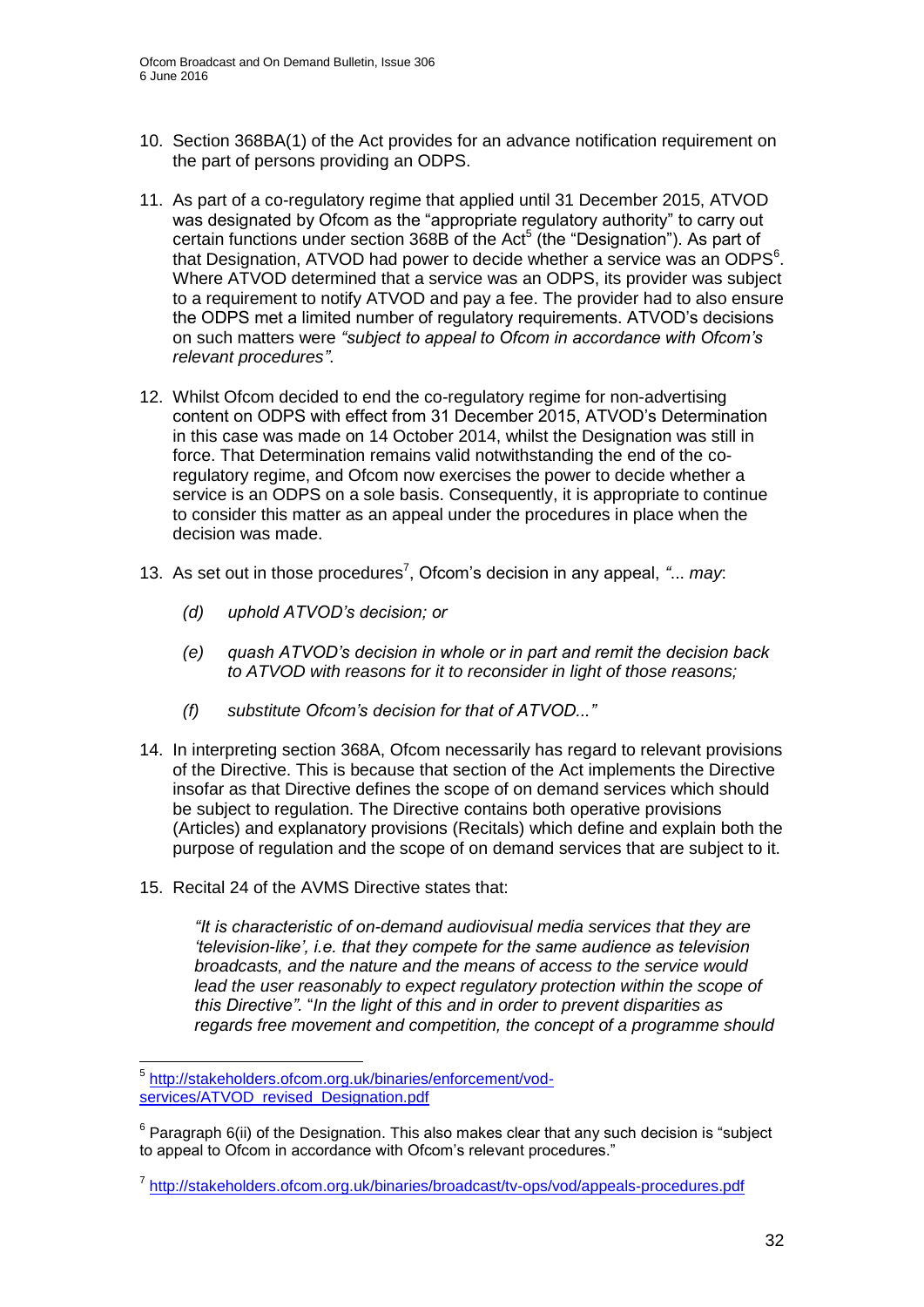*be interpreted in a dynamic way taking into account developments in television broadcasting"*.

16. Recital 21 of the AVMS Directive states:

*"For the purposes of this Directive, the definition of an audiovisual media service should cover only audiovisual media services, whether television broadcasting or on-demand, which are mass media, that is, which are intended for reception by, and which could have a clear impact on, a significant proportion of the general public. Its scope should be limited to services as defined by the Treaty on the Functioning of the European Union and therefore should cover any form of economic activity, including that of public service enterprises, but should not cover activities which are primarily non-economic and which are not in competition with television broadcasting, such as private websites and services consisting of the provision or distribution of audiovisual content generated by private users for the purposes of sharing and exchange within communities of interest".*

- 17. This Decision also takes into account relevant precedents to inform Ofcom's assessment of this case. These precedents include our Sun Video decision (the Sun Decision) $^8$  and other relevant cases referred to within this document $^9$ .
- 18. In light of the provisions set out above and following the approach adopted by Ofcom in previous appeals, we also consider it necessary, when considering whether a service is an ODPS, to take a step back and consider in light of all the circumstances:
	- c) whether the relevant audiovisual material was likely to compete for the same audience as linear television broadcasts; and
	- d) whether the nature of that material and the means of access to it would lead users to reasonably expect regulatory protection within the scope of the AVMS Directive.

### **Section 3 – Determination under Appeal**

### ATVOD's Determination

- 19. On 20 August 2012 ATVOD wrote to the Appellant informing it of its statutory obligations to notify provision of an ODPS and setting out the statutory criteria that define an ODPS. On 30 January 2014 ATVOD informed the Appellant of its Preliminary View that the Service provided within Candy Girl Productions was an ODPS in respect of which a notification had not been given and a fee not paid. Following receipt of the Appellant's written submissions on the Preliminary View, ATVOD issued its Determination on 14 October 2014 that the Service was an ODPS for the purposes of Part 4A section 368A(1) of the Act and that a notification had not been given and a fee not paid.
- 20. ATVOD also considered the remaining criteria of section 368A(1) of the Act (criteria (b) to (e), and set out how the Service fulfilled each of these. ATVOD

 8 <http://stakeholders.ofcom.org.uk/binaries/enforcement/vod-services/sunvideo.pdf>

<sup>&</sup>lt;sup>9</sup> <http://stakeholders.ofcom.org.uk/enforcement/on-demand-standards/scope-appeals/>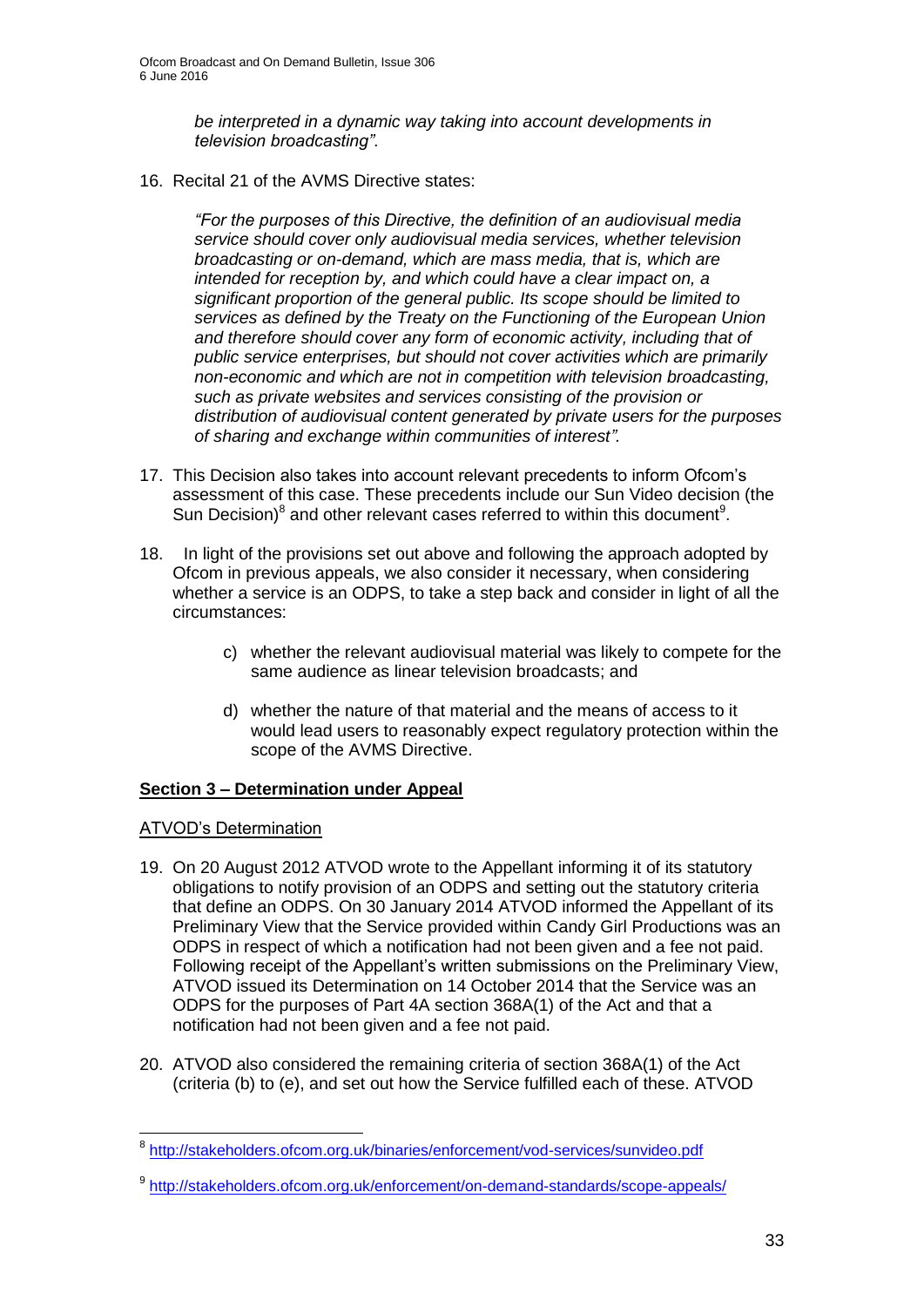therefore concluded the Service was, on 3-8 January and 1-7 October 2014, an ODPS.

- 21. In summary, ATVOD's Determination<sup>10</sup> stated that:
	- a) the Service contained programmes the form and content that were comparable to that of programmes normally included in television programme services, specifically on broadcast adult channels; and
	- b) that the videos did not appear to be ancillary to the still photos or any other part of the sites, and that the principal purpose of the Service was the provision of videos.
- 22. The Determination set out the Appellant's right to request an appeal to Ofcom as set out in paragraphs 6(ii) and 7(xvii) of the Designation. ATVOD also directed the Appellant to Ofcom's appeals procedures<sup>11</sup>.

#### The Appeal

- 23. The Appellant wrote to Ofcom on 18 November 2014 requesting an appeal against the Determination. The Appellant stated that ATVOD had incorrectly determined that the Service was an ODPS fulfilling each of the statutory criteria set out in section 368A of the Act.
- 24. The Appellant argued that section 368A(1)(a) was not satisfied as the principal purpose of the Service was not the provision of video. The Appellant stated that:
	- a) the main purpose of the sites were a fan site. The images and video content were included as proof that the models were real;
	- b) members of the websites were more interested in seeing images and in talking to the models via forums/ diaries and social media platforms, instead of watching the videos; and
	- c) that "less than 1% of the content inside the members area is video", and that CandyGirlPass contained" 95893 images" in the gallery, and only "270 videos."
- 25. The Appellant also argued that the content was not comparable to TV-like programmes; that the videos on the websites are much lower quality to those found on TV (at 640x480 pixels), and much shorter in length at an average of 3-5 minutes long. The Appellant also said the Service offered non-nude/implied nude content, and could not be compared to the adult content typical of adult television programme services.
- 26. The Appellant finally argued that section 368A(1)(b) was not satisfied and queried whether the service could be considered an on-demand service, stating that the limits on download speed affected the consumption of the audiovisual material.

1

 $10$  Full details can be found at:

[http://www.atvod.co.uk/uploads/files/Rules\\_1&4\\_FD\\_Candy\\_Girl\\_Productions\\_FINAL\\_FOR\\_](http://www.atvod.co.uk/uploads/files/Rules_1&4_FD_Candy_Girl_Productions_FINAL_FOR_PUBLICATION.pdf) [PUBLICATION.pdf](http://www.atvod.co.uk/uploads/files/Rules_1&4_FD_Candy_Girl_Productions_FINAL_FOR_PUBLICATION.pdf)

<sup>11</sup> <http://stakeholders.ofcom.org.uk/binaries/broadcast/tv-ops/vod/appeals-procedures.pdf>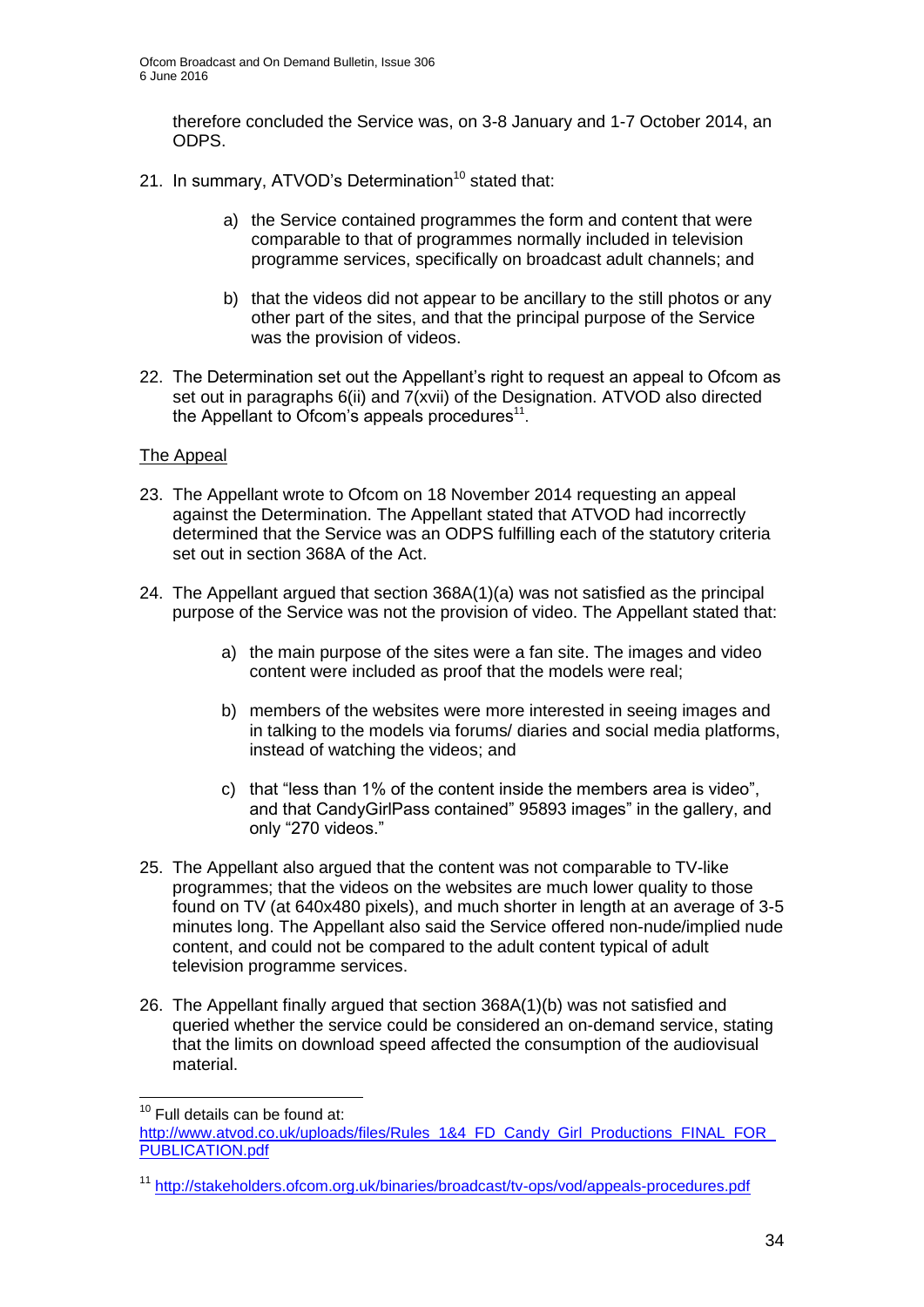#### Ofcom's Preliminary View

27. On 3 May 2016, Ofcom set out its Preliminary View on the appeal, which was that ATVOD's final determination should not be upheld and that the Appellant was not, in respect of the Service, the provider of an ODPS on 3-8 January 2014 and 1-7 October 2014. Ofcom provided the Preliminary View to the Appellant and gave them the opportunity to make representations. The Appellant did not make any representations.

#### **Section 4 – Ofcom's Decision**

28. As set out above, the substantive grounds on which the Appellant based its Appeal to Ofcom were in relation to section 368(1)(a) of the Act, and questioned if the download speed it imposed on access to content might mean the service was not 'on-demand'.

#### Ofcom's Assessment

29. Taking the approach outlined above, Ofcom has reviewed the whole and constituent parts of the Appellant's websites at the time ATVOD made its Determination. Ofcom viewed screen grabs gathered by ATVOD at the time of its Preliminary View, video evidence captured by ATVOD at the time of its Determination and documentation provided by the Appellant at the point of its appeal.

#### The Service

- 30. Ofcom undertook a review of the websites listed under Annex 1 between November –April 2014 following receipt of the Appellant's appeal submission. At this time, the design and content of www.candygirlpass.com and www.allteensworld.com and their linked sites did not appear to be significantly different compared to the video capture evidence gathered by ATVOD. When reviewing these sites, Ofcom identified significant factors that led it to conclude that www.candygirlpass.com and www.allteensworld.com were not part of the same service for the reasons outlined in paragraph 30.
- 31. Ofcom noted that:
	- a) Although there were similarities in the way both [www.allteensworld.com a](http://www.allteensworld.co.uk/)nd [www.candygirlpass.com](http://www.candygirlpass.com/) were set up (a main site featuring models, some of whom had their own linked sites; the apparent use of the same website template with tabs for each section and a space for banner advertising), they required separate paid subscriptions to view different content. Ofcom considered that this indicated distinct services.
	- b) Furthermore, the two sites were not navigationally linked. www.candygirlpass.com served as the single route to all the models featured on its site, and when navigating the linked URLs, the subscriber was re-directed to www.candygirlpass.com to access the content for the model, as well as to view additional models. However, this did not include any models featured on www.allteensworld.com. This suggested that www.candygirlpass.com served as the repository of pictures and videos for the models featured on Candy Girl Pass-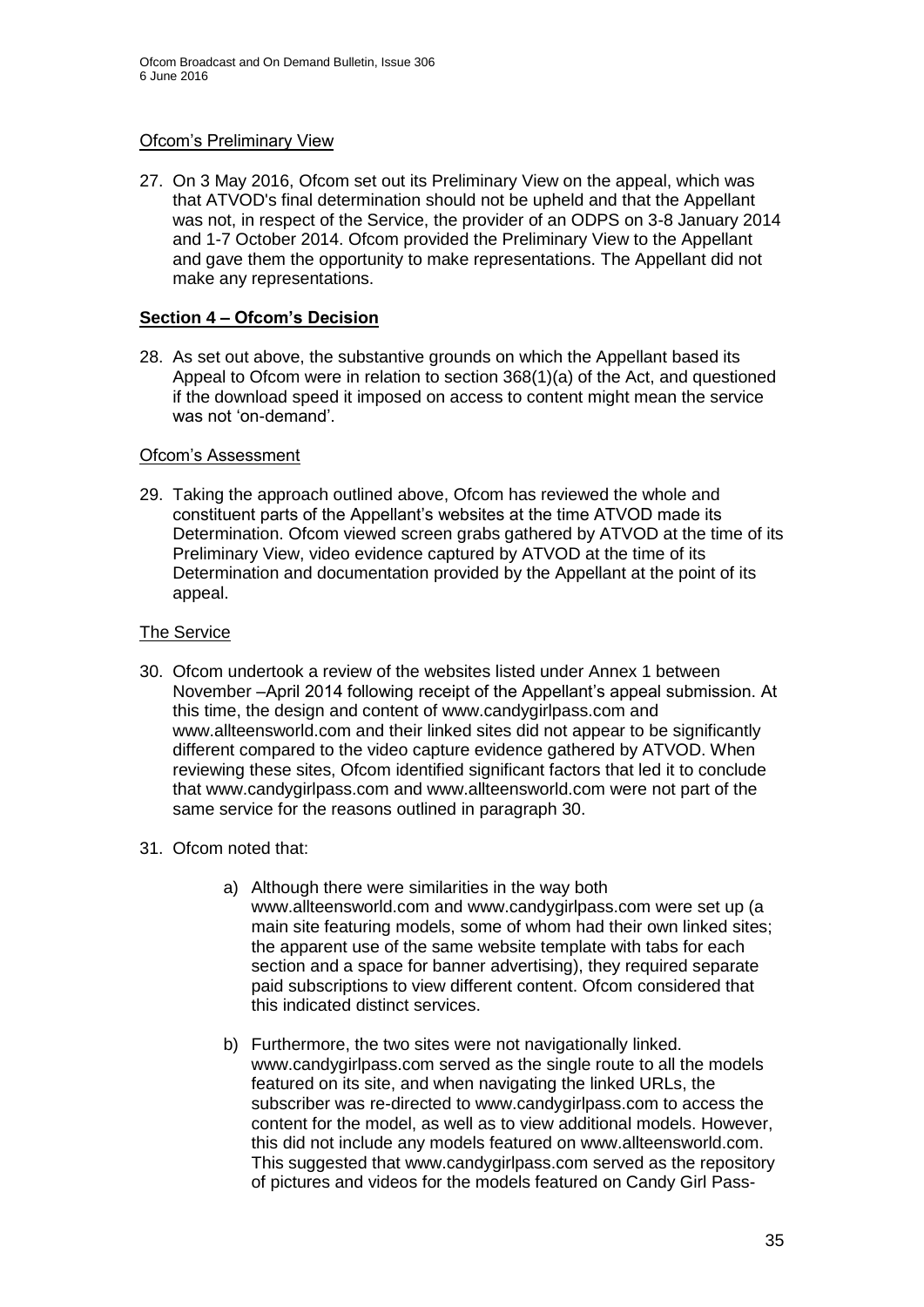irrespective of whether they were accessed through www.candygirlpass.com or its linked URLs - but that the content on www.allteensworld.com and its linked URLs were not part of this Service.

- c) This separation of navigation was supported by the marketing and presentation of materials on each site. For example, the pre pay wall homepage of www.candygirlpass.com described itself as a 'mega site…updated daily with content from ALL of our sites", indicating the provider considered www.candygirlpass.com and its linked URLs to be part of one service. But this did not link back to www.allteensworld.com and its linked URLs.
- 32. Ofcom therefore considered that www.candygirlpass.com and its linked URLs were one and the same service, but that www.allteensworld.com and its linked URLs should be considered separately for the purposes of this appeal.
- 33. After establishing that the two services should be considered separately, Ofcom first evaluated www.candygirlpass.com (as at Annex 1).

#### Principal Purpose Assessment: www.candygirlpass.com

34. Ofcom's approach to applying the principal purpose test in section 368A(1)(a) of the Act is set out in greater detail in the Sun Decision. Taking as reference the characteristics identified in Sun Video, Ofcom's assessment of the Service against those criteria is as follows:

#### Pre-pay wall Homepage

35. Ofcom looked at the www.candygirlpass.com homepage before the pay wall. It featured images of semi-nude models and some text, and included one embedded video. At the bottom of the page, several 'branded models' were also identified. Five icons at the top of the page served as tabs to 'Join Now', access 'Members login', view 'Photos' and 'Videos' and 'Continue'. Text in the middle of the page stated *"It's finally come to the time where we've decided to launch a mega site full of the hottest girls, pictures and videos that we just know you all love!"* Text at the bottom of the page stated *"Get Instant access to all of our pictures and videos".* This emphasised the website was a destination for photographic and video content for branded models. The branded models were the main theme of the website and the purpose of the Service was to provide different media content for these models.

#### After the pay wall Homepage and tabs

- 36. This homepage changed upon entering details of the paid membership, and a different landing page appeared. The homepage after the pay wall had eleven tabs– "Home", "Pictures", "Video", "Forum", "Blog", "Friends", "Webcam", "Store", "Chat", "Free video", and "Bonus sites".
- 37. The "Home" tab showed 20 collages of branded models and represented the landing page of the post paywall homepage; each collage was composed of the name and several images of the particular model. Clicking on one of these collages lead to a different page with a selection of pictures and some videos of the model, and included additional links to view more photographic content. Greater prominence was given to the photographic content than video content in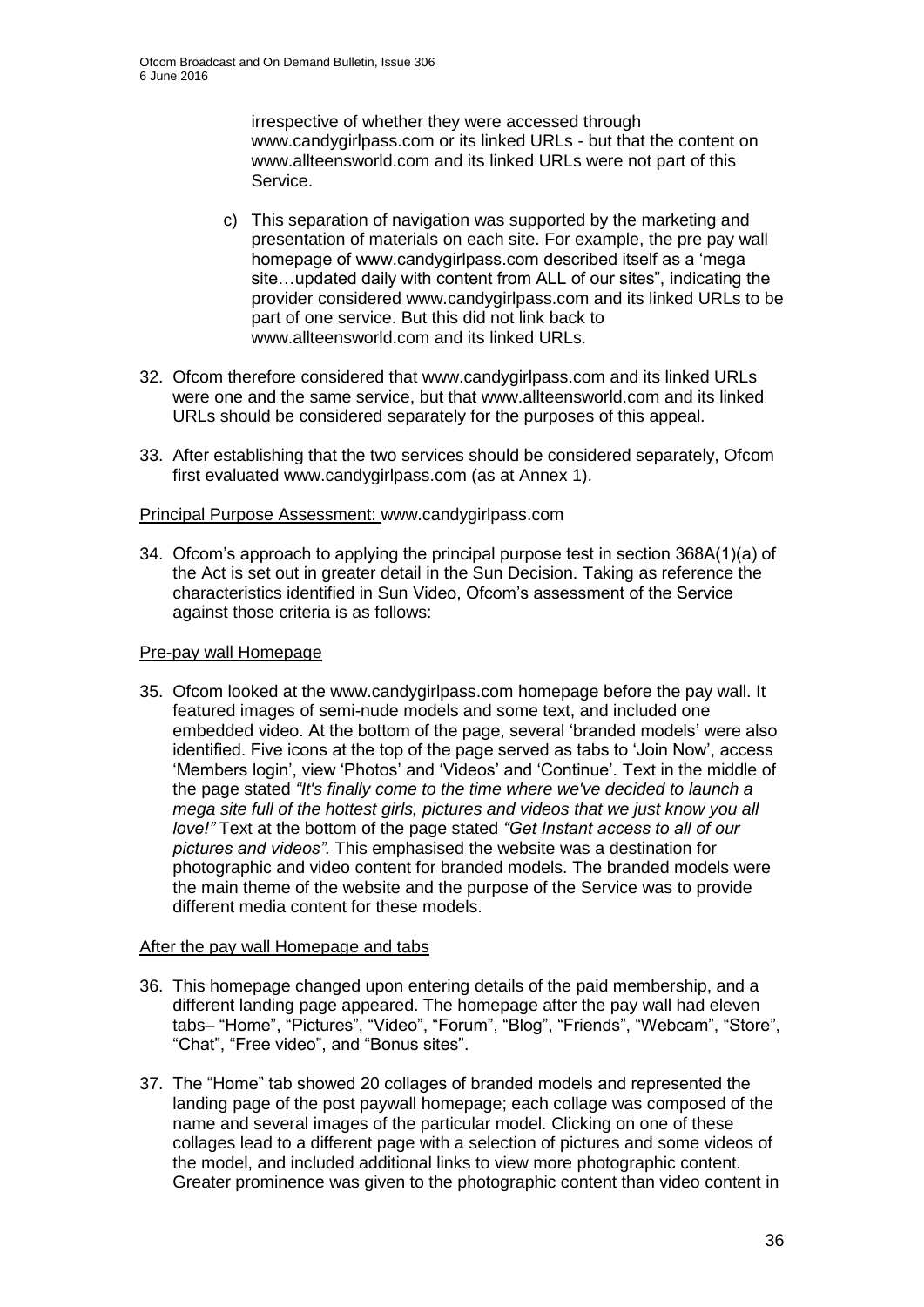terms of the presentation of material on these pages and additionally the volume of photographic content was greater than video content on these pages.

- 38. The "Video" tab on the homepage showed a matrix of videos, organised by date and across 18 pages which could be selected by 'branded model' name or categories such as "Lesbo Brits" or "Test Shot Teens" from a drop down list at the top.
- 39. The "Pictures" tab on the homepage showed a matrix of photographs, organised by date. The photographs could be selected by 'branded model' name or categories such as "Lesbo Brits" or "Test Shot Teens" from a drop down list at the top.
- 40. There were additional videos in the "Free Video" and "Bonus sites" tabs, which offered links to what appeared to be linked URLs of branded models (see sites shown in Annex 1.)
- 41. Ofcom also reviewed the activities of the site under the tabs, which the Appellant indicated were the 'fan' aspects of the site in support of its argument that the principal purpose of the site was one of connecting users to the models. Ofcom noted that the "Webcam" tab showed pictures of models that were not the same as the 'branded models' of the Service, and led to what appeared to be a wholly separate web chatting service called IMLive.
- 42. In addition, the "Store" tab showed three images of models who were featured on the site, but offered very limited options to purchase items of their underwear. The "Blog" section only had three text entries and one image. The "Forum" to interact with models was not working at the time tested. The "Chat" tab had very few chat entries that were dated in 2011.
- 43. Ofcom noted that the 'fan' aspects of the site, like the store, blog and chat sections were inactive by comparison to the regular updating of the video and photographic material, and the "Webcam" tab led to a completely different site unrelated to the branded models. On this basis, we considered that the 'fan' aspects of the website were not the main proposition of the site.

#### Cataloguing and accessing

- 44. Ofcom noted that audiovisual material was accessible through various routes. A user could access audiovisual content by clicking on a model's profile from the collage of catalogued models on the home page. When the results of this selection were returned, they included both video and photographic content of the same model integrated together. Likewise, users would see this integrated content when they were re-directed from one of the linked URLs of a specific model to view the video and photographic content for her on www.candygirlpass.com.
- 45. The option to view either photographic or video content of branded models was also made available to users simultaneously on different tabs on the post paywall homepage. We noted that users were able to access either type of content dependent on their preference for video content or photographic content of a specific branded model.
- 46. Ofcom considered that the cataloguing of material did not suggest that photographic material was ancillary to the provision of video material, but they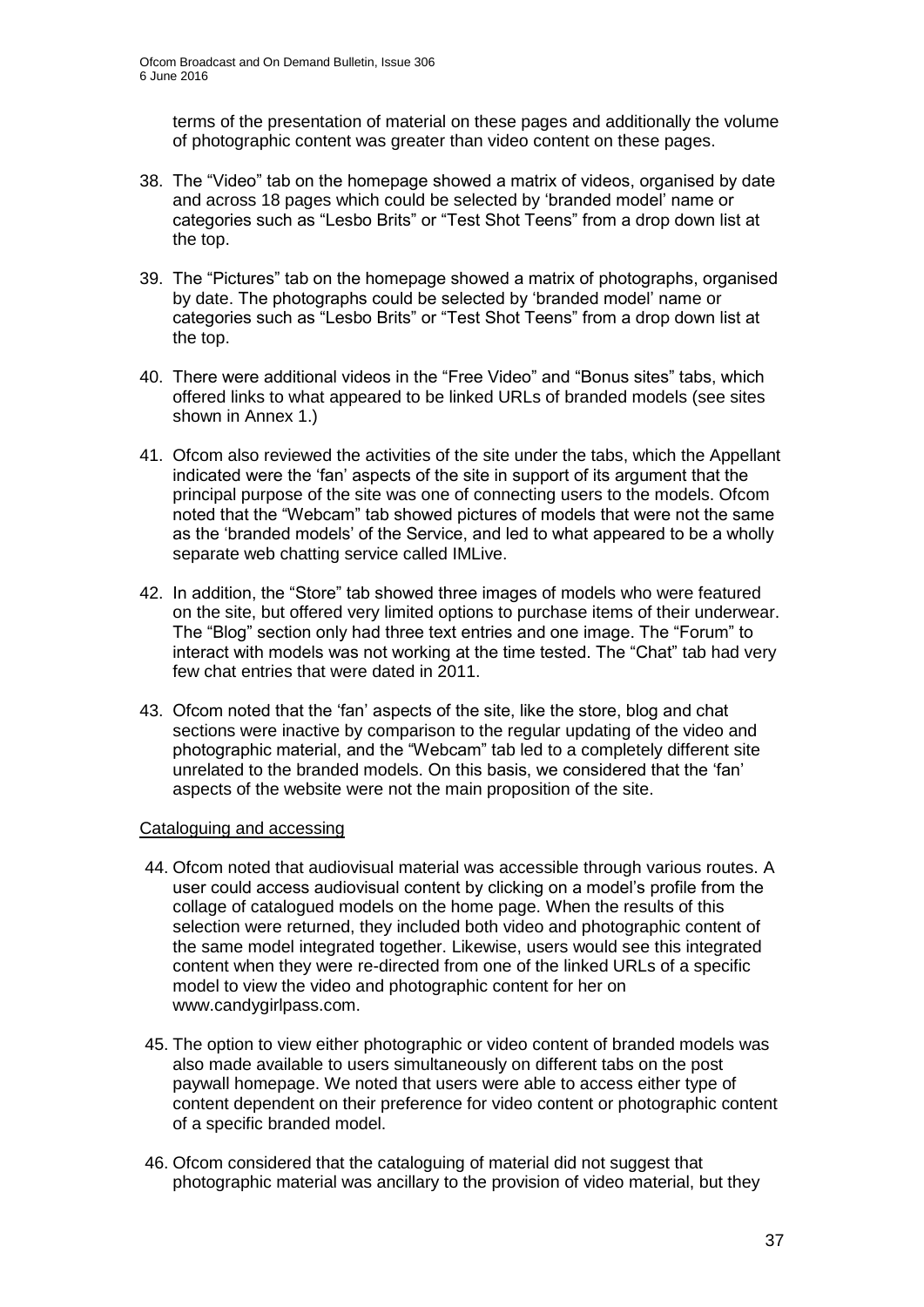were catalogued in a way that they appeared complementary to each other and users could access content dependent on their navigational choice and preference.

#### Presentation and Styling

47. Both photographic and video content were promoted to be an attraction of the service on the home page both before and after the pay wall, and in different sections of the site (e.g. written messages from the branded models such as *Inside my site, you've probably already noticed that I have lots of very sexy pictures that you're sure to love! You can also get your hands on my exclusive videos")*. We considered that the service presented itself as a destination for photographic content and audiovisual content as opposed to a destination solely for viewing audiovisual content.

#### Completeness and Independence of Material

48. Ofcom considers that while the videos were of short duration, (the average length being 4 minutes) they were self-contained and could be understood and watched fully on their own. The Service had videos for all the models profiled on www.candygirlpass.com and each depicted an independent pornographic storyline or narrative that offered a stand-alone entertainment experience (e.g. a sexual act from start to finish; a scene of sexy undressing until full nudity).

#### Content and Access Links

- 49. We noted that audiovisual material was linked to non-audiovisual material dependent on user navigation. If a user chose to click directly on the video tab from the homepage without navigating through a model profile there weren't any navigational links between the audiovisual material in the "Video" tab and other non-audiovisual content (i.e. under the other tabs). However, if the user selected the option to view a model profile from the collage on the homepage (or under the "home" tab), there were navigational links between photographic and audiovisual material since they were integrated on this page. Additionally, once they had selected to view a model profile in this manner, they could freely navigate to the pictures tab or the video tab, and by clicking on a tab, all the photographic content or audiovisual content for that particular model would be displayed.
- 50. This led us to conclude that the Service was offering different types of content in an integrated fashion and both photographic and audiovisual content could be accessed depending on user preference and navigation of the website.
- 51. Ofcom noted that the content of photographic footage did not replicate that of the video footage. Apart from the model herself, the content of the videos and photographs were different – for instance the clothing and backdrop of the pictures and the model's poses varied in the photographic content and was different to the video content. This reinforced that the branded model was the unifying theme of the service.

#### Balance of material

52. Ofcom noted www.candygirlpass.com gave access to 306 videos with an average length of 4 minutes. Ofcom also noted that there were 10,500 pictures (consisting of 105 sets of pictures, each with around 20 images) with a selection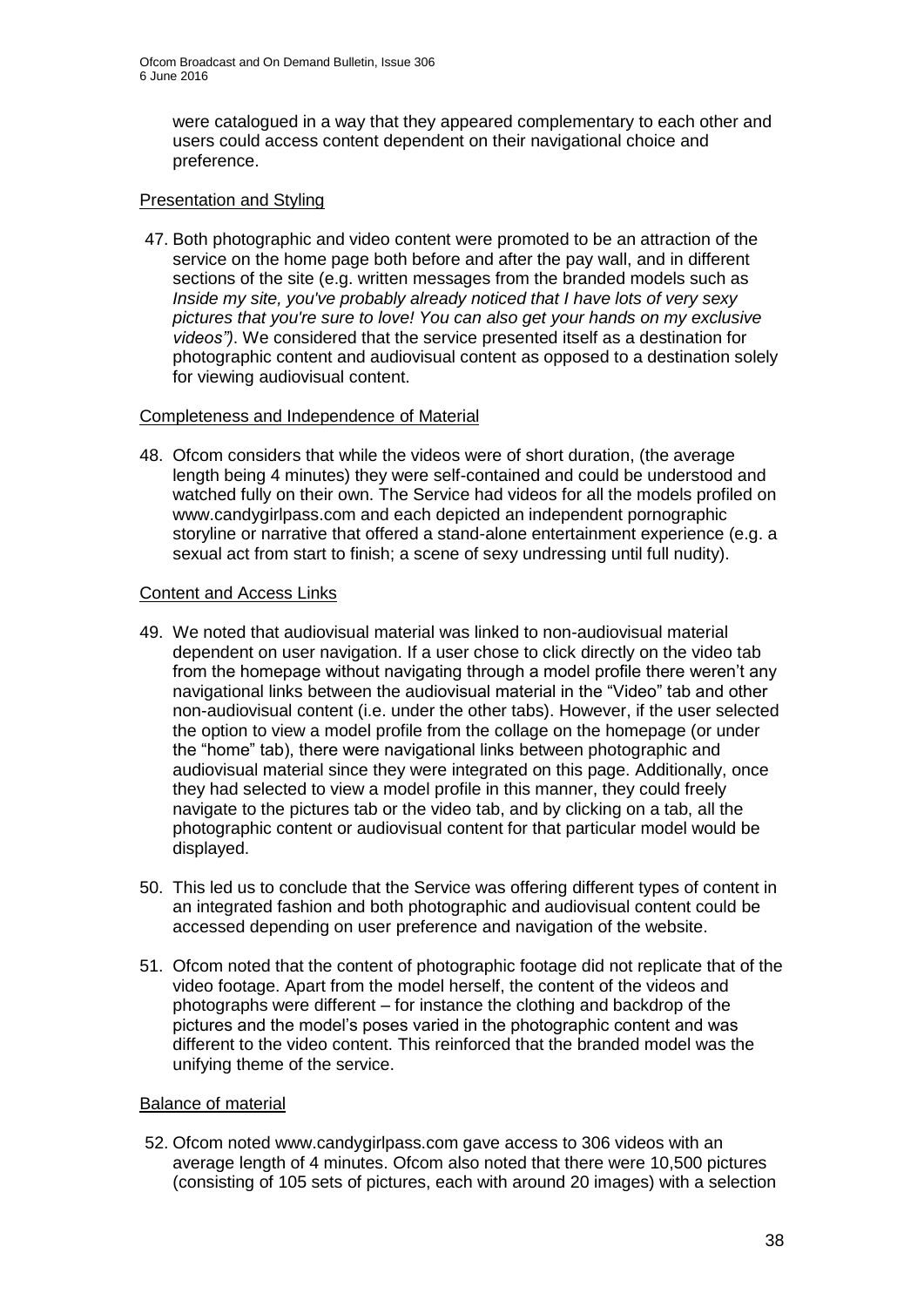of these same videos and pictures available in the linked URLs according to the featured model, and all of which could be accessed with one subscription. Ofcom considered this amount of video content a substantial offering but noted it was made available alongside a substantial offering of photographic content and both the video and photographic content were regularly updated.

53. The photographic material did not appear to be ancillary to the provision of video material. Selecting to view a branded model profile from the homepage collage would lead the user to a page that featured video content complementing a greater volume of photographic content. This led us to conclude that the videos featured on the Service were not the primary means by which it offered a service to users; instead the Service aimed to provide an offering of integrated content.

#### Overall preliminary assessment on principal purpose: www.candygirlpass.com

- 54. As described in Section 2, in assessing the principal purpose of any service Ofcom takes into account various factors including the independence, prominence, completeness, presentation and substance of the AV content available as well as all other relevant offerings of the Service.
- 55. Ofcom considers that in this case it was finely balanced as to whether or not it could be said that the 'principal purpose' of the Service was to offer audiovisual material.
- 56. We did not accept the Appellant's arguments that the 'fan' aspects of the site, such as the store, blog and chat sections were the main propositions of the Service.
- 57. We noted that the Service offered that video content was regularly refreshed and could be watched on its own which suggested that the provision of audiovisual material could be seen as a key purpose of the Service.
- 58. However, we also consider that in this case, there was no greater prominence given on the Appellant's website, in terms of cataloguing or accessing of the content, or the presentation or style of the Service, to the photographic or video content. We consider the Service serves as a portal for accessing both photographic and/or video content of branded models depending on the user's preferences.
- 59. The video content made available on the Appellant's website is one integrated element of the overall offering for branded models which also included a substantial quantity of photographic stills and both elements are complementary to each other. Ofcom considers that the provision of the video content made available through www.candygirlpass.com does not in itself constitute a service having the required principal purpose.
- 60. In light of that assessment, Ofcom's overall view is that the appellant did not provide a service with the principal purpose of providing audiovisual material.
- 61. Ofcom did not need to consider in further detail the appellants arguments in relation to whether the nature of the video content on the service was comparable to adult linear TV programmes in accordance with the comparability part of the definition in section 368A(1)(a).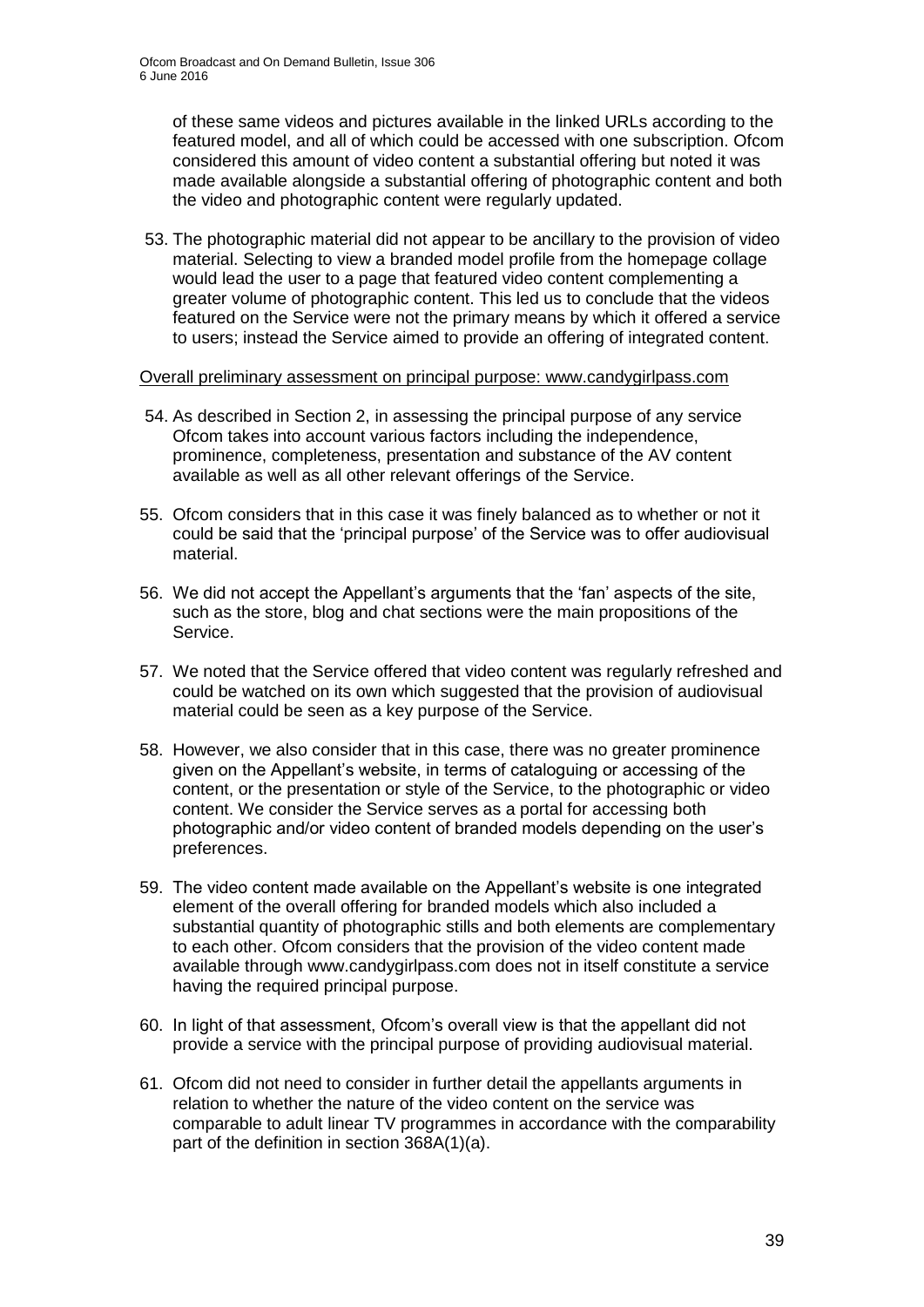#### On-Demand

- 62. Regarding the Appellant's query of criteria 368A(1)(b), on whether the offering might not be considered on-demand due to the limits they impose on download speeds, Ofcom notes that it did not experience any download limitations when it reviewed the Service.
- 63. In this respect, Ofcom considers that the Service meets the legislative criteria for what constitutes an on-demand service. This is defined under 368A (2), and states that access to a service is on-demand if –
	- e) the service enables the user to view, at a time chosen by the user, programmes selected by the user from among the programmes included in the service; and
	- f) the programmes viewed by the user are received by the user by means of an electronic communications network (whether before or after the user has selected which programmes to view).

#### Purposive Assessment: Regard to the AVMS Directive

- 64. Ofcom has, as set out above, had specific regard in this Decision to the provisions of the AVMS Directive. We have also taken a step back, and having more general regard to the relevant provisions of the Directive, considered whether the Service provided a service that the Directive seeks to bring within its regulatory scope.
- 65. As described in paragraph 14 to 16, the AVMS Directive includes Recitals intended to aid its interpretation. These Recitals make clear that, amongst other things, the scope of audiovisual media services intended to be regulated under the Directive is limited to those services that are "mass media" (Recital 21) and "compete for the same audience as television broadcasts, and the nature and the means of access to the service would lead the user reasonably to expect regulatory protection within the scope of this Directive" (Recital 24).

#### Recital 24 assessment

- 66. With regard to the question of competition, the Appellant submitted that the Service did not intend to compete with companies that offer "high quality, HD videos (that are) very costly, and near impossible (to recreate)... with a low budget and mediocre tools", and offered examples such as pornhub, youporn, redtube and xhamster. The Appellant argued that the Service was therefore not in competition with such services. However, a key purpose of regulation, and a guide as to its scope, is to provide a measure of fair competition for those providing linear television broadcasting services, from those providing ondemand audiovisual media services. That is, from those who provide similar services and who, in doing so, provide a measure of specific competition for the attention of viewers and advertisers. Therefore, Ofcom considered that the online services referred to by the Appellant were not relevant to our considerations of comparability as they do not relate to linear broadcasting.
- 67. Ofcom took the view that the video content made available on the website www.candygirlpass.com is not a standalone service but is an integrated element of the overall offering which also included photographic stills and a limited amount of text. Ofcom considered that, assessing the Service as a whole, it was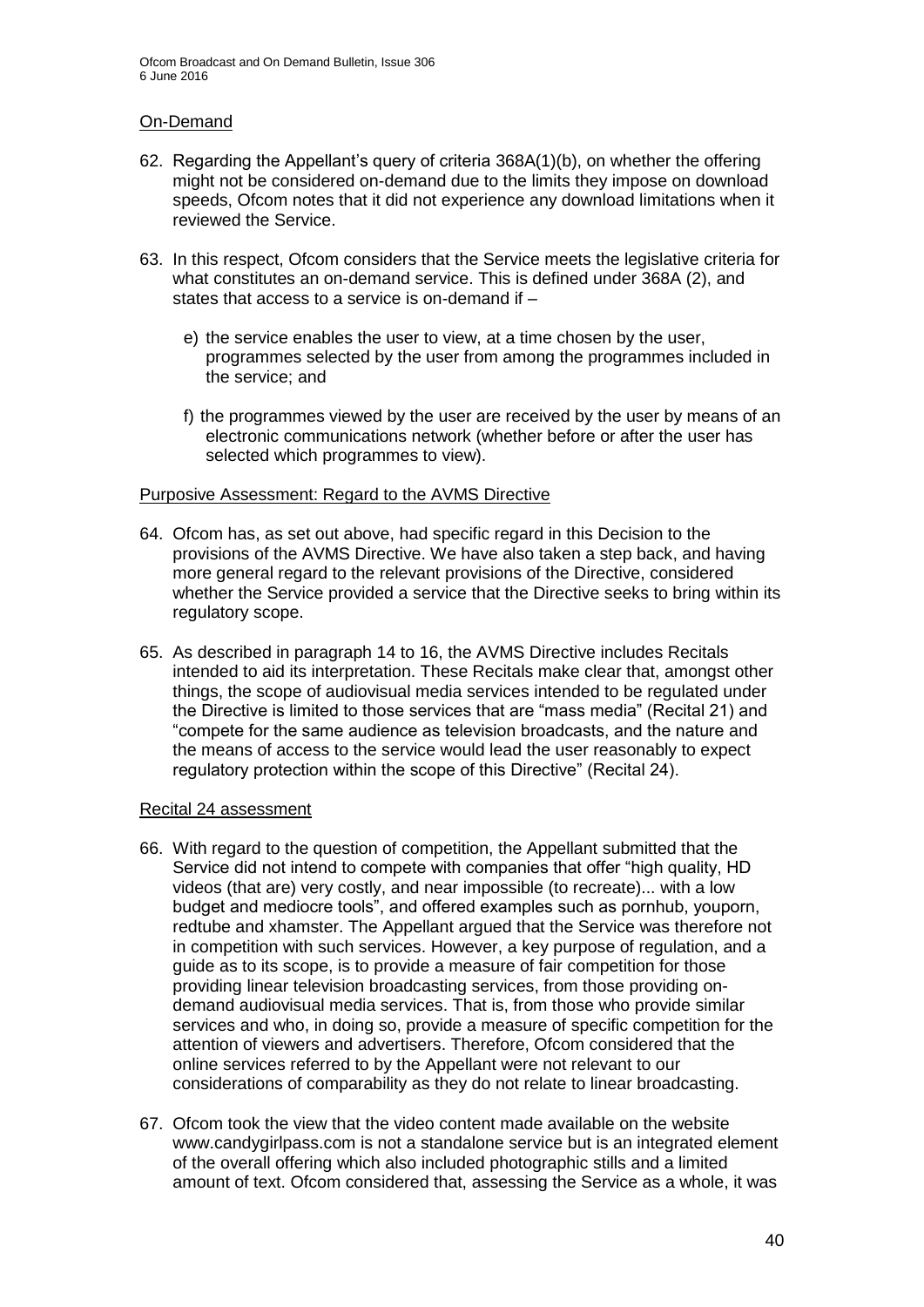not likely to directly compete with adult television broadcasting services for the same audience.

- 68. Ofcom has also considered Recital 24's reference to [whether], "…the nature and the means of access to the service would lead the user reasonably to expect regulatory protection within the scope of this Directive." Ofcom notes Recital 24 makes clear that it is not just the "means of access" which are relevant but also the "nature" of the Service as well. Given that (as described above) the nature of the Service can be characterised as a web-based portal for accessing both photographic and/or video content of an adult nature depending on the user's preferences, Ofcom considered that a user would not reasonably expect regulatory protection under the AVMS Directive.
- 69. We will now apply the principal purpose test to www.allteensworld.com.

#### Principal Purpose Assessment: www.allteensworld.com

70. Ofcom applied the principal purpose test, as described in paragraph 33 to www.allteensworld.com (as at Annex 2) and its linked URLs. Ofcom considered that www.allteensworld.com appeared to use the same website template and linked URL network as www.candygirlpass.com. Whilst the website characteristics and interface were similar to www.candygirlpass.com, the content itself was different in several aspects as detailed in the following paragraphs.

#### Pre-pay wall Homepage

71. Before the pay wall, the website featured images of semi-nude models and some text, and included one embedded video. At the bottom of the page, several branded models were also identified. Five icons at the top of the page served as tabs to 'Join Now', access 'Members login', view 'Photos' and 'Videos' and 'Continue'.

#### After the pay wall Homepage and tabs

- 72. After entering the paid membership details, this homepage changed to a different landing page; it had eleven tabs.
- 73. The "Home" tab showed 14 collages of branded models; each collage was composed of the name and several images of a particular model. Clicking on one of these collages lead to a different page with a selection of pictures and some videos of the model, and included additional links to view more content. Ofcom noted that of the 14 models, only half had video included in their profile page.
- 74. The "Video" tab on the homepage showed a matrix of videos, organised by date and across three pages that could be selected by branded model name from a drop down list at the top of the videos. Ofcom noted there were only 39 videos corresponding to 7 different models, lasting an average of 4 minutes, and refreshed infrequently (see paragraph 63 for more analysis). Further videos could be found in the "Free Video" and "Bonus sites" tabs, which linked to the URLs of branded models or repeated the same collages available on the Home tab (see sites shown in Annex 1.)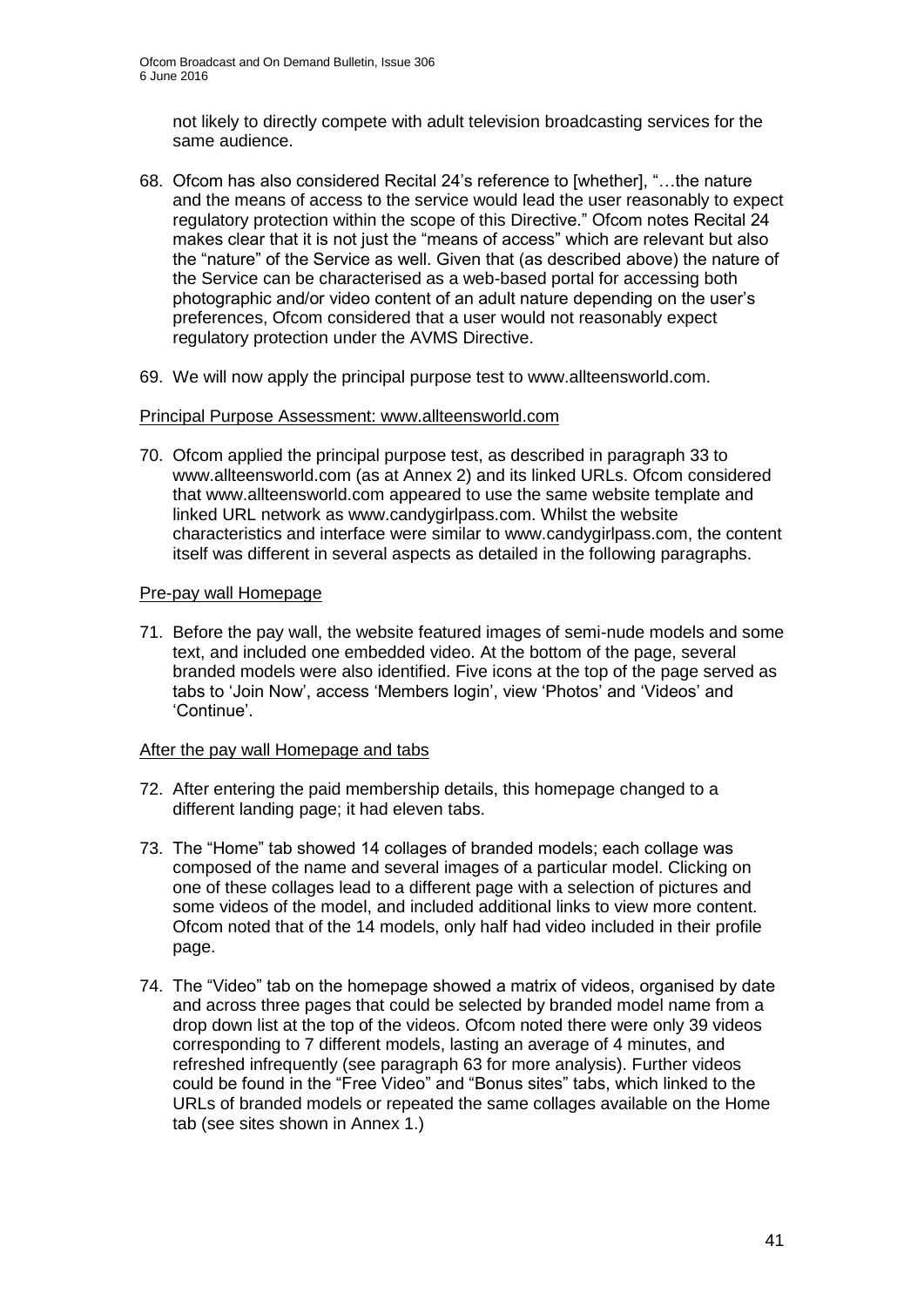- 75. Ofcom also reviewed the 'fan' aspects of the site made by the Appellant and noted that the "Webcam" tab led to a separate web chatting service called IMLive, as with www.candygirlpass.com.
- 76. In addition, the "Store" tab announced 'amazing discounts to our customers for some really hot sites'. These sites were depicted as collages of the models from www.candygirlpass.com , indicating that this was a separate service that required additional payment. The "Blog" section only had three text entries and one image. The "Forum" to interact with models was not working at the time tested and the "Chat" interface was blank and did not allow posting messages.
- 77. Ofcom noted that all of the 'fan' aspects described above were inactive and therefore did not appear to be a proposition of the site.

#### Cataloguing and accessing

- 78. Ofcom noted that the available audiovisual material was catalogued and accessible through its own unique section. The "Video" tab catalogued the audiovisual material by date under each image, as did the drop down list of branded model or theme above the videos. Ofcom noted that 7 of the 14 options on the drop down list (for example 'Heidi Harper' or 'Young Chloe') returned no video. The home page of www.allteensworld.com also acted as the repository of video content for the network of linked URLs, as listed in Annex 2, by bringing back paid members to wwww.allteensworld.com to view the content.
- 79. The lack of video results in the drop down catalogue in the video tab indicated that the AV material was not likely to be an attraction of the site. Similarly, the lack of video results for all of the branded models and themes presented is unlikely to meet the expectations of a user searching for such material.

#### Presentation and Styling

80. Ofcom noted that the audiovisual material was sign posted in different parts of the website, but that this was not actually the case. The pre-pay wall home page included an embedded video that could be played, the website had different text mentioning the availability of videos of the branded models (e.g. in messages from models in the collage section, and on the membership sign-up page). However, there was very little video content on the site.

#### Completeness and Independence of Material

- 81. Ofcom noted that the video content that was present, whilst lasting an average of 4 minutes, did consist of complete programmes that could be understood and watched fully on their own. As with www.candygirlpass.com, they were not snippets from longer programmes and each depicted an independent pornographic storyline.
- 82. Similarly, no relationship was established between the two types of content apart from the model herself.

#### Content and Access Links

83. Content and access links operated in the same way as on www.candygirlpass.com, as per paragraph 48.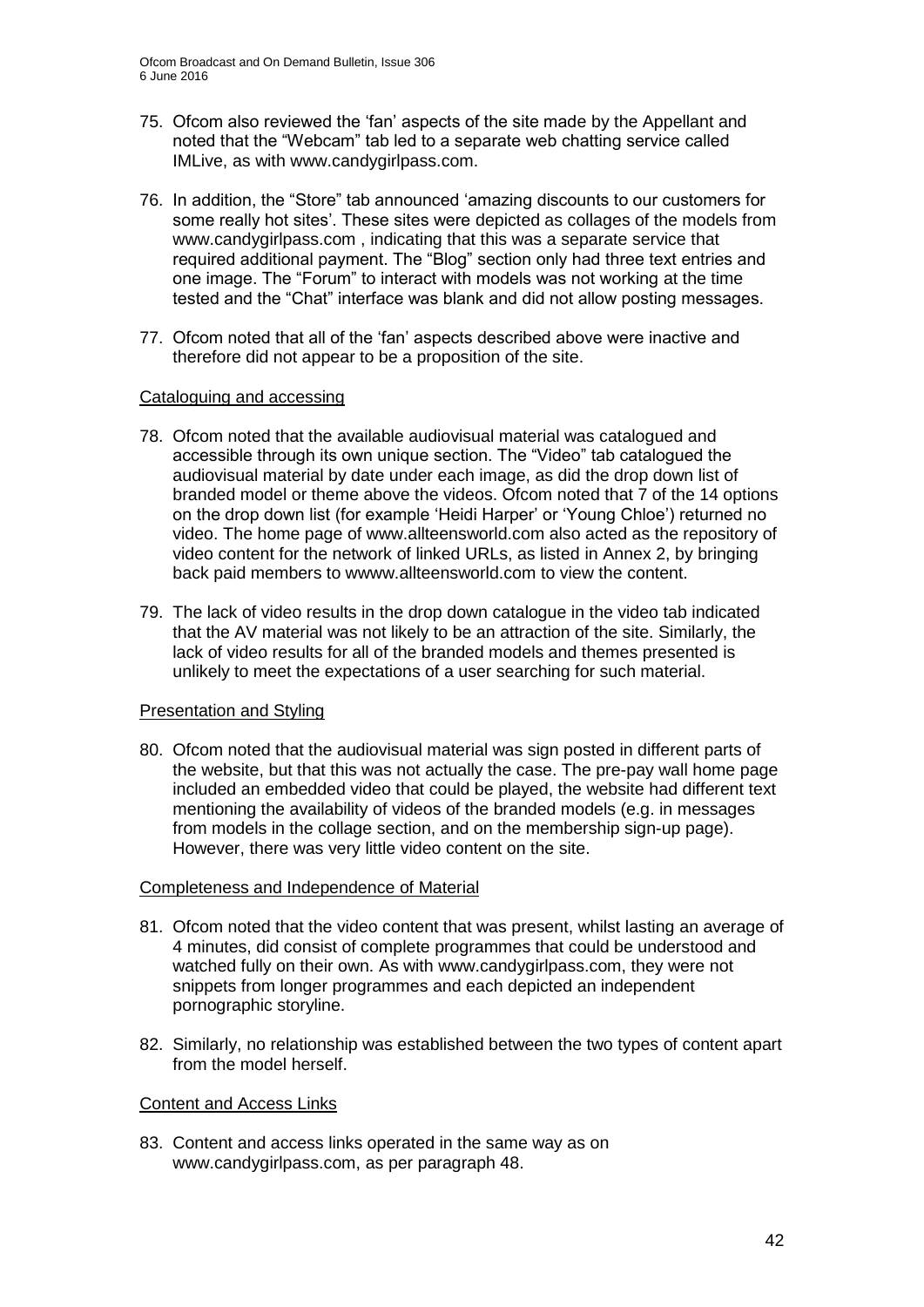#### Balance of material

- 84. Ofcom noted www.allteensworld.com gave access to 39 videos and approximately 25,984 pictures (available in sets of approximately 232 pictures) with a selection of these same videos and pictures available in the linked URLs of featured models.
- 85. The website did not have videos for all the models profiled on www.allteensworld.com. For example, no videos appeared when selecting models 'Heidi Harper', 'Young Chloe', 'Sophie Ellison', 'Abigail Raye' or 'Kayla Louse' in the category list in the "Videos" tab or in the model's own collage on the homepage.
- 86. Ofcom did not consider the range of video content to be of a substantial offering. We also noted the videos had not been refreshed since January 2014. In contrast, the picture sets on www.allteensworld.com were updated at least twice a month, and often more frequently. This led Ofcom to conclude that the images and not the 39 videos was the main offering of the site and that the provision of video was not its principal purpose.

#### Overall assessment on principal purpose: www.allteensworld.com

- 87. After reviewing www.allteensworld.com and its linked URLs, Ofcom considered there were significant factors suggesting the service could not be considered as a destination to watch video content:
	- a) 39 videos is not a significant offering of AV material, and the volume and frequency of new pictures available suggested that this, and not the videos, had a significant presence;
	- b) this video content was not refreshed, indicating that the benefit of a paid membership was not to have access to a regular stream of new videos;
	- c) in addition, not all branded models featured on the site and the linked URLs had videos; only 7of 14 models did. In contrast, sets of photographs were available for all models. Ofcom considered that this implied that the appeal of the different models was not the offering of their videos;
	- d) the lack of content mean that the catalogue system was ineffective.
- 88. Given all of these reasons, Ofcom has concluded that the principal purpose of www.allteensworld.com was not the provision of audiovisual material.
- 89. Therefore, we will not assess the form and content of this material as the first part of the composite definition under Section 368A(1)(a) of the Act was not met.

#### Purposive Assessment: Regard to the AVMS Directive

90. We have also taken a step back, and having more general regard to the relevant provisions of the Directive, considered whether the Service provided a service that the Directive seeks to bring within its regulatory scope. Ofcom took the view that the video content made available on the website www.allteensworld.com is not likely to be an attraction of the site and therefore, it was not likely to directly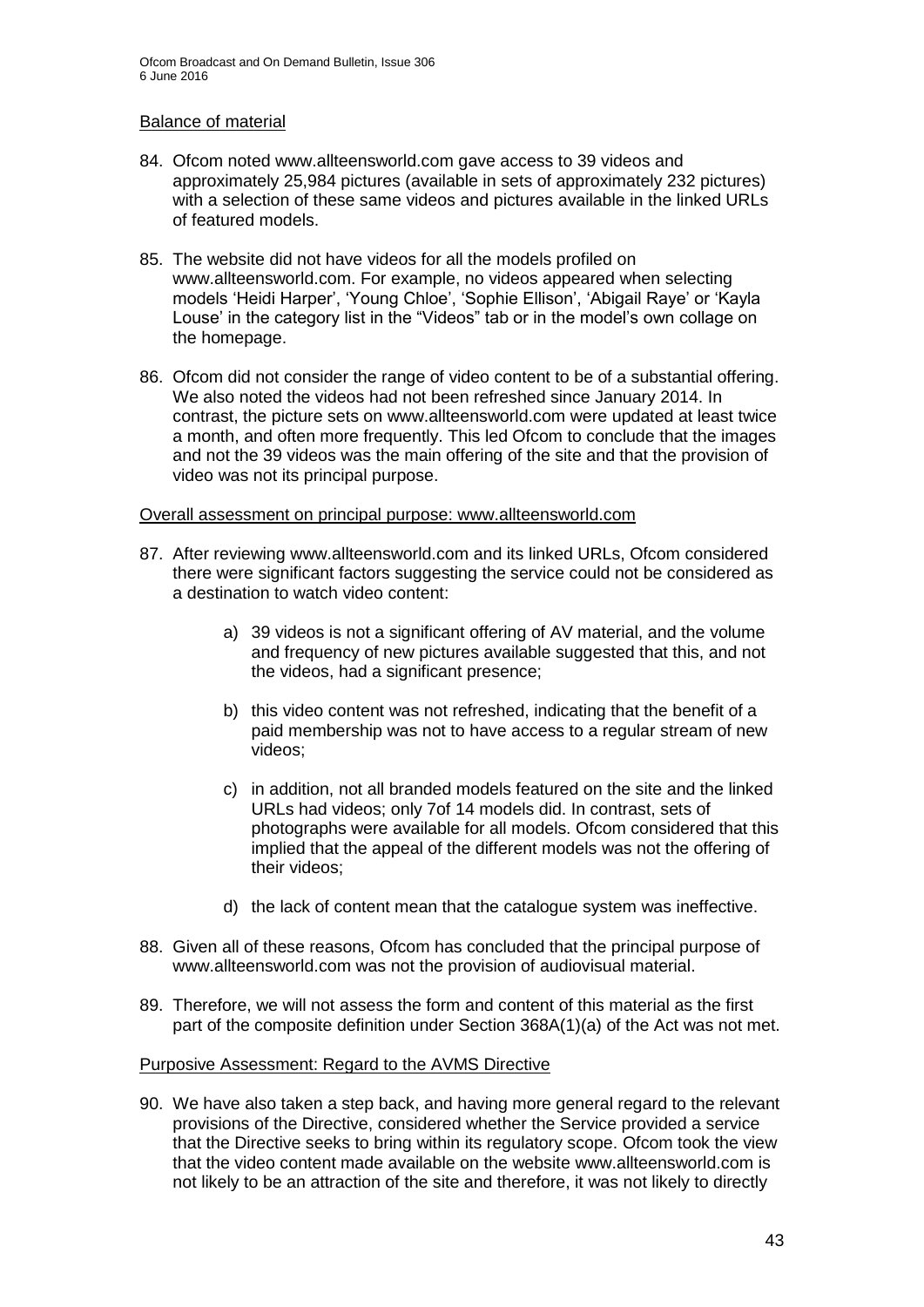compete with adult television broadcasting services for the same audience. Given that (as described above) the nature of the Service can be characterised as a portal for accessing photographic content, Ofcom considered that a user would not reasonably expect regulatory protection under the AVMS Directive.

### **Section 5 – Conclusion**

- 91. For the reasons set out above, Ofcom has reached the Decision that www.candygirlpass.com and its linked sites as shown in Annex 1 (the Service), and furthermore www.allteensworld.com did not at the relevant time, meet the definition of an ODPS in section 368A(1) of the Act. Consequently, the Appellant was not in breach of the advance notification requirement under section 368BA of the Act, and the requirement to pay a fee under section 368D(3)(za).
- 92. Ofcom's Decision is therefore that the Appellant was not for the reasons set out above, in respect of the Service, the provider of ODPS at 3-8 January 2014 and on 1-7 October 2014 and that the Appellants appeal against ATVOD's Determination should be upheld and ATVOD's decision should be quashed.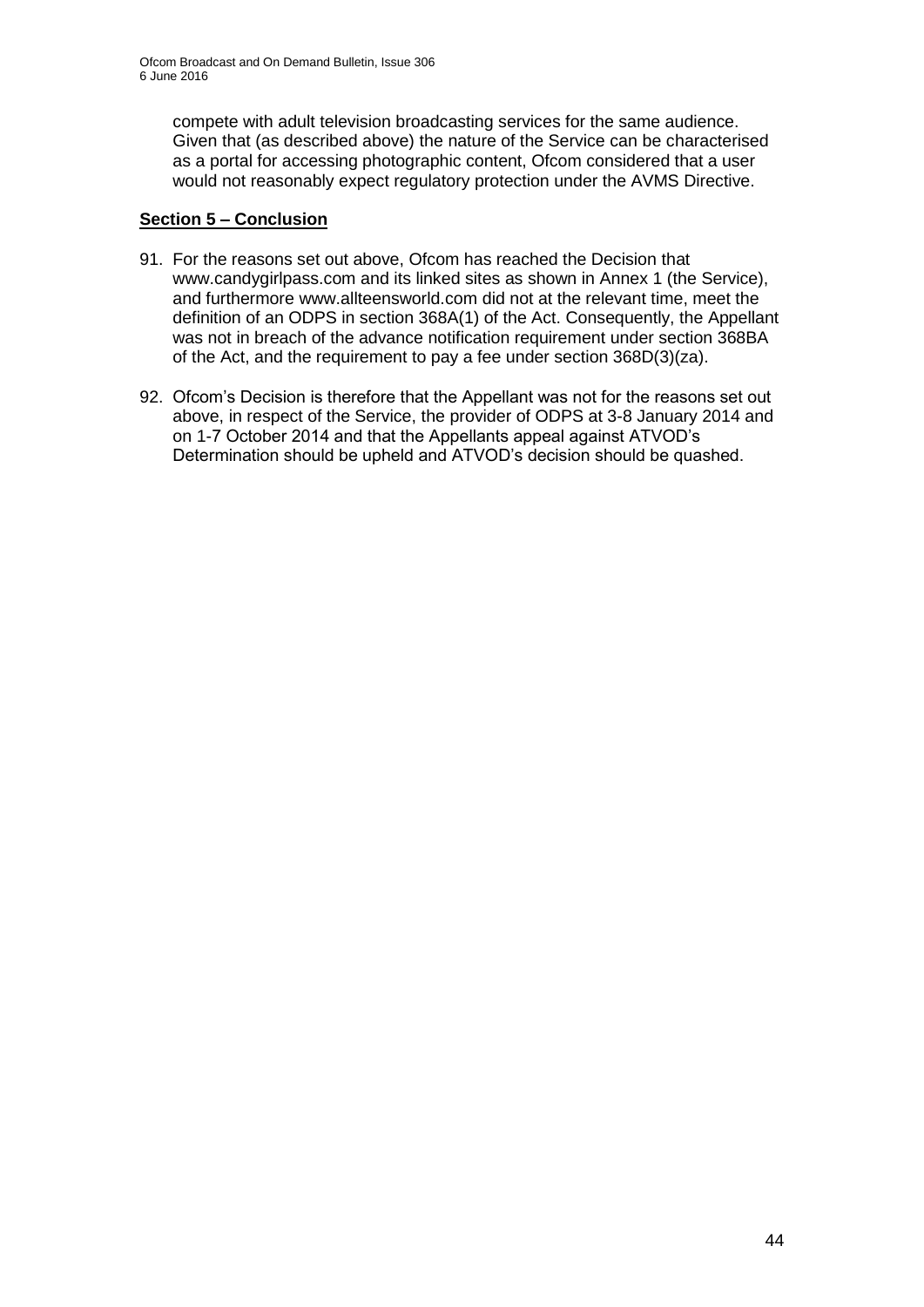# **ANNEX 1 – The Service**

The Candy Girl Productions ("the Service") makes available its content through the following outlets:

Subscription for www.candygirlpass.com allows access to a number of linked URLs:

www.amysgirlfriends.com www.asiansexyteens.com www.bigboobteenies.com www.teganbrady.com www.ameliejane.com www.georginagee.com www.candysexpecting.com www.dorsfeline.com www.dreamofashley.com www.elliejay.com www.badexgirlfriends.com www.bustyrobyn.com www.emilysdream.com www.bustylucy.com www.getswet.com www.georginagetsnaughty.com www.lesbobrits.com www.testshootteens.com

## **ANNEX 2 – www.allteensworld.com**

In its Determination, ATVOD also identified that the Appellant maintained a separate subscription based service at www.allteensworld.com , giving access to:

www.totallyrachael.com www.daniscott.com www.heidiharper.com www.jessiekay.com www.youngchloe.com www.hannahlawley.com www.sophieellison.com www.abigailraye.com www.kaylalouise.com www.playwithalicia.com www.youngjessica.com www.racheltease.com www.sleepoversquad.com

Ofcom did not consider www.allteensworld.com and its linked URLs to be part of the Service under review in this Decision.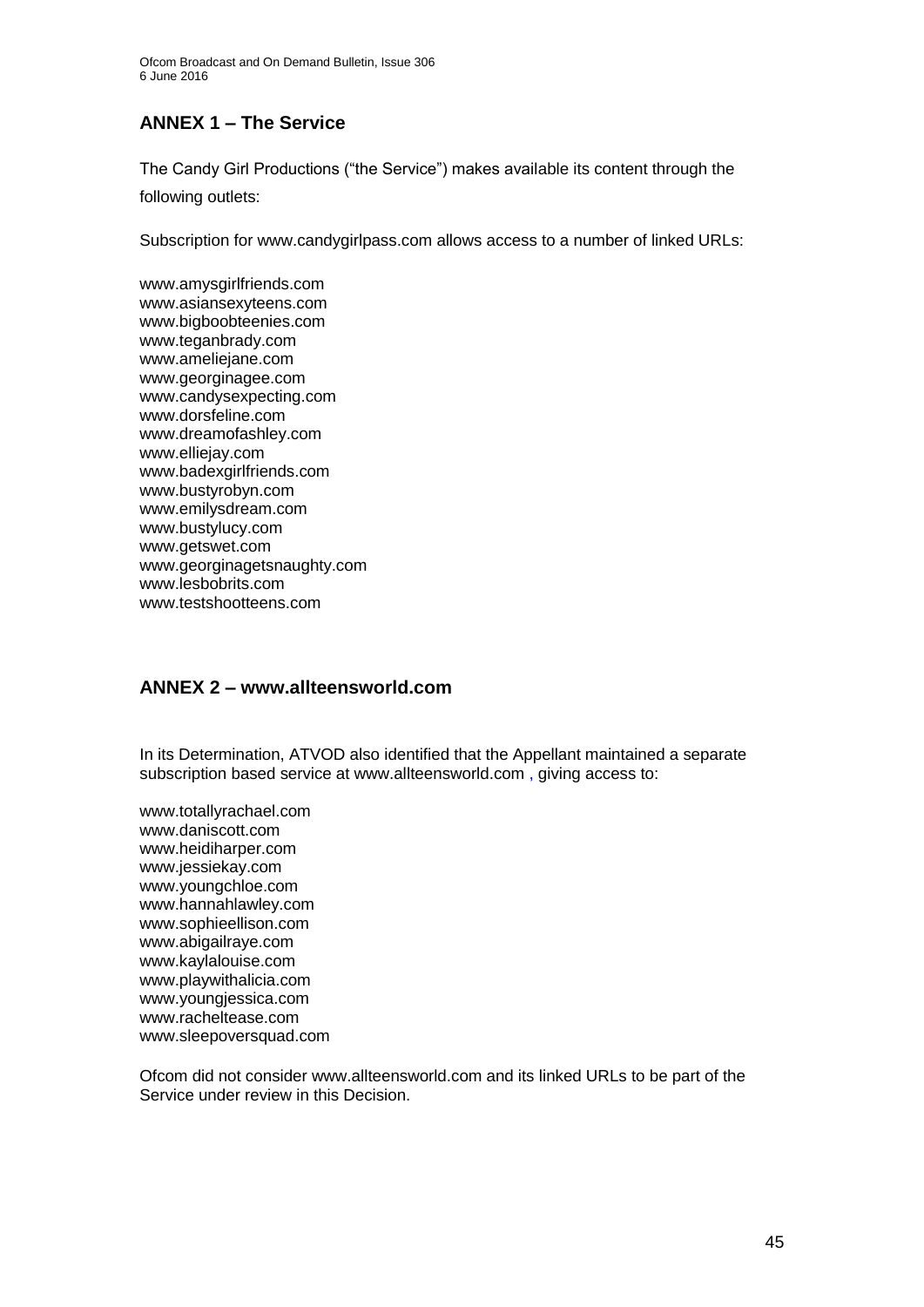# **Complaints assessed, not investigated**

Here are alphabetical lists of complaints that, after careful assessment, Ofcom has decided not to pursue between 16 and 30 May 2016 because they did not raise issues warranting investigation.

#### **Complaints assessed under the Procedures for investigating breaches of content standards for television and radio**

For more information about how Ofcom assesses complaints about content standards on television and radio programmes, go to: <http://stakeholders.ofcom.org.uk/broadcasting/procedures/standards/>

| Programme                                              | <b>Broadcaster</b>         | <b>Transmission Date</b> | <b>Categories</b>                           | <b>Number of</b><br>complaints |
|--------------------------------------------------------|----------------------------|--------------------------|---------------------------------------------|--------------------------------|
| Sex Pod                                                | 5Star                      | 11/05/2016               | Sexual material                             | $\overline{2}$                 |
| Sex Pod                                                | 5Star                      | 13/05/2016               | Generally accepted<br>standards             | 1                              |
| Tabhe Ros Jageo                                        | <b>Akaal Channel</b>       | 15/03/2016               | Crime                                       | $\overline{1}$                 |
| <b>BBC News at Ten</b>                                 | BBC <sub>1</sub>           | 10/05/2016               | Generally accepted<br>standards             | $\mathbf{1}$                   |
| <b>Britain's Puppy</b><br>Dealers Exposed:<br>Panorama | BBC <sub>1</sub>           | 16/05/2016               | Generally accepted<br>standards             | $\overline{2}$                 |
| <b>Chelsea Flower</b><br>Show                          | BBC <sub>1</sub>           | 25/05/2016               | Outside of remit                            | $\overline{1}$                 |
| EastEnders                                             | BBC <sub>1</sub>           | 11/05/2016               | Race<br>discrimination/offence              | $\overline{1}$                 |
| EastEnders                                             | BBC <sub>1</sub>           | 17/05/2016               | Suicide and self harm                       | $\overline{7}$                 |
| EastEnders                                             | BBC <sub>1</sub>           | 19/05/2016               | Scheduling                                  | $\mathbf{1}$                   |
| Have I Got News for<br>You                             | BBC <sub>1</sub>           | 13/05/2016               | Generally accepted<br>standards             | $\overline{1}$                 |
| How Should I Vote?<br>- the EU Debate                  | BBC <sub>1</sub>           | 26/05/2016               | Elections/Referendums                       | $\overline{2}$                 |
| In the Club                                            | BBC <sub>1</sub>           | 24/05/2016               | Generally accepted<br>standards             | $\overline{1}$                 |
| Last Whites of the<br>East End                         | BBC <sub>1</sub>           | 24/05/2016               | Generally accepted<br>standards             | 9                              |
| Panorama                                               | BBC <sub>1</sub>           | 16/05/2016               | Animal welfare                              | $\mathbf{1}$                   |
| The Eurovision<br>Song Contest                         | BBC <sub>1</sub>           | 14/05/2016               | <b>Disability</b><br>discrimination/offence | 13                             |
| The Graham Norton<br>Show                              | BBC <sub>1</sub>           | 16/05/2016               | Generally accepted<br>standards             | $\overline{1}$                 |
| Eggheads                                               | BBC <sub>2</sub>           | 19/05/2016               | Materially misleading                       | $\overline{1}$                 |
| Newsnight                                              | BBC <sub>2</sub>           | 16/05/2016               | Generally accepted<br>standards             | $\overline{1}$                 |
| Stupid Man, Smart<br>Phone                             | BBC <sub>2</sub>           | 22/05/2016               | Dangerous behaviour                         | $\mathbf{1}$                   |
| <b>Ulster Rugby Live</b>                               | BBC <sub>2</sub>           | 20/05/2016               | Religious/Beliefs<br>discrimination/offence | $\overline{1}$                 |
| <b>BBC News</b>                                        | <b>BBC News</b><br>Channel | 21/05/2016               | Generally accepted<br>standards             | $\mathbf{1}$                   |
| Victoria Derbyshire                                    | <b>BBC News</b><br>Channel | 25/05/2016               | Due impartiality/bias                       | $\overline{1}$                 |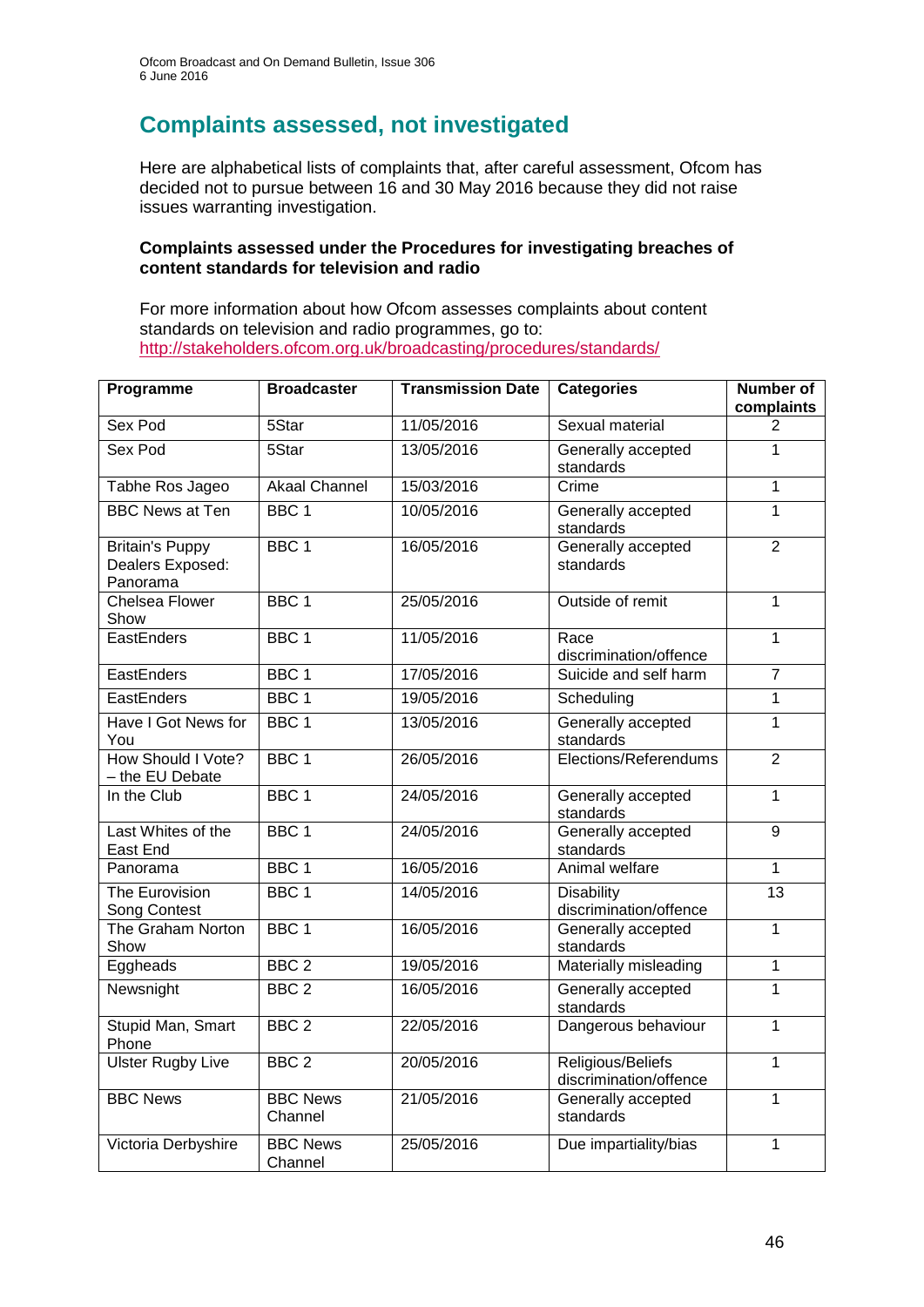| Programme                                                              | <b>Broadcaster</b>           | <b>Transmission Date</b> | <b>Categories</b>                      | Number of<br>complaints |
|------------------------------------------------------------------------|------------------------------|--------------------------|----------------------------------------|-------------------------|
| <b>Eurovision Song</b><br>Contest 2016                                 | <b>BBC Radio 2</b>           | 14/05/2016               | Outside of remit                       | 1                       |
| The Archers                                                            | <b>BBC Radio 4</b>           | Various                  | Generally accepted<br>standards        | 1                       |
| The Small Intricate<br>Life of Gerald C<br>Potter                      | <b>BBC Radio 4</b><br>Extra  | 05/05/2016               | Race<br>discrimination/offence         | 1                       |
| Sportsound                                                             | <b>BBC Radio</b><br>Scotland | 18/05/2016               | Privacy                                | 1                       |
| This is BT Sport<br>Showcase                                           | BT Showcase                  | 26/05/2016               | Due impartiality/bias                  | 1                       |
| Capital FM<br><b>Breakfast Show</b>                                    | Capital<br>(Liverpool)       | 19/05/2016               | Gender<br>discrimination/offence       | 1                       |
| Ant Payne                                                              | Capital (London)             | 11/05/2016               | Drugs, smoking,<br>solvents or alcohol | 1                       |
| <b>Capital Breakfast</b><br>with Dave Berry                            | Capital (London)             | 09/05/2016               | Offensive language                     | 1                       |
| Newsround                                                              | <b>CBBC</b>                  | 20/05/2016               | Scheduling                             | 1                       |
| 24 Hours in Police<br>Custody                                          | Channel 4                    | 12/05/2016               | Generally accepted<br>standards        | 1                       |
| A Referendum<br>Campaign<br>Broadcast by the<br>Vote Leave<br>Campaign | Channel 4                    | 23/05/2016               | Elections/Referendums                  | 6                       |
| Channel 4 News                                                         | Channel 4                    | 31/03/2016               | Due accuracy                           | 1                       |
| Four in a Bed                                                          | Channel 4                    | 11/05/2016               | Generally accepted<br>standards        | $\mathbf{1}$            |
| Four in a Bed                                                          | Channel 4                    | 11/05/2016               | Scheduling                             | 1                       |
| Gogglebox                                                              | Channel 4                    | 06/05/2016               | Generally accepted<br>standards        | $\mathbf{1}$            |
| Gogglebox                                                              | Channel 4                    | 13/05/2016               | Drugs, smoking,<br>solvents or alcohol | $\mathbf{1}$            |
| Gogglebox                                                              | Channel 4                    | 20/05/2016               | Elections/Referendums                  | 1                       |
| Grayson Perry: All<br>Man                                              | Channel 4                    | 12/05/2016               | Materially misleading                  | 1                       |
| Hollyoaks                                                              | Channel 4                    | 18/05/2016               | Scheduling                             | 1                       |
| How to Get a<br><b>Council House</b>                                   | Channel 4                    | 24/05/2016               | Outside of remit                       | 1                       |
| Secret Life of the<br>Human Pups (trailer)                             | Channel 4                    | 21/05/2016               | Scheduling                             | 1                       |
| Secret Life of the<br>Human Pups (trailer)                             | Channel 4                    | 22/05/2016               | Scheduling                             | $\overline{3}$          |
| Secret Life of the<br>Human Pups (trailer)                             | Channel 4                    | 23/05/2016               | Scheduling                             | 1                       |
| Continuity<br>announcement<br>preceding Hollyoaks                      | Channel 4+1                  | 26/05/2016               | Outside of remit                       | $\mathbf{1}$            |
| <b>Shipping Wars</b>                                                   | Channel 4+1                  | 24/05/2016               | Dangerous behaviour                    | $\mathbf{1}$            |
| Ben Fogle: The<br><b>Great African</b><br>Migration                    | Channel 5                    | 13/05/2016               | Animal welfare                         | $\mathbf{1}$            |
| Police Interceptors                                                    | Channel 5                    | 04/05/2016               | Offensive language                     | $\overline{4}$          |
| Police Interceptors                                                    | Channel 5                    | 16/05/2016               | Generally accepted<br>standards        | 1                       |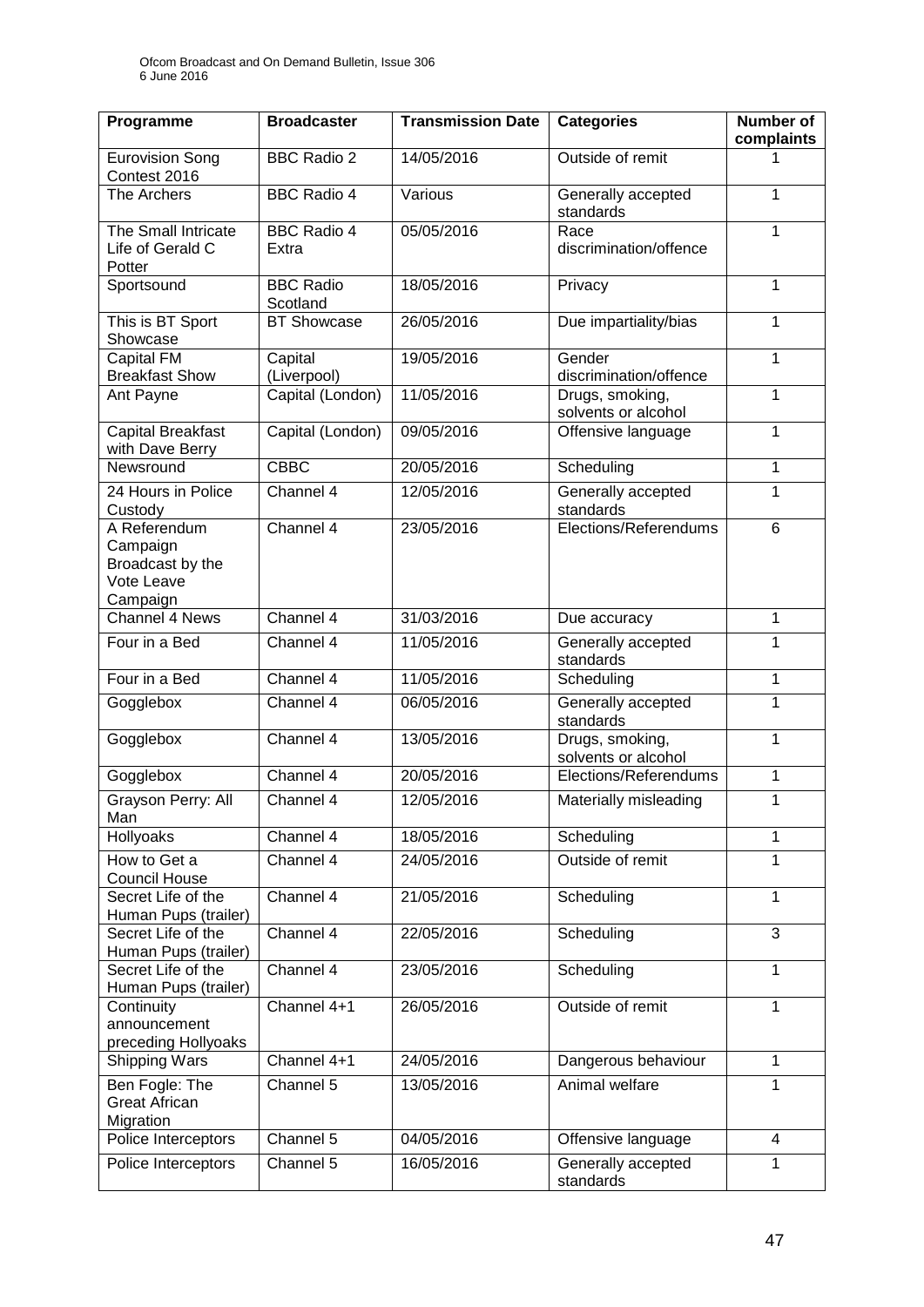| Programme                                                              | <b>Broadcaster</b>  | <b>Transmission Date</b> | <b>Categories</b>                            | <b>Number of</b><br>complaints |
|------------------------------------------------------------------------|---------------------|--------------------------|----------------------------------------------|--------------------------------|
| The Yorkshire Vet                                                      | Channel 5           | 24/05/2016               | Offensive language                           | 1                              |
| Undercover - The<br><b>Big Sting</b>                                   | Channel 5           | 16/05/2016               | Crime and disorder                           | 1                              |
| Gordon Ramsay<br>(trailer)                                             | Christmas<br>Gold+1 | 30/12/2015               | Animal welfare                               | 1                              |
| Betsafe's<br>sponsorship of<br>primetime on Dave                       | Dave                | 05/05/2016               | Sponsorship credits                          | 1                              |
| Betsafe's<br>sponsorship of<br>primetime on Dave                       | Dave                | 17/05/2016               | Sponsorship credits                          | $\mathbf{1}$                   |
| Betsafe's<br>sponsorship of<br>primetime on Dave                       | Dave ja vu          | 04/05/2016               | Sponsorship credits                          | $\mathbf{1}$                   |
| <b>Easter Special</b>                                                  | <b>DM News Plus</b> | 27/03/2016               | Religious/Beliefs<br>discrimination/offence  | 1                              |
| Premium Law                                                            | <b>DM News Plus</b> | 28/03/2016               | Advertising/editorial<br>distinction         | 1                              |
| <b>Hollyoaks</b>                                                       | E <sub>4</sub>      | 23/05/2016               | Scheduling                                   | 1                              |
| <b>Israel Ministry of</b><br>Tourism's<br>sponsorship                  | Eurosport           | Various                  | Sponsorship credits                          | 1                              |
| Nymphomaniac Vol<br>2                                                  | Film4               | 26/04/2016               | Sexual material                              | 1                              |
| <b>News</b>                                                            | <b>Geo News</b>     | 01/05/2016               | Elections/Referendums                        | $\mathbf{1}$                   |
| <b>Breakfast Show</b>                                                  | Iman FM             | 09/05/2016               | Sexual orientation<br>discrimination/offence | 1                              |
| <b>Breakfast Show</b>                                                  | Iman FM             | 11/05/2016               | Due impartiality/bias                        | $\mathbf{1}$                   |
| A Referendum<br>Campaign<br>Broadcast by the<br>Vote Leave<br>Campaign | <b>ITV</b>          | 23/05/2016               | Elections/Referendums                        | 10                             |
| <b>Britain's Got Talent</b>                                            | <b>ITV</b>          | 21/05/2016               | Dangerous behaviour                          | 1                              |
| <b>Britain's Got Talent</b>                                            | <b>ITV</b>          | 21/05/2016               | Outside of remit                             | 1                              |
| <b>Britain's Got Talent</b>                                            | <b>ITV</b>          | 21/05/2016               | Sexual orientation<br>discrimination/offence | 1                              |
| <b>Britain's Got Talent</b>                                            | <b>ITV</b>          | 22/05/2016               | Generally accepted<br>standards              | 1                              |
| <b>Britain's Got Talent</b>                                            | <b>ITV</b>          | 23/05/2016               | Advertising minutage<br>$\mathbf{1}$         |                                |
| <b>Britain's Got Talent</b>                                            | $\overline{ITV}$    | 23/05/2016               | Dangerous behaviour                          | $\overline{7}$                 |
| <b>Britain's Got Talent</b>                                            | <b>ITV</b>          | 23/05/2016               | Materially misleading<br>$\mathbf{1}$        |                                |
| <b>Britain's Got Talent</b>                                            | <b>ITV</b>          | 23/05/2016               | <b>Nudity</b>                                | 19                             |
| <b>Britain's Got Talent</b>                                            | <b>ITV</b>          | 23/05/2016               | Race<br>discrimination/offence               | 1                              |
| <b>Britain's Got Talent</b>                                            | <b>ITV</b>          | 24/05/2016               | Dangerous behaviour<br>1                     |                                |
| <b>Britain's Got Talent</b>                                            | ITV                 | 24/05/2016               | Drugs, smoking,<br>solvents or alcohol       | 1                              |
| <b>Britain's Got Talent</b>                                            | <b>ITV</b>          | 24/05/2016               | <b>Nudity</b>                                | 3                              |
| <b>Britain's Got Talent</b>                                            | <b>ITV</b>          | 24/05/2016               | Outside of remit                             | 1                              |
| <b>Britain's Got Talent</b>                                            | <b>ITV</b>          | 25/05/2016               | Generally accepted<br>standards              | 1                              |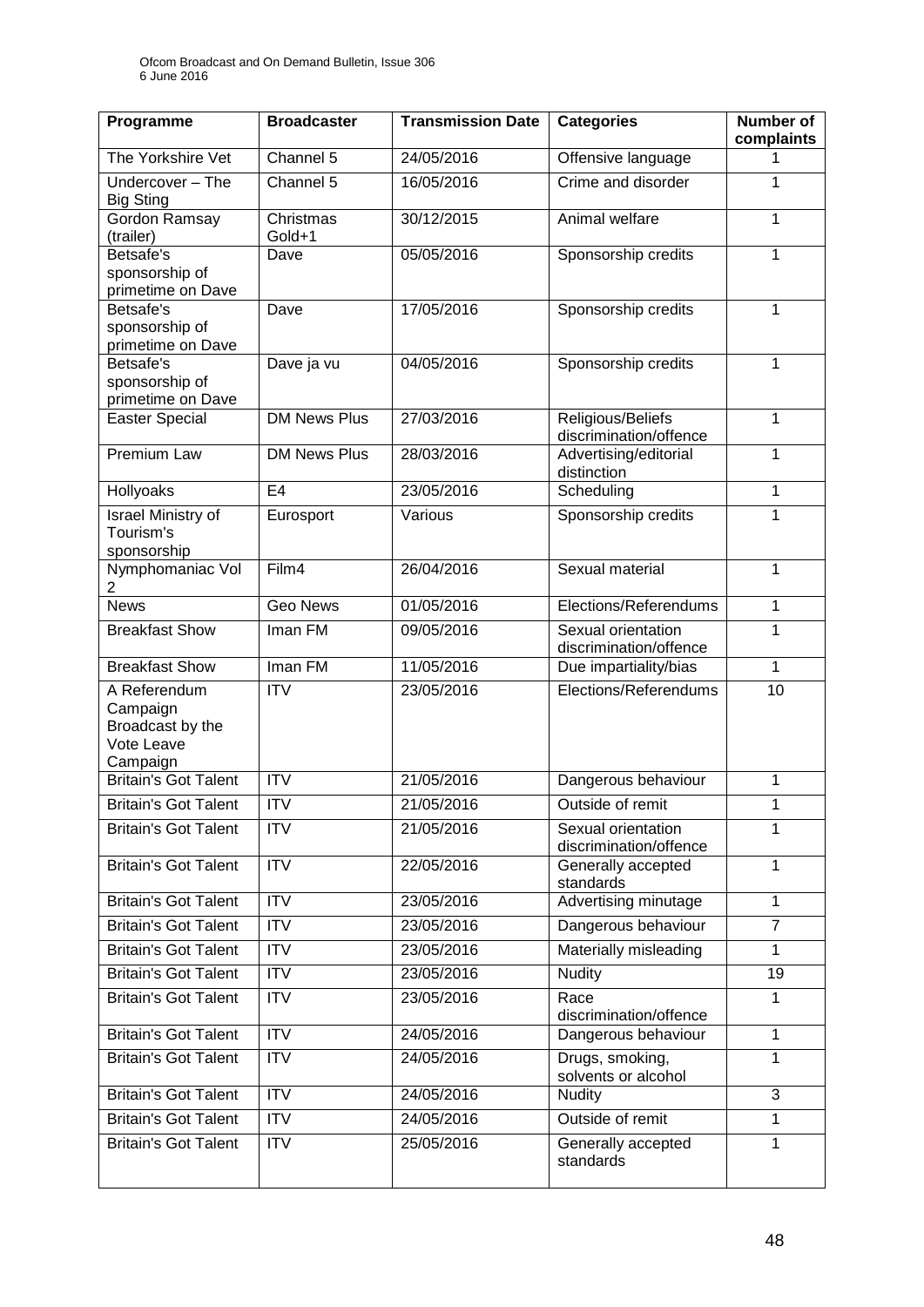| Programme                                      | <b>Broadcaster</b>     | <b>Transmission Date</b> | <b>Categories</b>                               | <b>Number of</b><br>complaints |
|------------------------------------------------|------------------------|--------------------------|-------------------------------------------------|--------------------------------|
| <b>Britain's Got Talent</b>                    | <b>ITV</b>             | 25/05/2016               | Generally accepted<br>standards                 | 1                              |
| <b>Britain's Got Talent</b>                    | <b>ITV</b>             | 25/05/2016               | <b>Nudity</b>                                   | 5                              |
| <b>Britain's Got Talent</b>                    | $\overline{ITV}$       | 25/05/2016               | Outside of remit                                | 6                              |
| <b>Britain's Got Talent</b>                    | $\overline{ITV}$       | 25/05/2016               | Race<br>discrimination/offence                  | 1                              |
| <b>Britain's Got Talent</b>                    | $\overline{ITV}$       | 25/05/2016               | Sexual material                                 | 5                              |
| <b>Britain's Got Talent</b>                    | ITV                    | 26/05/2016               | Outside of remit                                | 1                              |
| <b>Britain's Got Talent</b>                    | $\overline{IV}$        | 26/05/2016               | Sexual material                                 | 1                              |
| <b>Coronation Street</b>                       | <b>ITV</b>             | 13/05/2016               | Under 18s in<br>programmes                      | $\mathbf{1}$                   |
| <b>Coronation Street</b>                       | <b>ITV</b>             | 18/05/2016               | Materially misleading                           | 1                              |
| <b>Coronation Street</b>                       | $\overline{ITV}$       | 20/05/2016               | Outside of remit                                | 1                              |
| <b>Coronation Street</b>                       | <b>ITV</b>             | 23/05/2016               | Crime and disorder                              | $\mathbf{1}$                   |
| Emmerdale                                      | $\overline{IV}$        | 09/05/2016               | Violence                                        | $\overline{2}$                 |
| Emmerdale                                      | <b>ITV</b>             | 10/05/2016               | Violence                                        | $\overline{3}$                 |
| Emmerdale                                      | $\overline{\text{IV}}$ | 11/05/2016               | Generally accepted<br>standards                 | $\overline{5}$                 |
| Emmerdale                                      | <b>ITV</b>             | 13/05/2016               | Crime and disorder                              | 1                              |
| Emmerdale                                      | $\overline{ITV}$       | 13/05/2016               | Outside of remit                                | 1                              |
| Emmerdale                                      | <b>ITV</b>             | 17/05/2016               | Generally accepted<br>standards                 | 3                              |
| Good Morning<br><b>Britain</b>                 | $\overline{ITV}$       | 02/05/2016               | Generally accepted<br>standards                 | $\mathbf{1}$                   |
| Good Morning<br><b>Britain</b>                 | $\overline{ITV}$       | 04/05/2016               | Generally accepted<br>standards                 | $\overline{4}$                 |
| Good Morning<br><b>Britain</b>                 | ITV                    | 09/05/2016               | Elections/Referendums                           | $\mathbf{1}$                   |
| <b>Good Morning</b><br><b>Britain</b>          | <b>ITV</b>             | 11/05/2016               | Elections/Referendums                           | $\mathbf 1$                    |
| Good Morning<br><b>Britain</b>                 | <b>ITV</b>             | 16/05/2016               | Generally accepted<br>standards                 | $\mathbf{1}$                   |
| Good Morning<br><b>Britain</b>                 | <b>ITV</b>             | 23/05/2016               | Race<br>discrimination/offence                  | 1                              |
| Good Morning<br><b>Britain</b>                 | <b>ITV</b>             | 24/05/2016               | Due accuracy                                    | $\mathbf{1}$                   |
| Good Morning<br><b>Britain</b>                 | <b>ITV</b>             | 25/05/2016               | Flashing images/risk to<br>viewers who have PSE | $\overline{2}$                 |
| <b>Good Morning</b><br><b>Britain</b>          | $\overline{IV}$        | 25/05/2016               | Generally accepted<br>standards                 | $\overline{2}$                 |
| <b>ITV News at Ten</b>                         | <b>ITV</b>             | 17/05/2016               | Generally accepted<br>standards                 | $\mathbf{1}$                   |
| Killer Women with<br>Piers Morgan<br>(trailer) | <b>ITV</b>             | 18/05/2016               | Scheduling                                      | 1                              |
| Licence to Kill                                | <b>ITV</b>             | 10/04/2016               | Violence                                        | 1                              |
| Loose Women                                    | <b>ITV</b>             | 10/05/2016               | Sexual material                                 | $\mathbf{1}$                   |
| Loose Women                                    | <b>ITV</b>             | 11/05/2016               | Generally accepted<br>standards                 | 1                              |
| Loose Women                                    | <b>ITV</b>             | 20/05/2016               | Sexual material                                 | $\mathbf{1}$                   |
| Loose Women                                    | <b>ITV</b>             | 24/05/2016               | Generally accepted<br>standards                 | 1                              |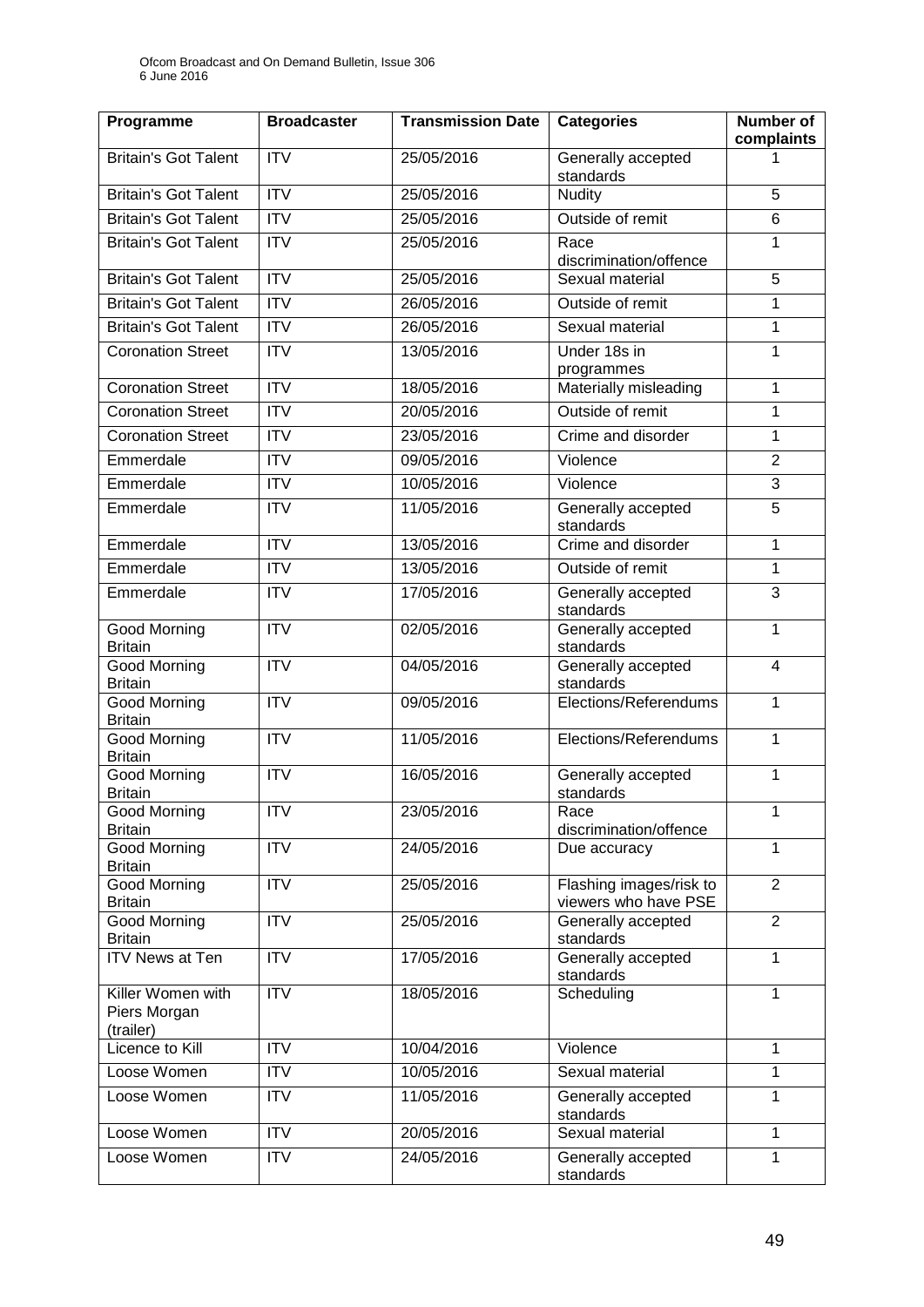| Programme                                                                                    | <b>Broadcaster</b>      | <b>Transmission Date</b> | <b>Categories</b>                           | <b>Number of</b><br>complaints |
|----------------------------------------------------------------------------------------------|-------------------------|--------------------------|---------------------------------------------|--------------------------------|
| Lorraine                                                                                     | <b>ITV</b>              | 12/05/2016               | Generally accepted<br>standards             | 15                             |
| Lotto's sponsorship<br>of Britain's Got<br><b>Talent</b>                                     | <b>ITV</b>              | 25/05/2016               | Sponsorship                                 | 1                              |
| Marcella (trailer)                                                                           | <b>ITV</b>              | 17/05/2016               | Scheduling                                  | $\mathbf{1}$                   |
| Play to the Whistle                                                                          | $\overline{\text{ITV}}$ | 21/05/2016               | Generally accepted<br>standards             | $\mathbf{1}$                   |
| The Chase                                                                                    | <b>ITV</b>              | 12/05/2016               | Religious/Beliefs<br>discrimination/offence | $\mathbf{1}$                   |
| The Chase                                                                                    | <b>ITV</b>              | 26/05/2016               | Fairness                                    | 1                              |
| The Happy Egg<br>Company's<br>sponsorship of Good<br><b>Morning Britain</b><br>Local Weather | <b>ITV</b>              | Various                  | Sponsorship credits                         | $\mathbf{1}$                   |
| The Jeremy Kyle<br>Show                                                                      | $\overline{\text{IV}}$  | 19/04/2016               | <b>Disability</b><br>discrimination/offence | $\mathbf{1}$                   |
| The Jeremy Kyle<br>Show                                                                      | <b>ITV</b>              | 29/04/2016               | Sexual material                             | $\mathbf{1}$                   |
| The Jeremy Kyle<br>Show                                                                      | $\overline{IV}$         | 11/05/2016               | Generally accepted<br>standards             | $\mathbf{1}$                   |
| The Jeremy Kyle<br>Show                                                                      | <b>ITV</b>              | 17/05/2016               | Generally accepted<br>standards             | $\mathbf{1}$                   |
| The Jeremy Kyle<br>Show                                                                      | <b>ITV</b>              | 19/05/2016               | Race<br>discrimination/offence              | $\mathbf{1}$                   |
| <b>The Secret</b>                                                                            | <b>ITV</b>              | 13/05/2016               | Generally accepted<br>standards             | $\mathbf{1}$                   |
| This Morning                                                                                 | <b>ITV</b>              | 24/05/2016               | Sexual material                             | $\mathbf{1}$                   |
| <b>This Morning</b>                                                                          | $\overline{IV}$         | 25/05/2016               | Sexual material                             | 22                             |
| This Morning (trailer)                                                                       | <b>ITV</b>              | 24/05/2016               | Sexual material                             | $\mathbf 1$                    |
| Tonight at the<br>London Palladium                                                           | $\overline{IV}$         | 18/05/2016               | Scheduling                                  | 1                              |
| <b>ITV News Meridian</b>                                                                     | <b>ITV Meridian</b>     | 11/05/2016               | Generally accepted<br>standards             | $\mathbf 1$                    |
| <b>Britain's Got More</b><br>Talent                                                          | ITV <sub>2</sub>        | 22/05/2016               | Race<br>discrimination/offence              | 1                              |
| <b>Britain's Got More</b><br>Talent                                                          | ITV2                    | 23/05/2016               | Generally accepted<br>standards             | $\mathbf{1}$                   |
| <b>Britain's Got More</b><br>Talent                                                          | ITV2                    | 24/05/2016               | Animal welfare                              | 16                             |
| <b>Britain's Got Talent</b>                                                                  | ITV2                    | 24/05/2016               | Outside of remit                            | 1                              |
| <b>Britain's Got Talent</b>                                                                  | ITV2                    | 25/05/2016               | <b>Nudity</b>                               | $\mathbf{1}$                   |
| <b>Britain's Got Talent</b>                                                                  | ITV2                    | 26/05/2016               | <b>Nudity</b>                               | $\mathbf{1}$                   |
| <b>Britain's Got Talent</b>                                                                  | ITV2                    | 26/05/2016               | Outside of remit                            | $\mathbf{1}$                   |
| <b>Britain's Got Talent</b>                                                                  | ITV2                    | 26/05/2016               | Sexual material                             | $\mathbf{1}$                   |
| Celebrity Juice                                                                              | ITV2                    | 19/05/2016               | Gender<br>discrimination/offence            | $\overline{1}$                 |
| Celebrity Juice                                                                              | ITV2                    | 19/05/2016               | Generally accepted<br>standards             | $\overline{2}$                 |
| Emmerdale                                                                                    | ITV2                    | 17/05/2016               | Generally accepted<br>standards             | $\mathbf{1}$                   |
| Plebs                                                                                        | ITV <sub>2</sub>        | 09/05/2016               | Sexual material                             | $\mathbf{1}$                   |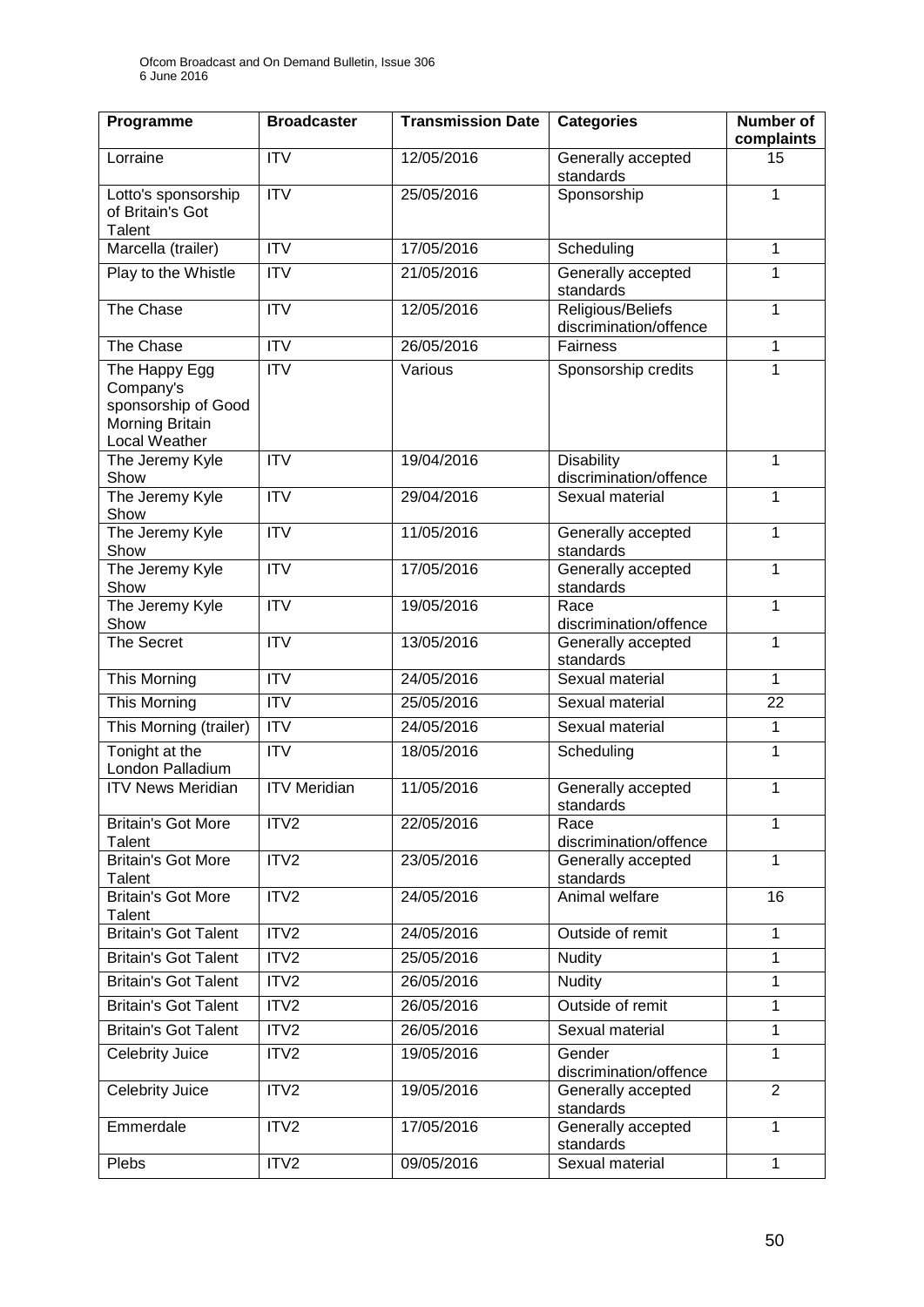| Programme                                                     | <b>Broadcaster</b>   | <b>Transmission Date</b> | <b>Categories</b>                           | Number of<br>complaints |
|---------------------------------------------------------------|----------------------|--------------------------|---------------------------------------------|-------------------------|
| Calamity Jane                                                 | ITV3                 | 21/05/2016               | Race<br>discrimination/offence              | 1                       |
| <b>BET 365's</b><br>sponsorship of<br>French Open<br>coverage | ITV4                 | 23/05/2016               | Sponsorship credits                         | 1                       |
| French Open                                                   | ITV4                 | 25/05/2016               | Outside of remit                            | 1                       |
| <b>Nick Ferrari</b>                                           | <b>LBC 97.3 FM</b>   | 12/05/2016               | Race<br>discrimination/offence              | 1                       |
| <b>Andrew Pierce</b>                                          | <b>LBC 97.3FM</b>    | 29/04/2016               | Due impartiality/bias                       | 1                       |
| David Mellor and<br><b>Michael Crick</b>                      | <b>LBC 97.3FM</b>    | 14/05/2016               | Due impartiality/bias                       | 1                       |
| My Daughter The<br><b>Teenage Nudist</b>                      | More4                | 24/05/2016               | Gender<br>discrimination/offence            | 1                       |
| Secret Life of the<br>Human Pups (trailer)                    | More4                | 24/05/2016               | Scheduling                                  | $\mathbf{1}$            |
| Secret Life of the<br>Human Pups (trailer)                    | More4+1              | 20/05/2016               | Scheduling                                  | $\mathbf{1}$            |
| <b>Outback Truckers</b>                                       | Quest                | 23/04/2016               | Offensive language                          | 1                       |
| <b>Station ident</b>                                          | Sam FM (Bristol)     | 23/05/2016               | Offensive language                          | 1                       |
| <b>The Cruise Files</b>                                       | Showcase 3           | 04/05/2016               | Outside of remit                            | $\mathbf{1}$            |
| The Tunnel:<br>Sabotage                                       | <b>Sky Atlantic</b>  | 10/05/2016               | Generally accepted<br>standards             | 1                       |
| Veep                                                          | <b>Sky Atlantic</b>  | 09/05/2016               | Generally accepted<br>standards             | $\mathbf{1}$            |
| <b>Press Preview</b>                                          | <b>Sky News</b>      | 28/04/2016               | Sexual material                             | 1                       |
| <b>Sky News</b>                                               | <b>Sky News</b>      | 06/05/2016               | Due impartiality/bias                       | $\mathbf{1}$            |
| <b>Sky News</b>                                               | <b>Sky News</b>      | 17/05/2016               | Due impartiality/bias                       | 1                       |
| <b>Sky News</b>                                               | <b>Sky News</b>      | 17/05/2016               | Elections/Referendums                       | 1                       |
| <b>Sky News</b>                                               | <b>Sky News</b>      | 22/05/2016               | Elections/Referendums                       | $\mathbf{1}$            |
| <b>Sky News Sports</b><br><b>Bulletin</b>                     | <b>Sky News</b>      | 23/05/2016               | Outside of remit                            | 1                       |
| Sunrise                                                       | <b>Sky News</b>      | 11/05/2016               | Generally accepted<br>standards             | 12                      |
| <b>Premier League</b><br>Football                             | Sky Sports 1         | 10/05/2016               | Generally accepted<br>standards             | 1                       |
| NCIS: Los Angeles                                             | Sky1                 | 03/05/2016               | Surreptitious<br>advertising                | 1                       |
| Beware: Britain<br><b>Running Riot</b>                        | Spike                | 02/05/2016               | Generally accepted<br>standards             | 1                       |
| Police Interceptors                                           | Spike                | 10/05/2016               | Offensive language                          | $\mathbf{1}$            |
| Alan Brazil Sports<br><b>Breakfast</b>                        | Talksport            | 19/05/2016               | Generally accepted<br>standards             | 1                       |
| Sports Bar                                                    | Talksport            | 13/05/2016               | <b>Disability</b><br>discrimination/offence | $\overline{2}$          |
| Jill and Jessa:<br>Counting On                                | <b>TLC</b>           | 16/05/2016               | Outside of remit                            | 1                       |
| <b>Britain's Got Talent</b>                                   | TV3                  | 23/05/2016               | <b>Nudity</b>                               | 1                       |
| U105 Lunch                                                    | U105                 | 03/05/2016               | Competitions                                | 1                       |
| Law and Order:<br><b>Special Victims Unit</b>                 | Universal<br>Channel | 18/05/2016               | Violence                                    | 1                       |
| Programming                                                   | Various              | Various                  | Outside of remit                            | 1                       |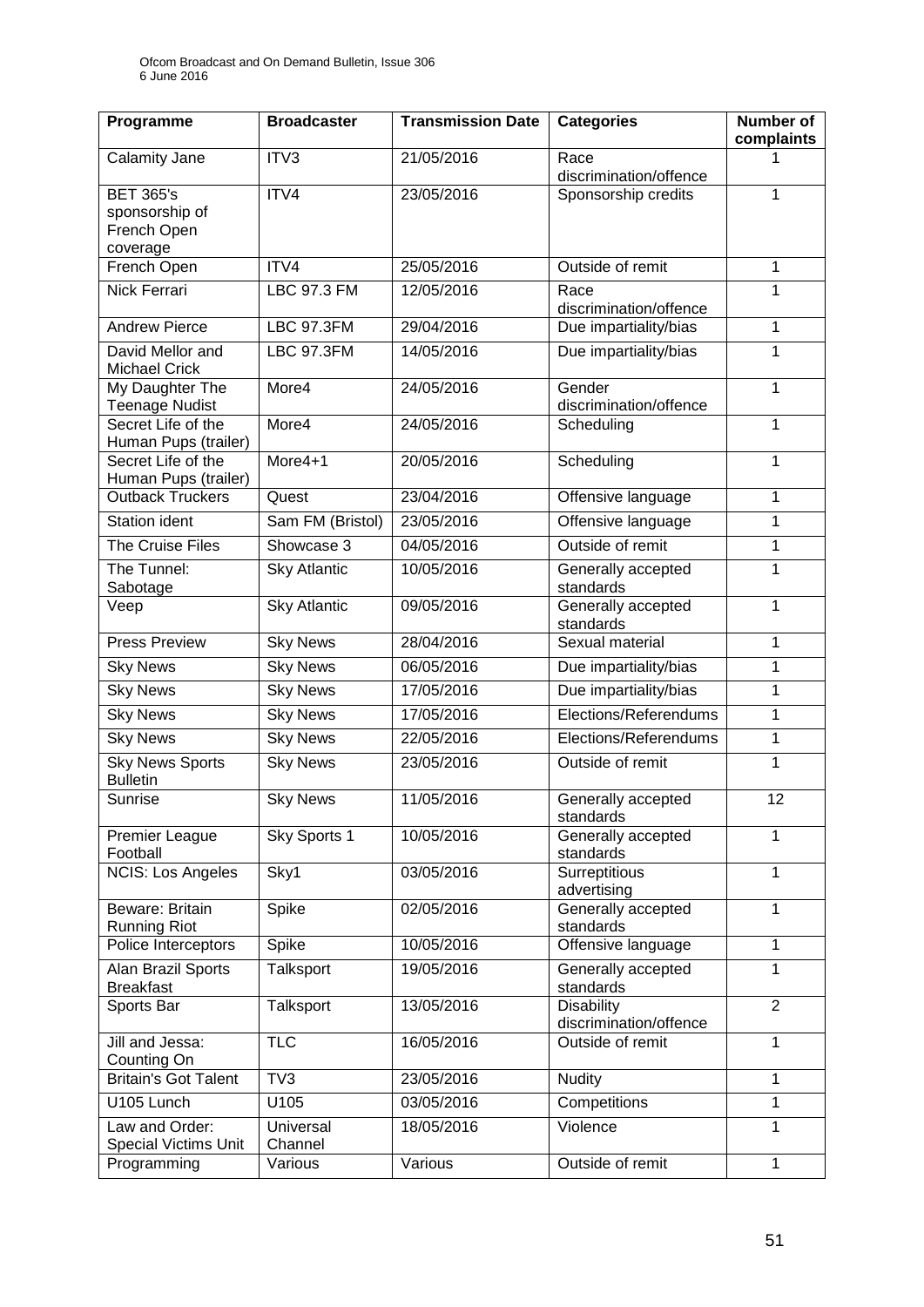| Programme        | <b>Broadcaster</b> | <b>Transmission Date</b> | <b>Categories</b>               | Number of<br>complaints |
|------------------|--------------------|--------------------------|---------------------------------|-------------------------|
| Programming      | Various            | Various                  | Violence                        |                         |
| Television soaps | Various            | 16/05/2016               | Generally accepted<br>standards |                         |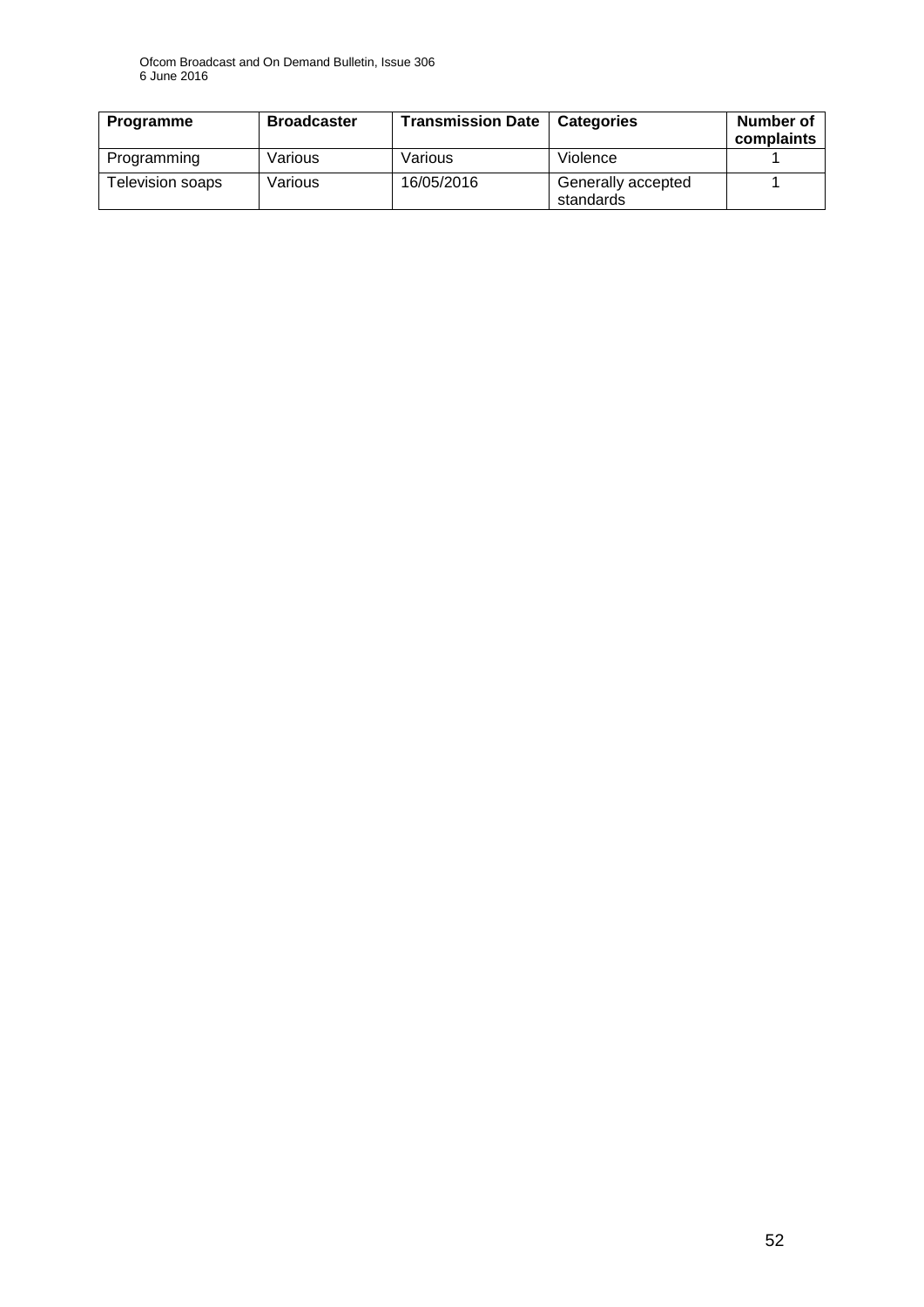# **Complaints outside of remit**

Here are alphabetical lists of complaints received by Ofcom that fell outside of our remit. This is because Ofcom is not responsible for regulating the issue complained about. For example, the complaints were about the content of television, radio or on demand adverts, accuracy in BBC programmes or an on demand service does not fall within the scope of regulation.

For more information about what Ofcom's rules cover, go to: [http://consumers.ofcom.org.uk/complain/tv-and-radio-complaints/what-does-ofcom](http://consumers.ofcom.org.uk/complain/tv-and-radio-complaints/what-does-ofcom-cover/)[cover/](http://consumers.ofcom.org.uk/complain/tv-and-radio-complaints/what-does-ofcom-cover/)

#### **Complaints about television or radio programmes**

For more information about how Ofcom assesses complaints about television and radio programmes, go to:

<http://stakeholders.ofcom.org.uk/broadcasting/procedures/standards/>

| Programme                                                              | <b>Broadcaster</b>          | <b>Transmission Date</b> | <b>Categories</b>     | <b>Number of</b><br>complaints |
|------------------------------------------------------------------------|-----------------------------|--------------------------|-----------------------|--------------------------------|
| A Referendum<br>Campaign<br>Broadcast by the<br>Vote Leave<br>Campaign | BBC <sub>1</sub>            | 23/05/2016               | Elections/Referendums | 9                              |
| <b>BBC News</b>                                                        | BBC <sub>1</sub>            | 02/05/2016               | Elections/Referendums | 1                              |
| <b>BBC News</b>                                                        | BBC <sub>1</sub>            | Various                  | Elections/Referendums | 1                              |
| <b>BBC News at One</b>                                                 | BBC <sub>1</sub>            | 25/05/2016               | Elections/Referendums | 1                              |
| <b>BBC News at Ten</b>                                                 | BBC <sub>1</sub>            | 06/05/2016               | Due impartiality/bias | 1                              |
| <b>Breakfast</b>                                                       | BBC <sub>1</sub>            | 23/05/2016               | Elections/Referendums | 1                              |
| Paxman in Brussels:<br>Who Really Rules<br>Us?                         | BBC <sub>1</sub>            | 19/05/2016               | Elections/Referendums | $\overline{2}$                 |
| <b>Sunday Politics</b>                                                 | BBC <sub>1</sub>            | 22/05/2016               | Elections/Referendums | 1                              |
| Week In Week Out                                                       | <b>BBC 1 Wales</b>          | 24/05/2016               | Due impartiality/bias | $\mathbf 1$                    |
| A Referendum<br>Campaign<br>Broadcast by the<br>Vote Leave<br>Campaign | BBC <sub>2</sub>            | 23/05/2016               | Elections/Referendums | $\overline{3}$                 |
| <b>BBC News</b>                                                        | <b>BBC News</b><br>Channel  | 01/05/2016               | Elections/Referendums | $\mathbf 1$                    |
| Programming                                                            | <b>BBC News</b><br>Channel  | Various                  | Elections/Referendums | 1                              |
| A Referendum<br>Campaign<br>Broadcast by the<br>Vote Leave<br>Campaign | <b>BBC Radio 4</b>          | 23/05/2016               | Elections/Referendums | $\overline{3}$                 |
| Up All Night                                                           | <b>BBC Radio 5</b><br>Live  | 27/05/2016               | Due impartiality/bias | 1                              |
| <b>BBC News</b>                                                        | <b>BBC World</b><br>Service | 23/04/2016               | Elections/Referendums | 1                              |
| <b>BBC News</b>                                                        | <b>BBC World</b><br>Service | 26/04/2016               | Elections/Referendums | 1                              |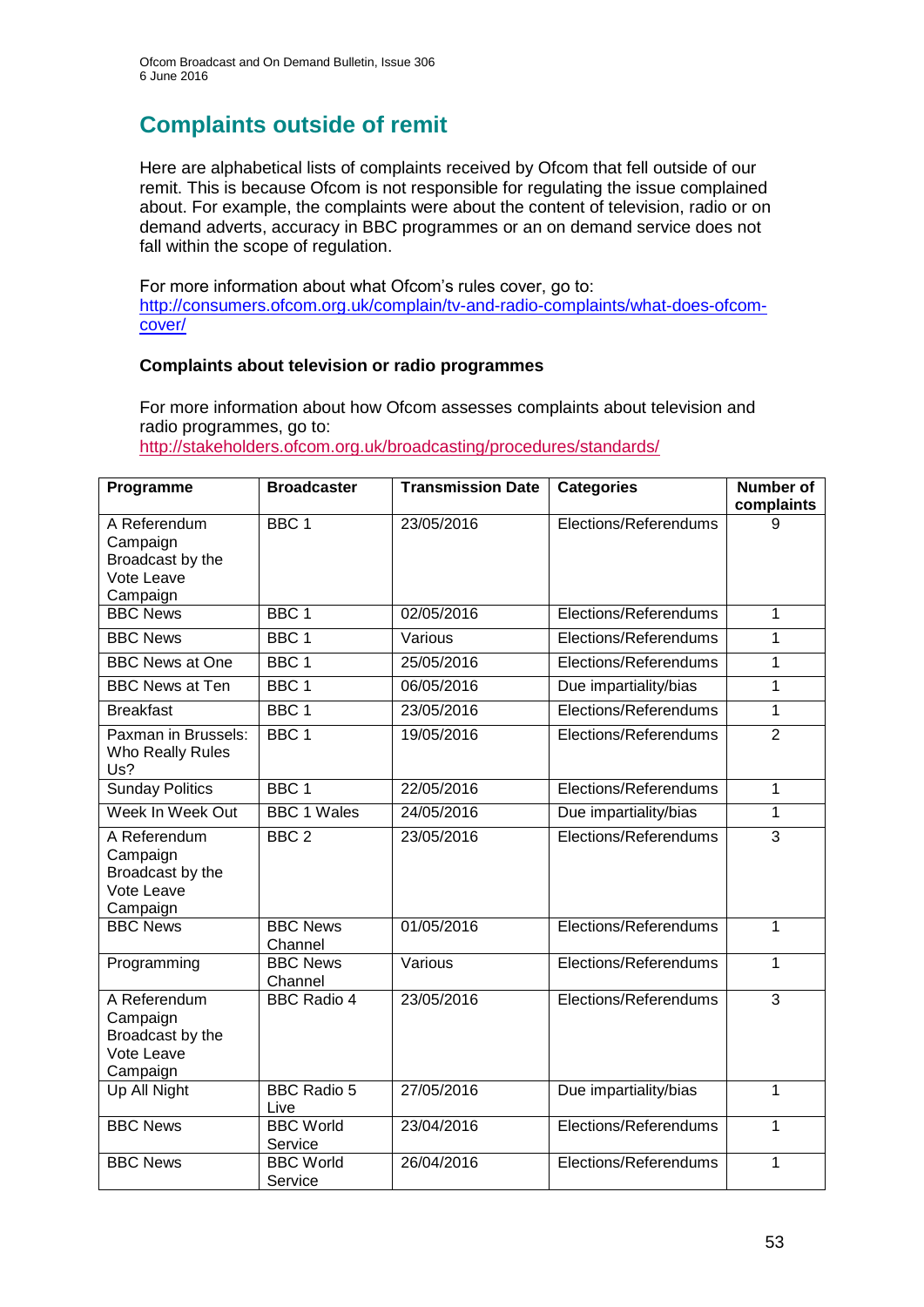Ofcom Broadcast and On Demand Bulletin, Issue 306 6 June 2016

| Programme      | <b>Broadcaster</b>   | <b>Transmission Date</b> | <b>Categories</b>                    | <b>Number of</b><br>complaints |
|----------------|----------------------|--------------------------|--------------------------------------|--------------------------------|
| Advertisement  | CBS Drama            | 18/05/2016               | Advertising content                  |                                |
| Advertisement  | Channel 4            | 18/05/2016               | Advertising content                  |                                |
| Advertisement  | <b>Heart TV</b>      | 22/05/2016               | Advertising content                  | 4                              |
| Advertisement  | <b>ITV</b>           | 23/05/2016               | Advertising/editorial<br>distinction | 1                              |
| Advertisement  | $ITV +1$             | 14/05/2016               | Advertising content                  | 1                              |
| Advertisements | ITV <sub>2</sub>     | 20/05/2016               | Advertising content                  | 1                              |
| Programming    | Kiss FM              | Various                  | Generally accepted<br>standards      |                                |
| Advertisement  | More4                | 22/05/2016               | Advertising content                  | 4                              |
| Advertisement  | Universal<br>Channel | 23/05/2016               | Advertising content                  | 4                              |
| Advertisement  | Various              | 26/05/2016               | Advertising content                  |                                |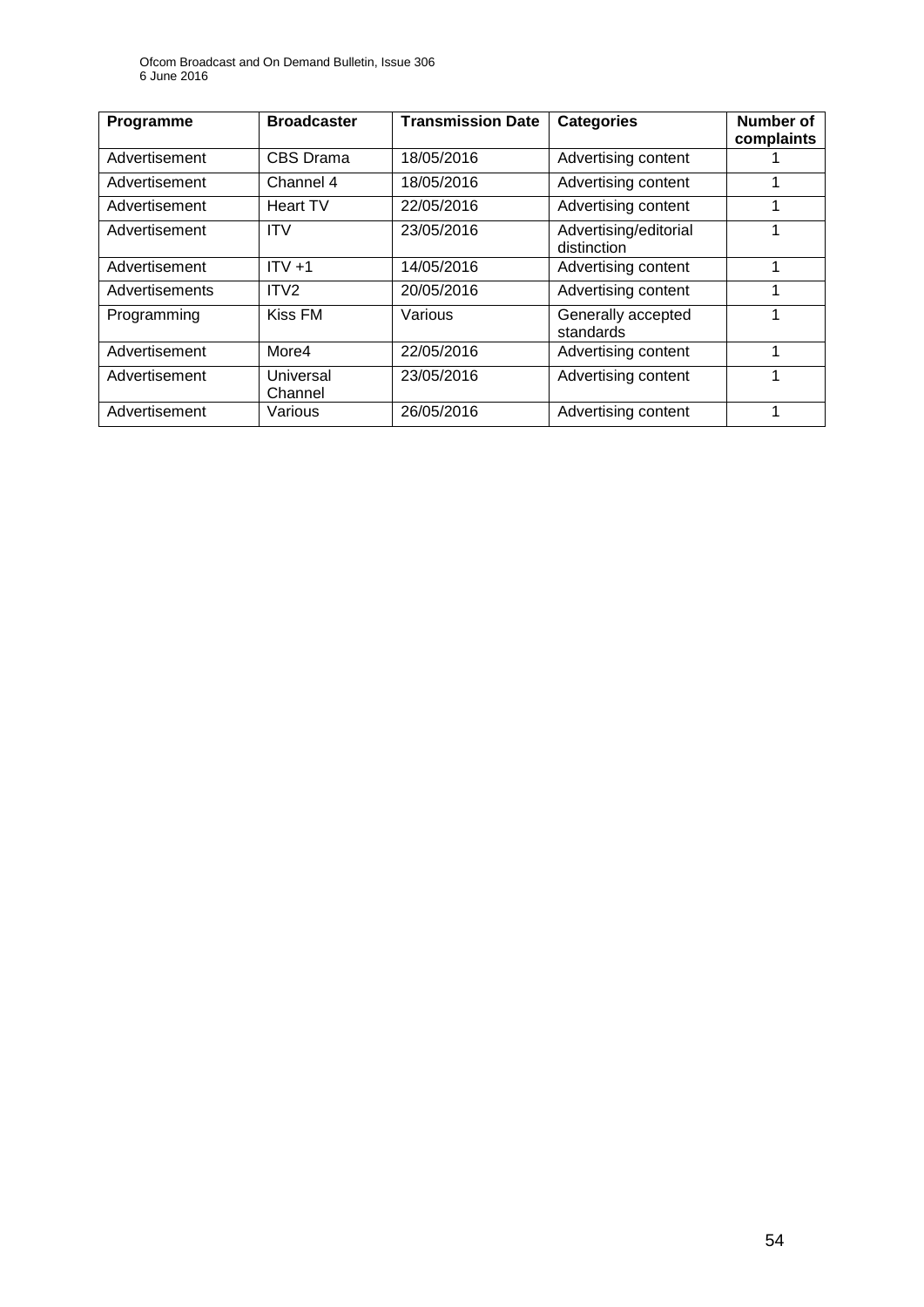# **Investigations List**

If Ofcom considers that a broadcaster or service provider may have breached its codes, rules, licence condition or other regulatory requirements, it will start an investigation.

**It is important to note that an investigation by Ofcom does not necessarily mean the broadcaster or service provider has done anything wrong. Not all investigations result in breaches of the codes, rules, licence conditions or other regulatory requirements being recorded.**

Here are alphabetical lists of new investigations launched between 16 and 30 May 2016.

**Investigations launched under the Procedures for investigating breaches of content standards for television and radio**

| Programme                           | <b>Broadcaster</b>           | <b>Transmission date</b> |
|-------------------------------------|------------------------------|--------------------------|
| <b>Premier League</b>               | 6'eren                       | 5 March 2016             |
| America's Newsroom                  | <b>Fox News</b>              | 7 April 2016             |
| Mike & Chelsea Breakfast Show       | <b>Key 103</b><br>Manchester | 27 April 2016            |
| Steve Allen                         | <b>LBC 97.3FM</b>            | 3 May 2016               |
| <b>Breakfast Show with Georgina</b> | <b>Radio Cardiff</b>         | 4 May 2016               |
| Ford's sponsorship of Super Sunday  | Sky Sports 1                 | 24 April 2016            |

For more information about how Ofcom assesses complaints and conducts investigations about content standards on television and radio programmes, go to: <http://stakeholders.ofcom.org.uk/broadcasting/procedures/standards/>

#### **Investigations launched under the Procedures for the consideration and adjudication of Fairness and Privacy complaints**

| Programme                      | <b>Broadcaster</b> | <b>Transmission date</b> |
|--------------------------------|--------------------|--------------------------|
| Can't Pay? We'll Take it Away! | l Channel 5        | 20 April 2016            |

For more information about how Ofcom considers and adjudicates upon Fairness and Privacy complaints about television and radio programmes, go to: <http://stakeholders.ofcom.org.uk/broadcasting/procedures/fairness/>